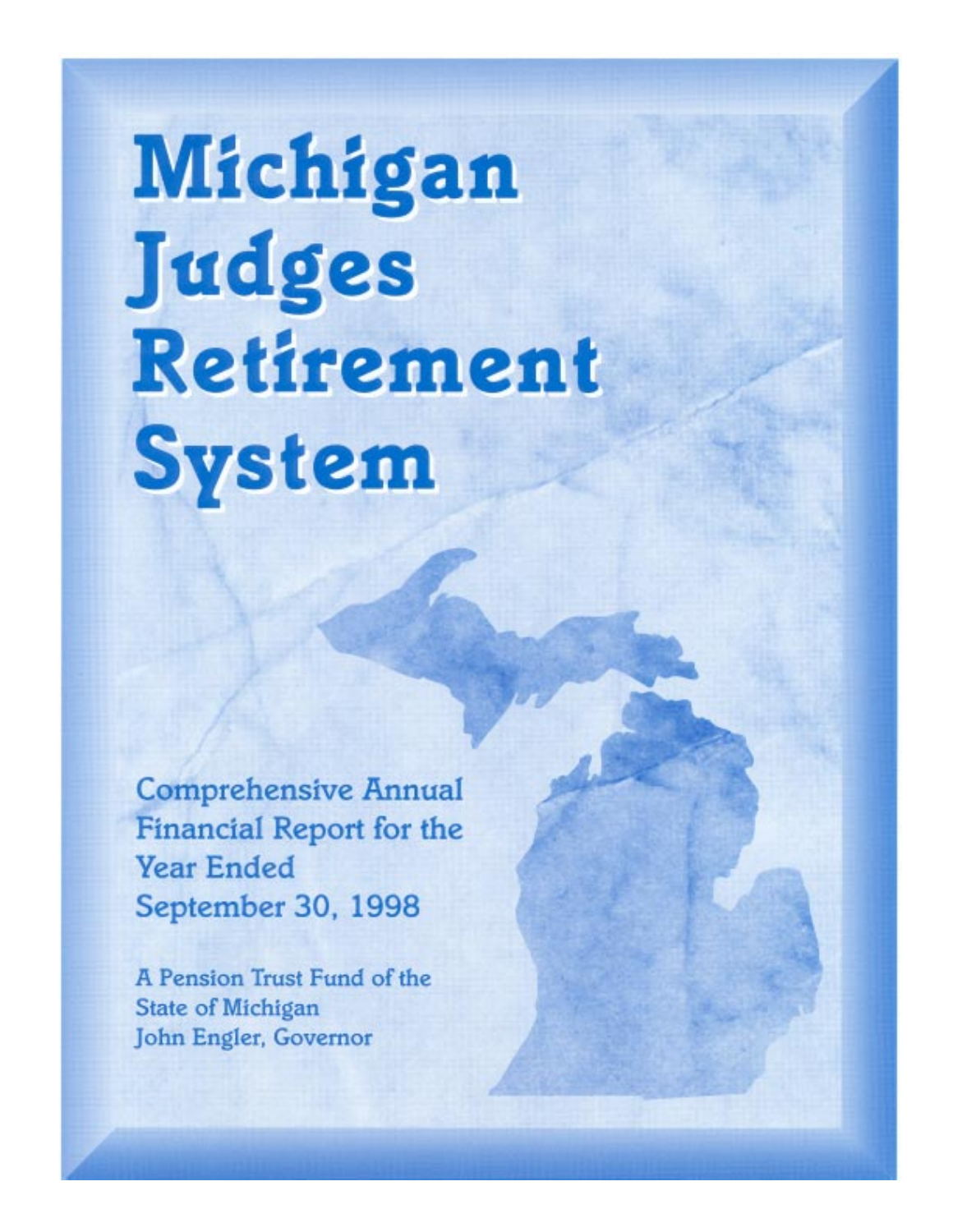**Michigan Judges' Retirement System**

### **Comprehensive Annual Financial Report for the Fiscal Year Ended September 30, 1998**



**Prepared by: Office of Retirement Services Michigan Judges' Retirement System 7150 Harris Drive P.O. Box 30171 Lansing, Michigan 48909-7671 (517) 322-5103 1-800-381-5111**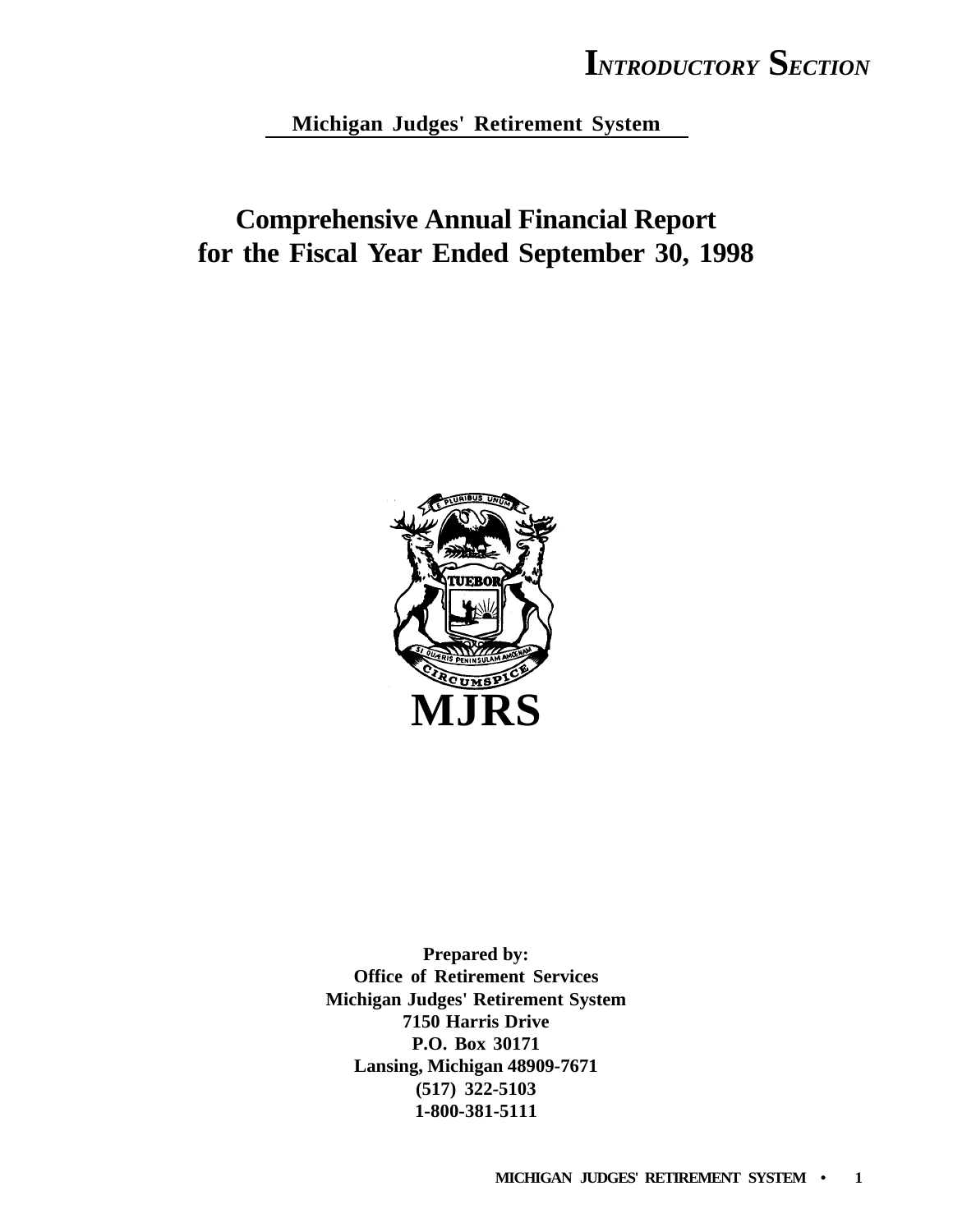## **INTRODUCTORY SECTION Table of Contents**

### **Introductory Section**

### **Financial Section**

| Statements of Pension Plan and            |  |
|-------------------------------------------|--|
|                                           |  |
| Statements of Changes in Pension Plan and |  |
|                                           |  |
|                                           |  |
|                                           |  |
|                                           |  |
|                                           |  |
|                                           |  |
|                                           |  |
|                                           |  |
|                                           |  |
|                                           |  |

### **Investment Section**

### **Actuarial Section**

### **Statistical Section**

The cost of printing this report was \$1,353.52 (\$3.38 each), which was paid for by the retirement system at no cost to the taxpayers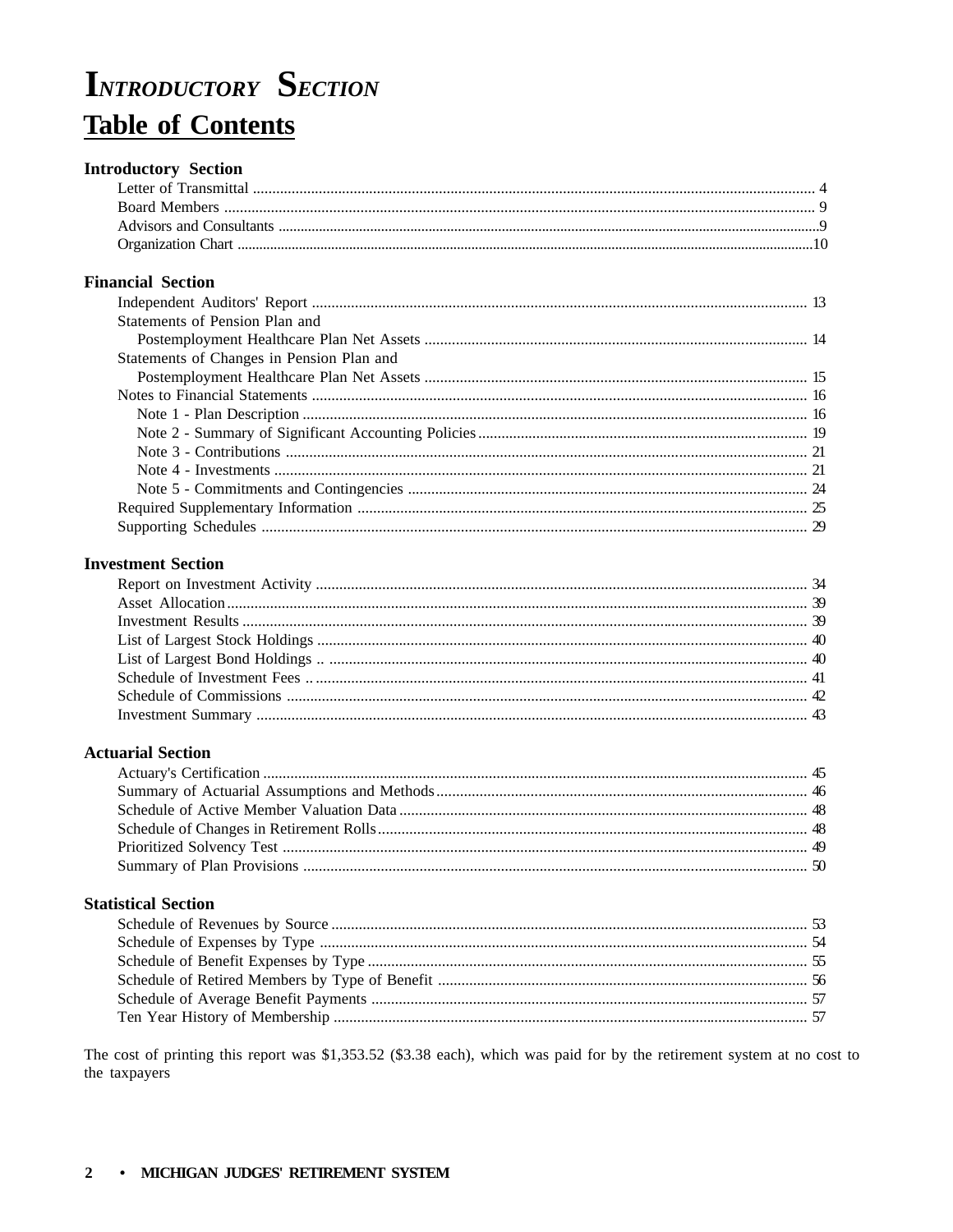Letter of Transmittal Board Members Advisors & Consultants Organization Chart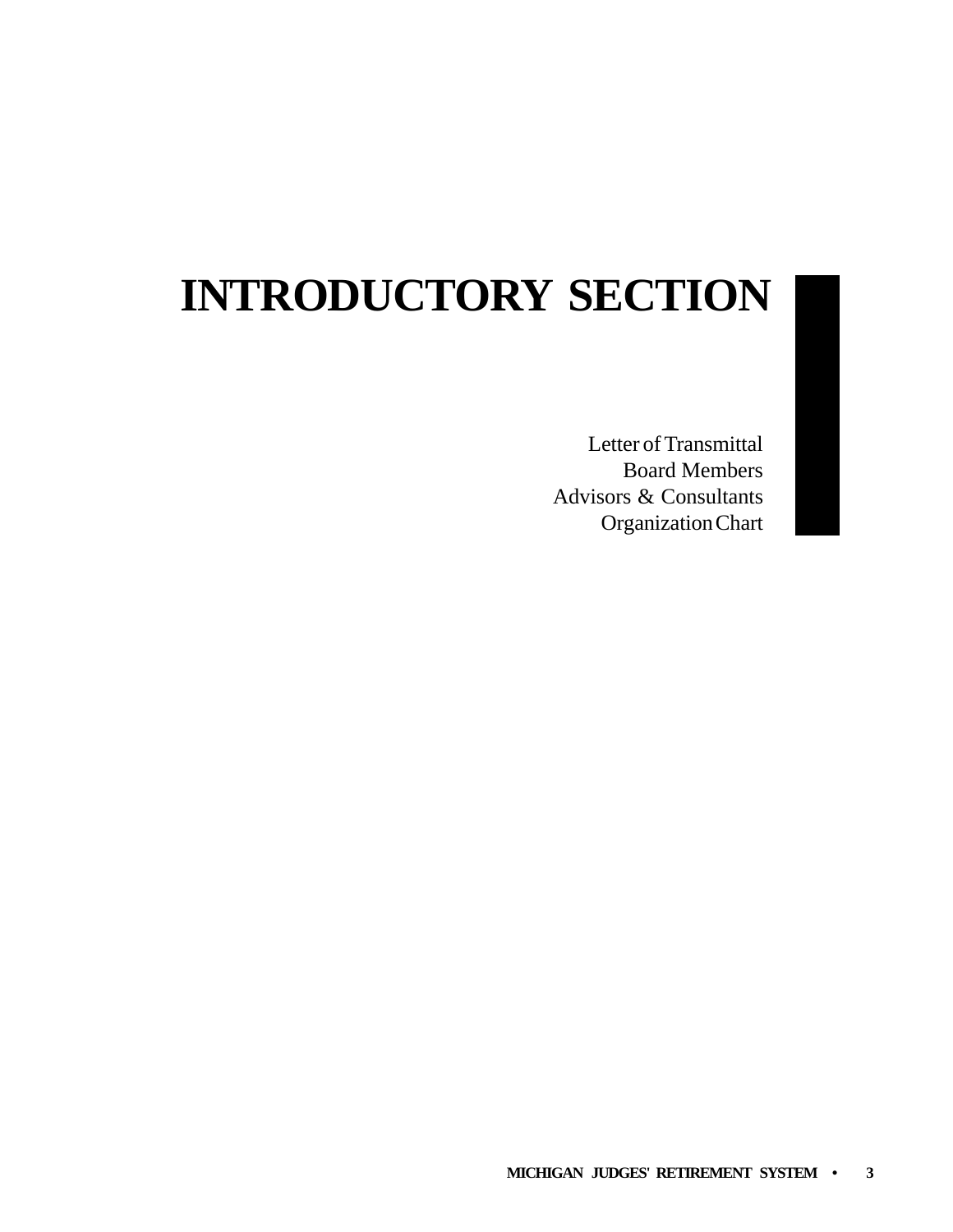### **Letter of Transmittal**

**Judges' Retirement System** General Office Building, Third Floor P.O. Box 30171 Lansing, Michigan 48909-7671 Telephone (517) 322-5103 Outside Lansing 1-800-381-5111

### **STATE OF MICHIGAN**

JOHN ENGLER, Governor

### **DEPARTMENT OF MANAGEMENT AND BUDGET**

February 16, 1999

The Honorable John Engler Governor, State of Michigan,

Members of the Legislature State of Michigan

Retirement Board Members and Members, Retirees and Beneficiaries

Ladies and Gentlemen:

We are pleased to present the annual report of the Michigan Judges' Retirement System (MJRS or System) for fiscal year 1998.

Responsibility for both the accuracy of the data and the completeness and fairness of the presentation, including all disclosures, rests with the management of the System. To the best of our knowledge and belief, the enclosed data is accurate in all material respects and is reported in a manner designed to present fairly the financial position and results of operations of the System.

The Michigan Judges' Retirement System was established by legislation under Public Act 234 of 1992 which consolidated the Judges' and former Probate Judges' retirement system. The number of active and retired members and beneficiaries of the System is presented in Note 1 of the financial statements in the Financial Section of this report. The purpose of the System is to provide benefits for all judges. The services provided by the staff are performed to facilitate benefits to members.

The 1998 annual report is presented in five sections. The Introductory Section contains the transmittal letter, the identification of the administrative organization and professional consultants used by the System. The Financial Section contains the financial statements of the System and certain supplemental schedules. The Investment Section summarizes investment activities. The Actuarial Section contains the independent consulting actuary's certification, an outline of actuarial assumptions and methods, and other actuarial statistics. The Statistical Section contains statistical tables of significant data pertaining to the Retirement System.

### **MAJOR GOALS ACCOMPLISHED**

The Office of Retirement Services (ORS) accomplished several major goals and initiatives in 1998 to improve services to the Michigan Judges Retirement System.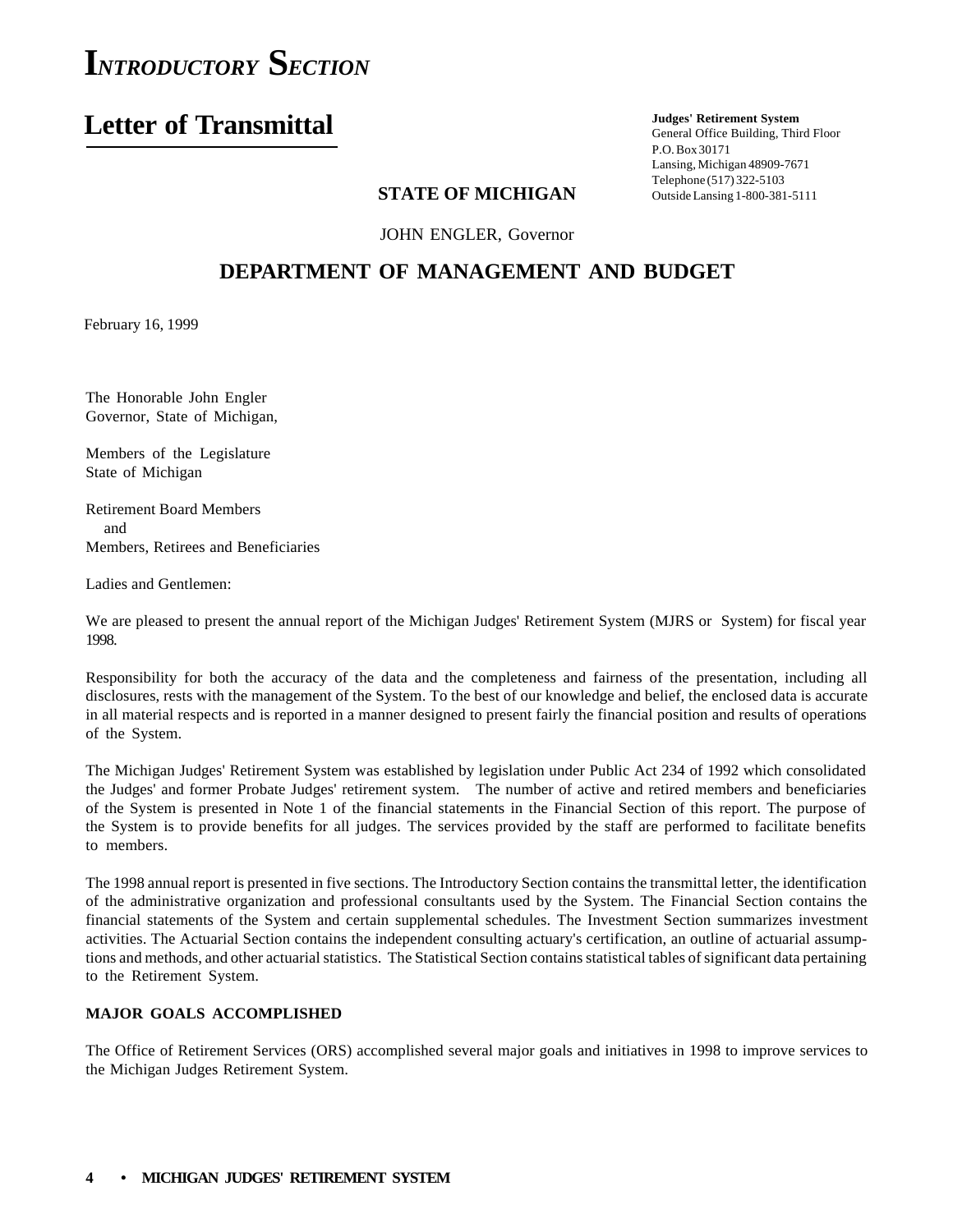### **Letter of Transmittal (Continued)**

- » The Office of Retirement Services' Customer Information Center (CIC) initiated toll-free phone service on January 30, 1998 for active and retired members who live outside the Lansing area. The CIC receives approximately 20,000 phone calls per month. In addition, the Outreach Program now makes it possible for employees of all four retirement systems to receive retirement information at four locations - Detroit, Waterford, Holland and Lansing.
- » As mandated by legislation, all Judges taking office on or after March 31, 1997, become members of a new Defined Contribution retirement plan as opposed to the Defined Benefit plan. Members hired before that date were given the option to choose whether to remain in the Defined Benefit plan or transfer to the new Defined Contribution plan. On June 30, 1998, a temporary restraining order was issued by the US Federal District Court in Detroit to halt implementation of the Defined Contribution plan for Circuit, District and Probate Judges. State Officials, Supreme Court Justices and Court of Appeals Judges who elected DC were transferred.
- » In March of 1998 the Office of Retirement Services mailed the first issue of its new Connections newsletter to all retirees, with a second issue going out in October. The objectives for this newsletter are threefold: 1) To establish a direct connection with all retirees; 2) To remind retirees ORS is available to assist them and tell them how to access that assistance, and 3) To give retirees information that will assist them in doing business with the Office of Retirement Services.
- » Reengineering has redesigned the process for disability retirement whereas a common application, procedures, policies, tracking and process flow are now used for all four retirement systems. This has laid the groundwork for reducing total processing time by 50%.
- » The Office of Retirement Services is diligently working on a year 2000 plan to assure our computer hardware and software will be ready for the new millennium and beyond so that the customers of ORS will receive benefits and information in a timely manner.
- » A pension milestone was reached in August 1998 an annualized \$2 billion in combined pension payments for State retirees, Public School retirees, State Police retirees, and retired Judges. The \$1 billion mark was reached just eight years ago. This trend reinforces our ranking as the 19th largest public retirement system in the nation based on assets.

### **FINANCIAL INFORMATION**

### *Additions to Plan Net Assets*

The reserves needed to finance retirement and health benefits are accumulated through the collection of employer and employee contributions and through earnings on investments. Contributions and net investment income for fiscal year 1998 totaled approximately \$29.7 million.

Total contributions and net investment income decreased 57.8% from those of the prior year due primarily to a decrease in employer contributions and decreased net investment earnings. Employer contributions decreased 95.7% and net investment income decreased 57.4% from the prior year. The Investment Section of this report reviews the results of investment activity for 1998.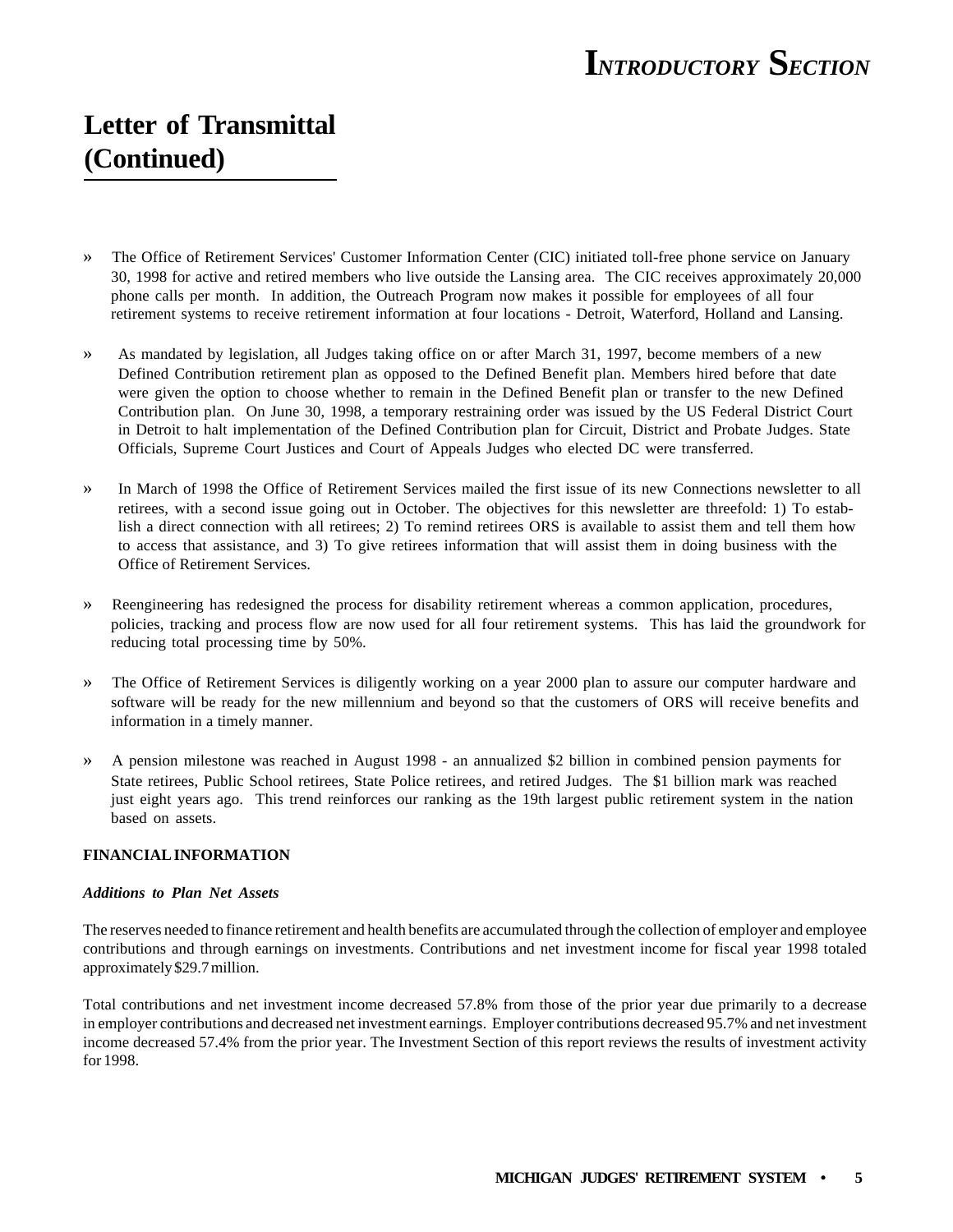### **Letter of Transmittal (Continued)**

#### **Additions to Plan Net Assets (In Millions)** 3.2 5.7 61.5 3.2  $3.7$  0.2 26.2 0 10 20 30 40 50 60 70 Member Contributions Employer Contributions Net Investment Income  $1997$  $1998$



The primary expenditures of the System include the payment of pension benefits to members and beneficiaries, payments for health, dental and vision benefits, refund of contributions to former members, and cost of administering the System. During fiscal year 1998, the system also transferred \$6.6 million to the defined contribution plan for the judges who chose that option. The option was offered for a limited time and the decision was irrevocable. Expenditures for health care increased \$37,772 from \$317,751 to \$355,523 during the fiscal year. Total deductions for fiscal year 1998 were \$21.5 million, an increase of 45.4% over 1997 expenditures. The increase in benefit expenses resulted from a combination of increased benefits payments per retiree and increased number of retirees paid.



### *Internal Control*

The management of the System is responsible for maintaining a system of adequate internal accounting control designed to provide reasonable assurance that transactions are executed in accordance with management's general or specific authorization, and are recorded as necessary to maintain accountability for assets and to permit preparation of financial statements in accordance with generally accepted accounting principles. The internal control structure is designed to provide reasonable assurance regarding the safekeeping of assets and reliability of all financial records.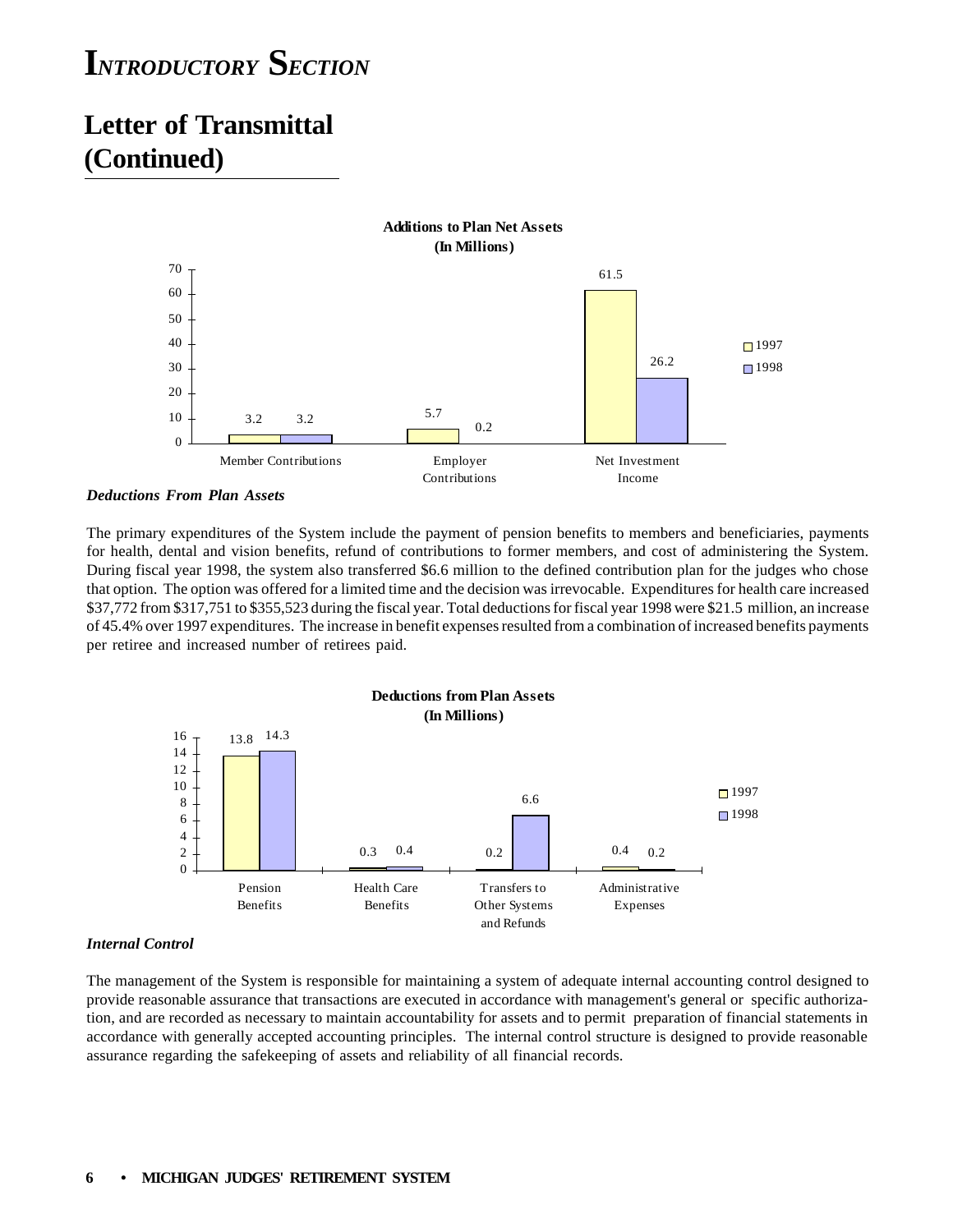### **Letter of Transmittal (Continued)**

### **INVESTMENT**

The State Treasurer is the investment fiduciary and custodian of all investments of the System pursuant to state law. The primary investment objective is to maximize the rate of return on the total investment portfolio, consistent with a high degree of prudence and sufficient diversity to eliminate inordinate risks and to meet the actuarial assumption for the investment return rate. The investment activity for the year produced a total rate of return on the portfolio of 8.3%. For the last five years, the System has experienced an annualized dollar weighted rate of return of 13.0%. A summary of asset allocation and rates of return can be found in the Investment Section of this report.

#### **FUNDING**

Funds are derived from the excess of additions to plan net assets over deductions from plan net assets. Funds are accumulated by the System in order to meet future benefit obligations to retirees and beneficiaries. The percentage computed by dividing the actuarial value of assets by the actuarial accrued liability is referred to as the "funded ratio." This ratio provides an indication of the funding status of the System and, generally, the greater this percentage, the stronger the System. As of September 30, 1998, the actuarial value of the assets and actuarial accrued liability of the System were \$289 million and \$237 million resulting in a funded ratio of 122%. As of September 30, 1997, the amounts were \$271 million and \$231 million respectively. A historical perspective of funding levels for the System is presented on the Schedule of Funding Progress in the Required Supplementary Information in the Financial Section of this report.

#### **PROFESSIONAL SERVICES**

An audit of the System (for fiscal year ended September 30, 1998) was conducted by Andrews, Hooper & Pavlik P.L.C., independent auditors. The auditors' report on the System's financial statements is included in the Financial Section of this report.

Statute requires that an annual actuarial valuation be conducted. The purpose of the valuation is to evaluate the mortality, service, compensation and other financial experience of the System and to recommend employer funding rates for the subsequent year. This annual actuarial valuation was completed by the Segal Company for the fiscal years ended September 30, 1998, and 1997. Actuarial certification and supporting statistics are included in the Actuarial Section of this report.

#### **ACKNOWLEDGMENTS**

The preparation of this report was accomplished with the dedication and cooperation of many people. It is intended to provide complete and reliable information as a basis for making management decisions, as a means of determining compliance with legal provisions, and as a means for determining responsible stewardship of the funds of the System.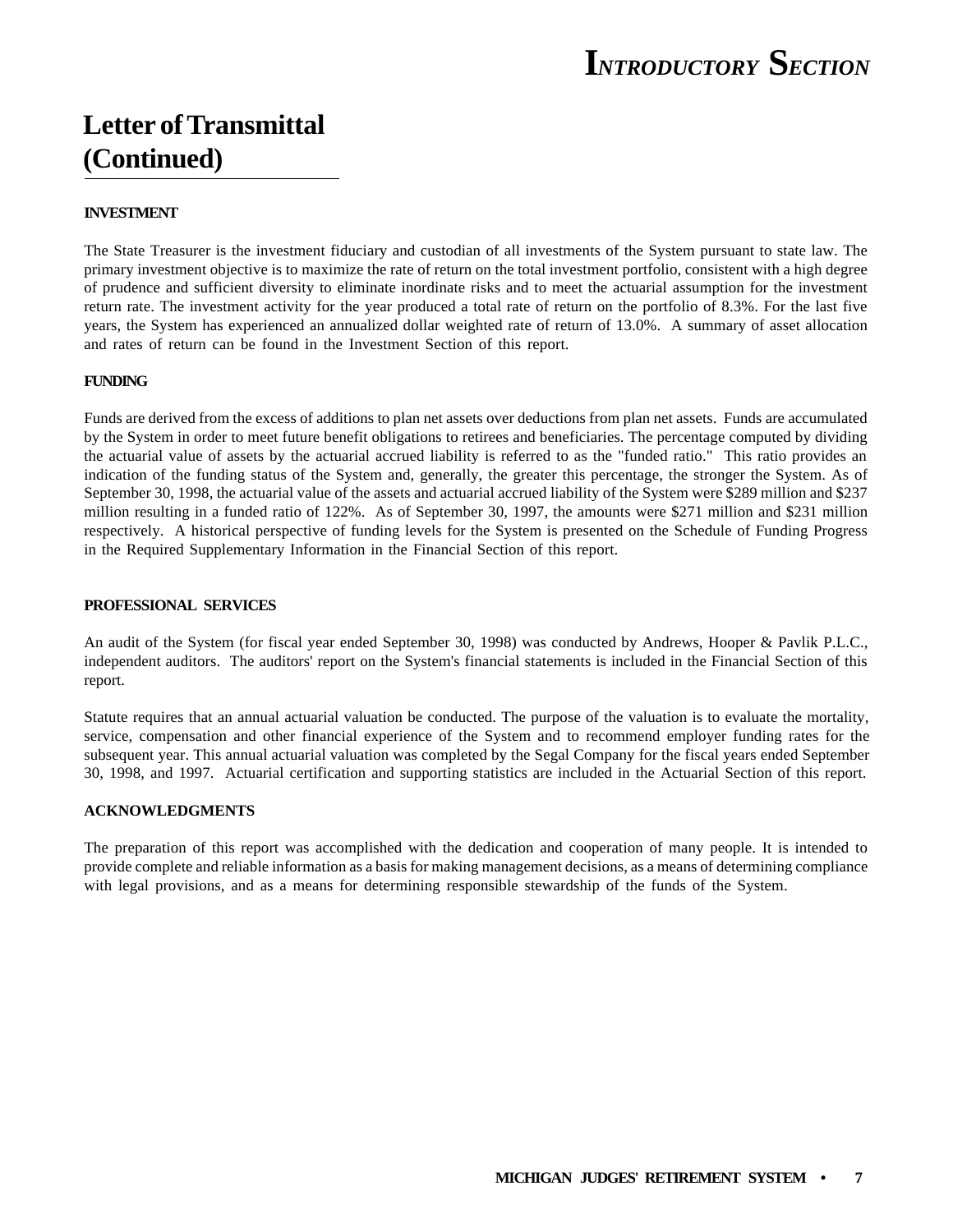We would, therefore, like to express our appreciation for the assistance given by staff, advisors and many people who contributed to its preparation. We believe their combined efforts have produced a report that will enable the employer and plan members to better evaluate and understand the Michigan Judges' Retirement System. Their cooperation contributes significantly to the success of MJRS.

Sincerely,

hx ø anet E/Phipps, Director

Department of Management and Budget

Chartopher M. De Roge

Christopher M. DeRose, Director Office of Retirement Services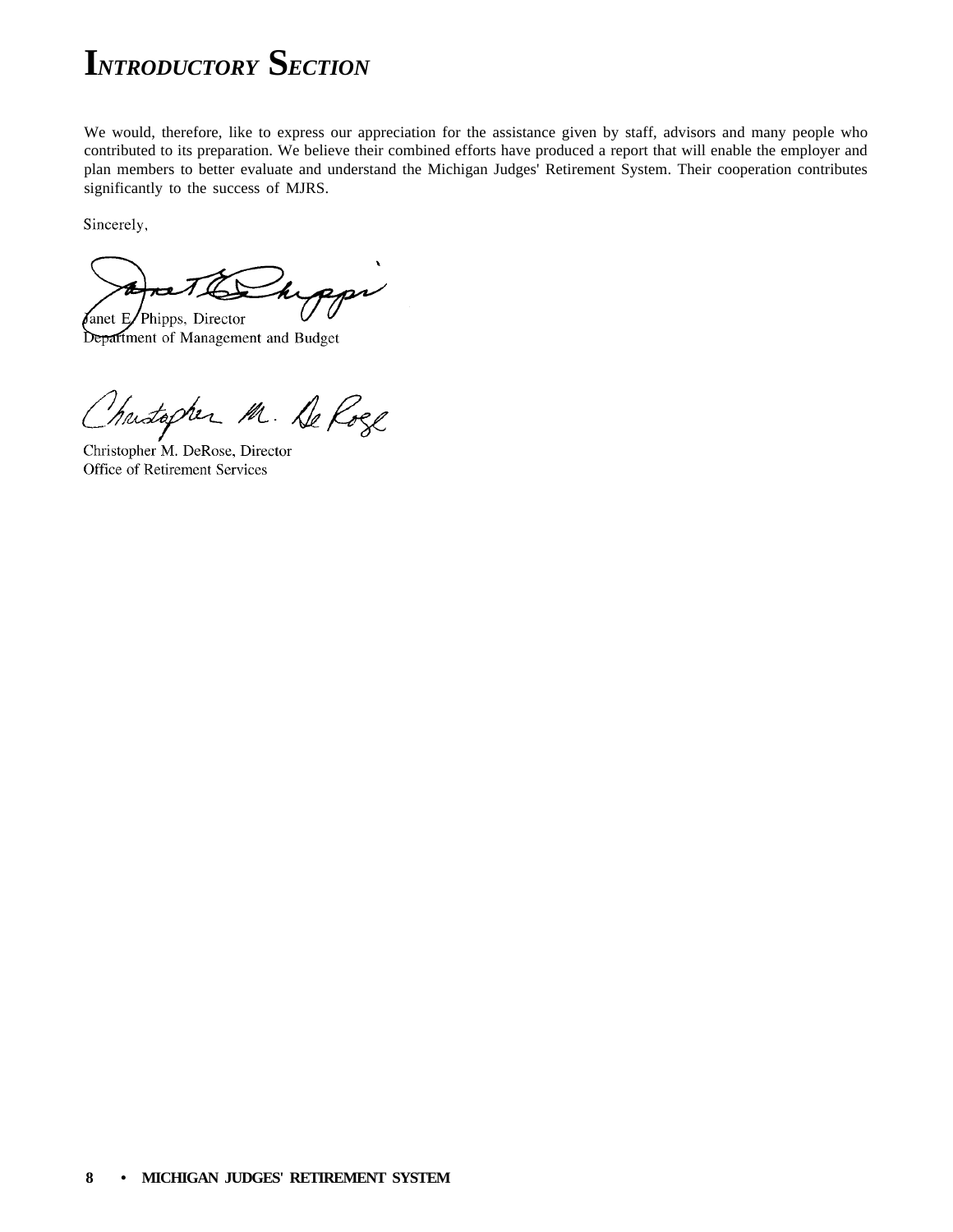### **Administrative Organization**

### **Retirement Board Members**

Dr. James S. Neubecker, C.P.A, Chair Eric E. Doster Lyle Van Houten Deputy Auditor General Trustee (General Public) Trustee (General Public) Statutory Member Term Expires March 31, 1999 Terms Expires March 31, 1999

Roy Pentilla George M. Elworth Statutory Member Statutory Member

Representing State Treasurer Representing Attorney General

### **Administrative Organization**

**Department of Management and Budget Office of Retirement Services Third Floor, Wing A, General Office Building 7150 Harris Drive P.O. Box 30171, Lansing, Michigan 48909-7671 (517)322-5103 1-800-381-5111**

### **Advisors and Consultants**

The Segal Company Thomas H. McTavish, C.P.A. **Custodian** Michael J. Karlin, F.S.A., M.A.A.A. Auditor General Douglas B. Roberts New York, New York State of Michigan State Treasurer

State of Michigan Chicago, Illinois

Andrews, Hooper & Pavlik P.L.C. Jeffrey J. Fineis, C.P.A. Okemos, Michigan

**Actuary Auditors Investment Manager and** State of Michigan

**Legal Advisor Investment Performance** Frank J. Kelley **Measurement** Attorney General **Capital Resource Advisors Capital Resource Advisors**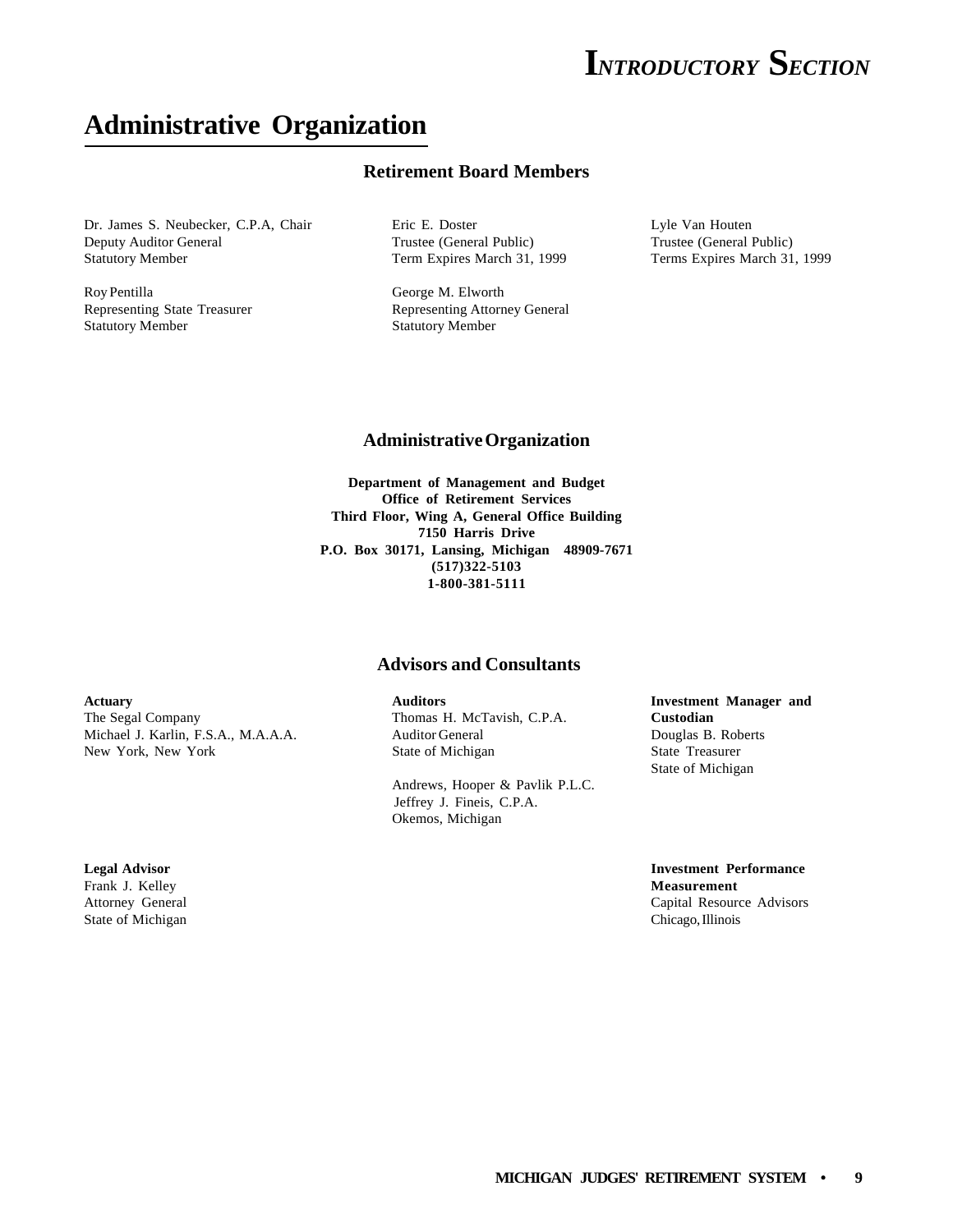### **Administrative Organization**

### **Organization Chart**

 **Department of Management & Budget Janet E. Phipps, Director**

> **Office of Retirement Services Christopher M. DeRose, Director**

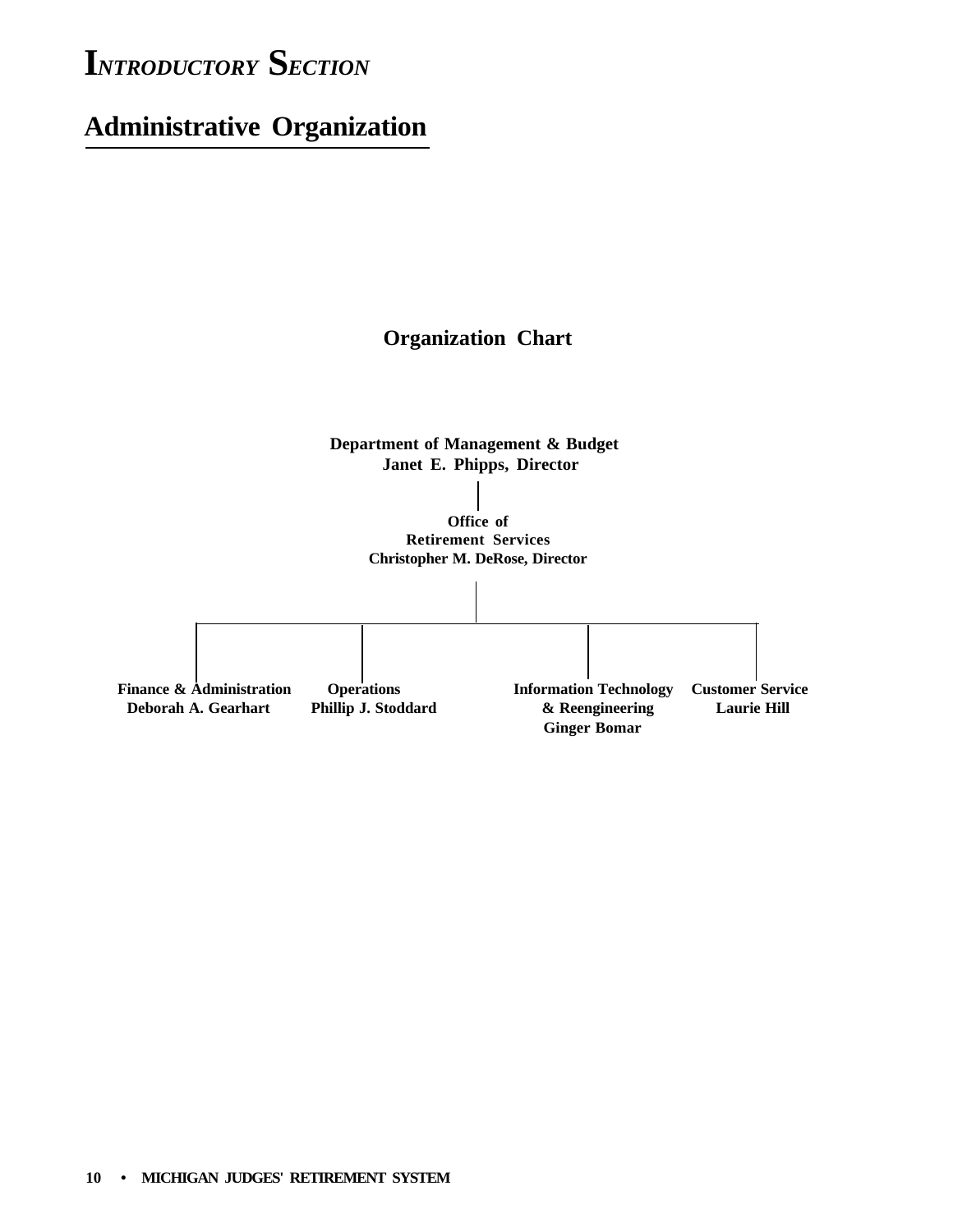This page is intentionally left blank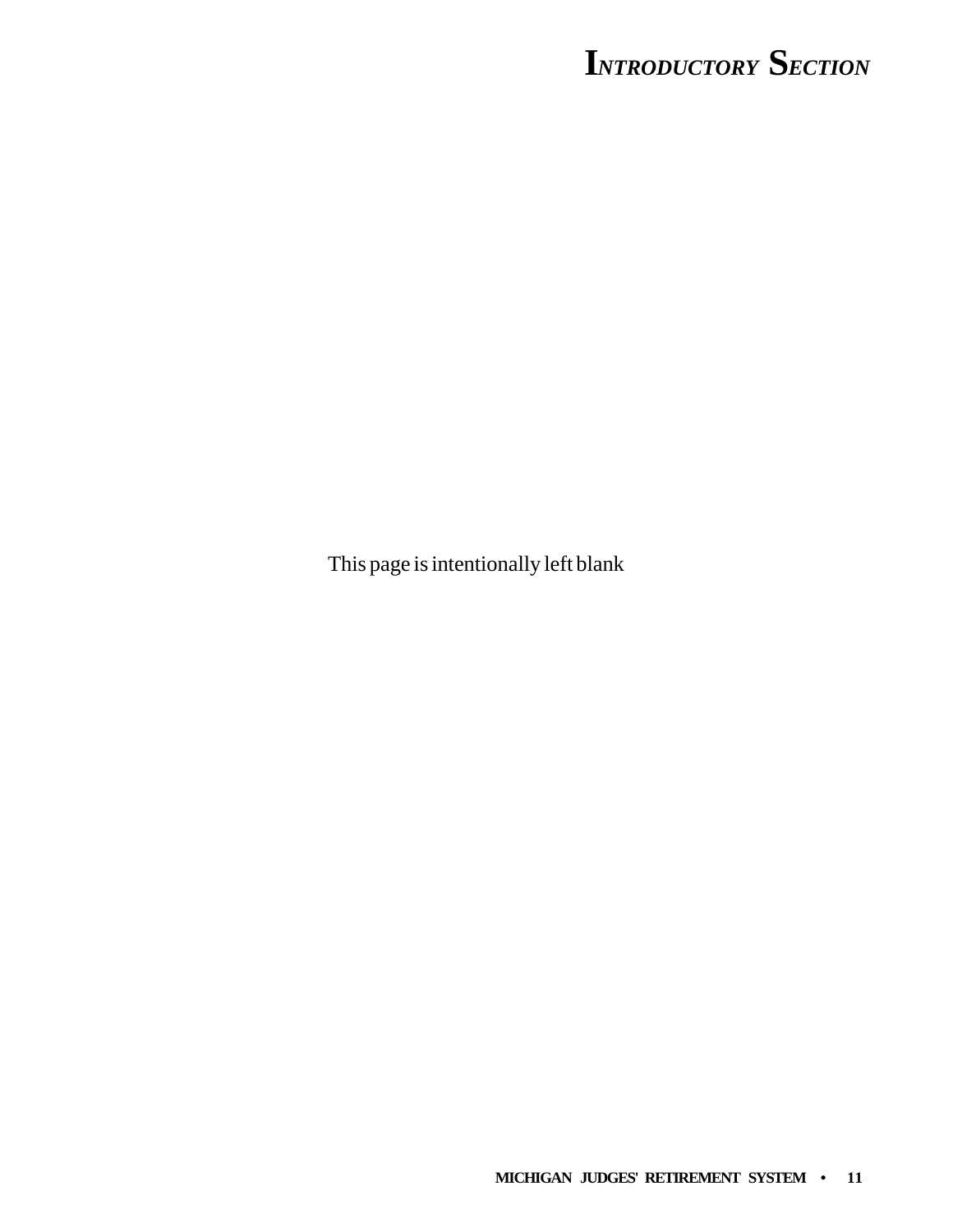Independent Auditors' Report Statements of Plan Net Assets Statements of Changes in Plan Net Assets Notes to Financial Statements Required Supplementary Information Supporting Schedules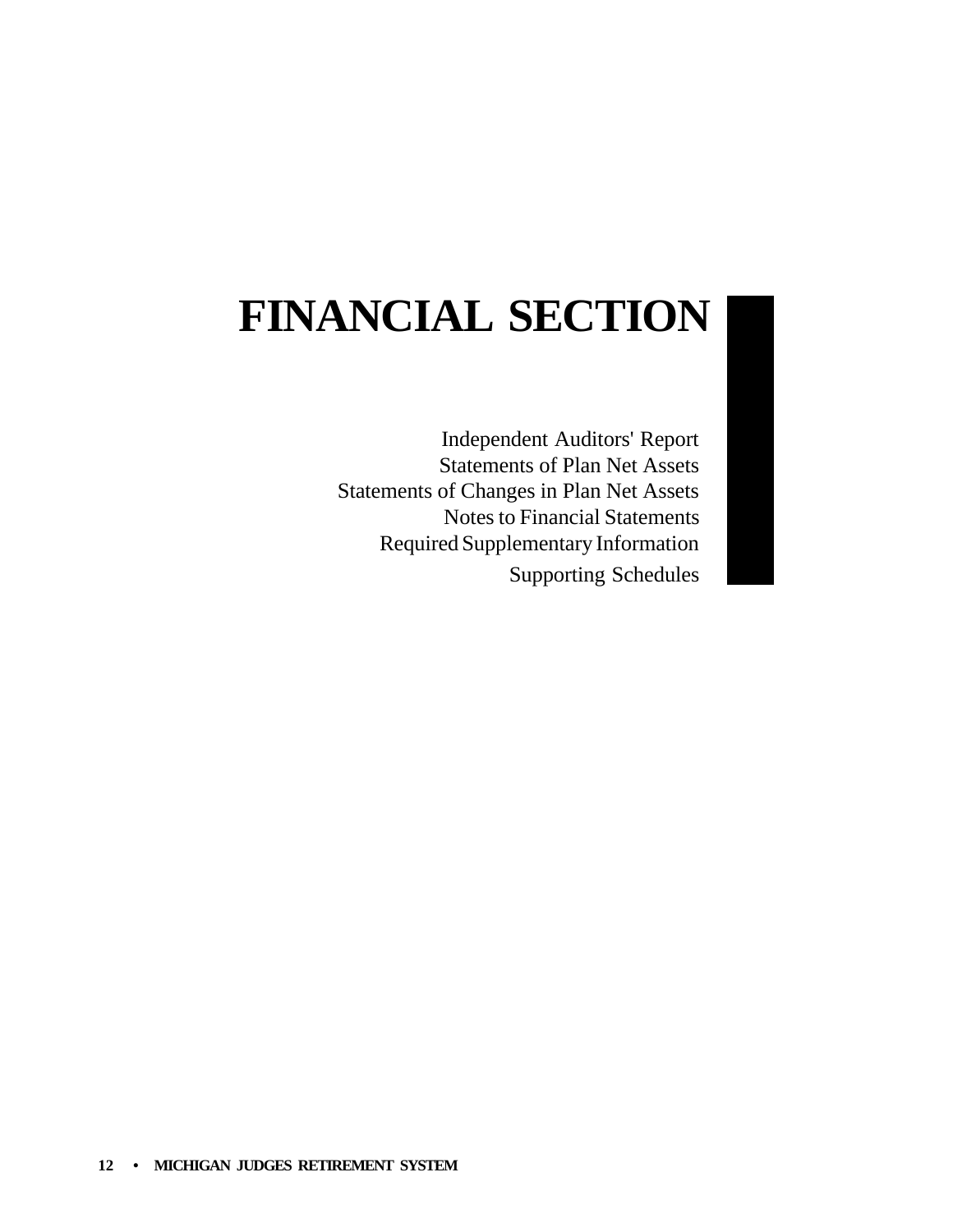### **Independent Auditors' Report**



& PAVLIK PI NDREWS HO

4295 Okemos Road, Suite 200 · Okemos, Michigan 48864

Ms. Janet Phipps, Director Department of Management and Budget Mr. Thomas H. McTavish, CPA **Auditor General** Michigan Judges Retirement System Board:

We have audited the accompanying statement of pension plan and postemployment healthcare plan net assets of the Michigan Judges Retirement System, as of September 30, 1998 and the related statement of changes in pension plan and postemployment healthcare plan net assets for the year then ended. These financial statements are the responsibility of the management of the Michigan Judges Retirement System. Our responsibility is to express an opinion on these financial statements based on our audit. The accompanying statement of pension plan and postemployment healthcare plan net assets of the Michigan Judges Retirement System, as of September 30, 1997, and the related statement of changes in pension plan and postemployment healthcare plan net assets for the year then ended were not audited by us and, accordingly, we do not express an opinion on them.

We conducted our audit in accordance with generally accepted auditing standards and Government Auditing Standards, issued by the Comptroller General of the United States. Those standards require that we plan and perform the audit to obtain reasonable assurance about whether the financial statements are free of material misstatement. An audit includes examining, on a test basis, evidence supporting the amounts and disclosures in the financial statements. An audit also includes assessing the accounting principles used and significant estimates made by management, as well as evaluating the overall financial statement presentation. We believe that our audit provides a reasonable basis for our opinion.

In our opinion, the financial statements referred to in the first paragraph present fairly, in all material respects, the financial position of the Michigan Judges Retirement System, as of September 30, 1998, and the changes in plan net assets for the year then ended in conformity with generally accepted accounting principles.

Our audit was conducted for the purpose of forming an opinion on the financial statements taken as a whole. The required supplementary information and supporting schedules listed in the table of contents are presented for the purpose of additional analysis and are not a required part of the basic financial statements. The required supplementary information and supporting schedules are the responsibility of the System's management. The Schedules of Funding Progress and Employer Contributions and related notes on pages 25 to 27 and the supporting schedules on pages 29 and 30 have been subjected to the auditing procedures applied in our audit of the basic financial statements and, in our opinion, are fairly stated in all material respects when considered in relation to the basic financial statements taken as a whole. The Year 2000 information on page 28 is not a required part of the basic financial statements but is supplementary information required by the Governmental Accounting Standards Board. We have applied certain limited procedures, which consisted principally of inquiries of management regarding the methods of measurement and presentation of the supplementary information. However, we did not audit the information and do not express an opinion on it. In addition, we do not provide assurance that Michigan Judges Retirement System is or will become year 2000 compliant, that Michigan Judges Retirement System year 2000 remediation efforts will be successful in whole or in part, or that parties with which Michigan Judges Retirement System does business are or will become year 2000 compliant.

In accordance with Government Auditing Standards, we have also issued a report dated February 4, 1999 on our consideration of the Michigan Judges Retirement System's internal control over financial reporting and on our tests of its compliance with certain provisions of laws, regulations, and contracts.

Andrews Hooper & Taulik P.L.C.

February 4, 1999

Okemos 517 487-5000 · Fax 517 487-9535 / Saginaw 517 497-5300 · Fax 517 497-5353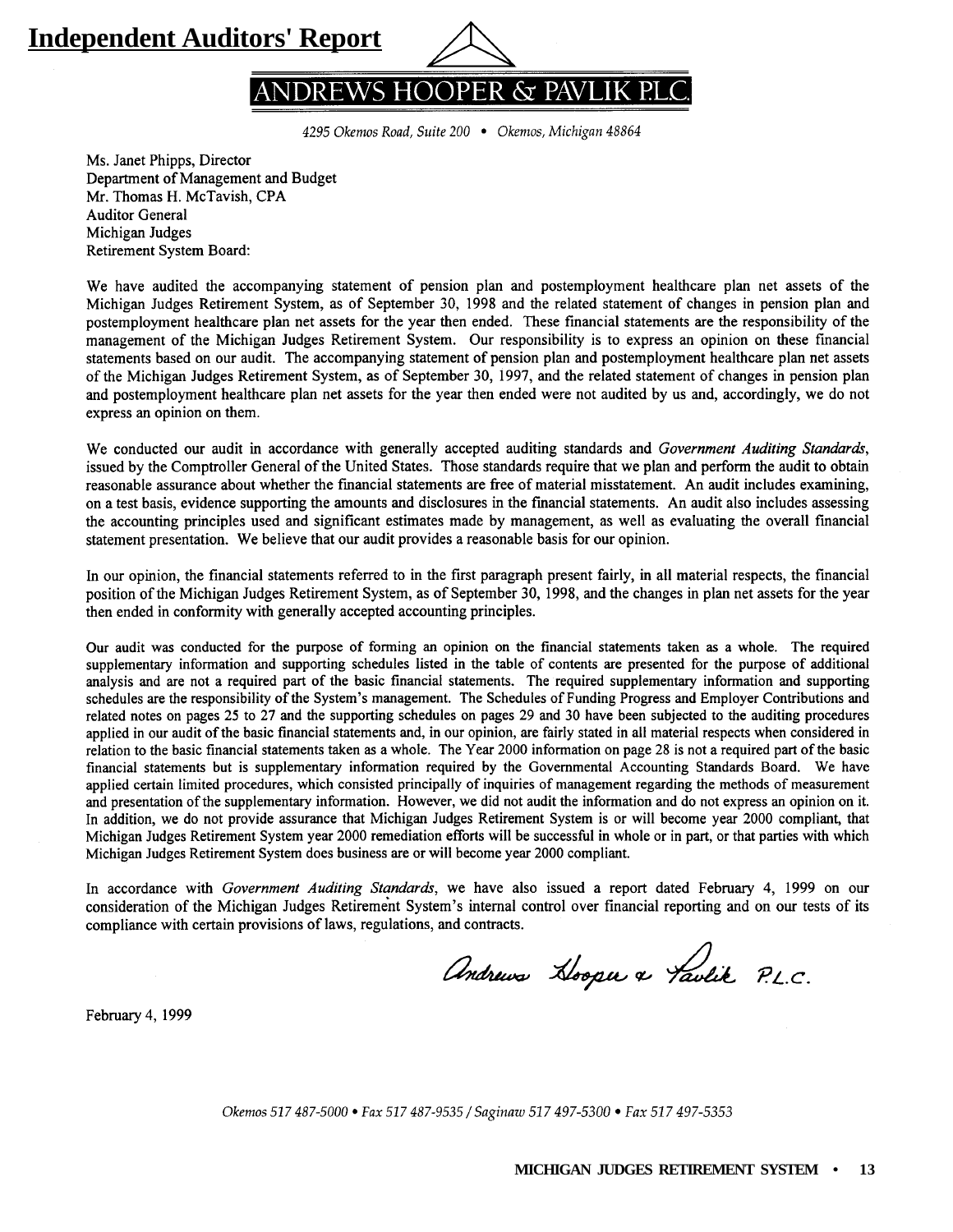### **Statements of Pension Plan and Postemployment Healthcare Plan Net Assets**

**As of fiscal year end September 30, 1998, and 1997**

|                                      |                          |              |                | <b>Unaudited</b>         |            |                 |  |
|--------------------------------------|--------------------------|--------------|----------------|--------------------------|------------|-----------------|--|
|                                      | As of September 30, 1998 |              |                | As of September 30, 1997 |            |                 |  |
|                                      | Pension                  | Health       |                | Pension                  | Health     |                 |  |
|                                      | Plan                     | Plan         | <b>Total</b>   | Plan                     | Plan       | <b>Total</b>    |  |
| Assets:                              |                          |              |                |                          |            |                 |  |
| Cash                                 | \$<br>3,338              | \$<br>1      | \$<br>3,339    | 2,503,428<br>\$          | \$<br>343  | 2,503,771<br>\$ |  |
| Receivables:                         |                          |              |                |                          |            |                 |  |
| Amounts due from employer            | 264,169                  | 93           | 264,262        | 201,620                  | 28         | 201,648         |  |
| Interest and dividends               | 1,389,967                |              | 1,389,967      | 1,543,545                |            | 1,543,545       |  |
| Sale of investments                  | 233,382                  |              | 233,382        | 342,275                  |            | 342,275         |  |
| Total receivables                    | 1,887,518                | 93           | 1,887,611      | 2,087,440                | 28         | 2,087,468       |  |
| Investments:                         |                          |              |                |                          |            |                 |  |
| Short-term investments               | 11,561,197               |              | 11,561,197     | 24,567,420               |            | 24,567,420      |  |
| Bonds, notes mortgages               |                          |              |                |                          |            |                 |  |
| and preferred stock                  | 82,097,068               |              | 82,097,068     | 81,270,561               |            | 81,270,561      |  |
| Common stock                         | 165,156,856              |              | 165,156,856    | 153,112,064              |            | 153,112,064     |  |
| Real estate                          | 26,305,950               |              | 26,305,950     | 19,708,357               |            | 19,708,357      |  |
| Alternative investments              | 28,689,415               |              | 28,689,415     | 20,249,939               |            | 20,249,939      |  |
| International investments            | 13,446,821               |              | 13,446,821     | 16,773,619               |            | 16,773,619      |  |
| Collateral on                        |                          |              |                |                          |            |                 |  |
| loaned securities                    | 13,623,046               |              | 13,623,046     | 11,552,820               |            | 11,552,820      |  |
| Total investments                    | 340,880,353              |              | 340,880,353    | 327,234,780              |            | 327,234,780     |  |
| Total assets                         | 342,771,209              | 94           | 342,771,303    | 331,825,648              | 371        | 331,826,019     |  |
| Liabilities:                         |                          |              |                |                          |            |                 |  |
| Warrants outstanding                 | (74, 780)                | (26)         | (74, 806)      | (108, 303)               | (15)       | (108, 318)      |  |
| Accounts payable and                 |                          |              |                |                          |            |                 |  |
| other accrued liabilities            | (1,070,102)              | (115, 541)   | (1, 185, 643)  | (447, 283)               | (44, 143)  | (491, 426)      |  |
| Deferred Revenue                     | (2, 263)                 | (1)          | (2, 264)       |                          |            |                 |  |
| Obligations under securities lending | (13,623,046)             |              | (13,623,046)   | (11, 552, 820)           |            | (11, 552, 820)  |  |
| Total liabilities                    | (14,770,191)             | (115, 568)   | (14, 885, 759) | (12, 108, 406)           | (44, 158)  | (12, 152, 564)  |  |
| Net Assets Held in Trust for         |                          |              |                |                          |            |                 |  |
| Pension and Healthcare Benefits*     | \$328,001,018            | \$(115, 474) | \$327,885,544  | \$319,717,242            | \$(43,787) | \$319,673,455   |  |

\* A schedule of funding progress is presented in the Required Supplementary Information in the Financial Section.

The accompanying notes are an integral part of these financial statements.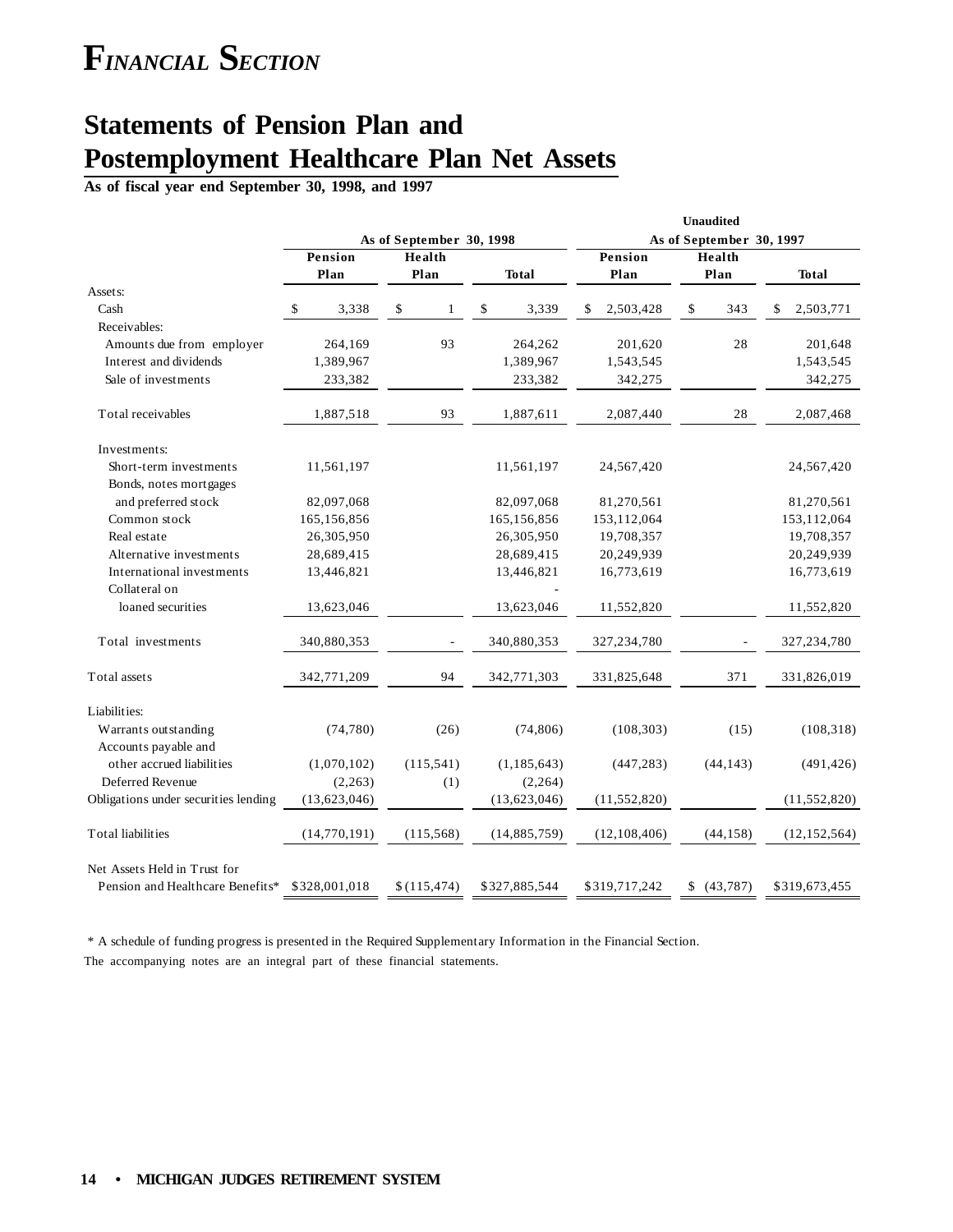### **Statements of Changes in Pension Plan and Postemployment Healthcare Plan Net Assets**

**For the fiscal years ended September 30, 1998, and 1997**

|                                                                         |                                   |                 |               |                 | <b>Unaudited</b> |                                   |  |
|-------------------------------------------------------------------------|-----------------------------------|-----------------|---------------|-----------------|------------------|-----------------------------------|--|
|                                                                         | For Year Ended September 30, 1998 |                 |               |                 |                  | For Year Ended September 30, 1997 |  |
|                                                                         | <b>Pension</b>                    | Health          |               | <b>Pension</b>  | Health           |                                   |  |
|                                                                         | Contributions                     | <b>Benefits</b> | <b>Total</b>  | Contributions   | <b>Benefits</b>  | <b>Total</b>                      |  |
| <b>Additions:</b>                                                       |                                   |                 |               |                 |                  |                                   |  |
| Member contributions:                                                   |                                   |                 |               |                 |                  |                                   |  |
| Military                                                                | \$<br>43,591                      |                 | \$<br>43,591  |                 |                  |                                   |  |
| Other                                                                   | 2,887,279                         | \$283,836       | 3,171,115     | \$<br>2,928,906 | \$279,729        | 3,208,635<br>\$                   |  |
| <b>Employer contributions</b>                                           |                                   |                 |               |                 |                  |                                   |  |
| Court fees                                                              |                                   |                 |               | 4,080,730       |                  | 4,080,730                         |  |
| General fund financing                                                  | 246,659                           |                 | 246,659       | 1,592,853       |                  | 1,592,853                         |  |
| Investment income:                                                      |                                   |                 |               |                 |                  |                                   |  |
| Investment income                                                       | 26,448,496                        |                 | 26,448,496    | 61,569,938      |                  | 61,569,938                        |  |
| Securities lending income                                               | 593,022                           |                 | 593,022       | 422,324         |                  | 422,324                           |  |
| Less investment expenses:                                               |                                   |                 |               |                 |                  |                                   |  |
| Real estate operating expenses                                          | (21,260)                          |                 | (21,260)      | (10,508)        |                  | (10,508)                          |  |
| Securities lending expenses                                             | (574, 406)                        |                 | (574, 406)    | (408, 348)      |                  | (408, 348)                        |  |
| Other investment expenses                                               | (230, 595)                        |                 | (230, 595)    | (79, 223)       |                  | (79, 223)                         |  |
| Miscellaneous                                                           | 34,948                            |                 | 34,948        | 282             |                  | 282                               |  |
| <b>Total additions</b>                                                  | 29,427,734                        | 283,836         | 29,711,570    | 70,096,954      | 279,729          | 70,376,683                        |  |
| Deductions:                                                             |                                   |                 |               |                 |                  |                                   |  |
| Benefits and refunds paid to plan members                               |                                   |                 |               |                 |                  |                                   |  |
| and beneficiaries                                                       |                                   |                 |               |                 |                  |                                   |  |
| Retirement benefits                                                     | 14,304,553                        |                 | 14,304,553    | 13,839,289      |                  | 13,839,289                        |  |
| Health benefits                                                         |                                   | 355,523         | 355,523       |                 | 317,751          | 317,751                           |  |
| Refunds of contributions                                                |                                   |                 |               | 236,326         |                  | 236,326                           |  |
| Transfers to other systems                                              | 6,641,662                         |                 | 6,641,662     |                 |                  |                                   |  |
| Administrative expenses                                                 | 197,743                           |                 | 197,743       | 395,428         |                  | 395,428                           |  |
| <b>Total deductions</b>                                                 | 21,143,958                        | 355,523         | 21,499,481    | 14,471,043      | 317,751          | 14,788,794                        |  |
| Net increase (decrease)                                                 | 8,283,776                         | (71,687)        | 8,212,089     | 55,625,911      | (38,022)         | 55,587,889                        |  |
| <b>Net Assets Held in Trust for Pension</b><br>and Healthcare Benefits: |                                   |                 |               |                 |                  |                                   |  |
| <b>Beginning of year</b>                                                | 319,717,242                       | (43, 787)       | 319,673,455   | 264,091,331     | (5,765)          | 264,085,566                       |  |
| End of year *                                                           | 328,001,018<br>\$                 | \$(115,474)     | \$327,885,544 | \$ 319,717,242  | \$(43,787)       | \$319,673,455                     |  |

\* A schedule of funding progress is presented in the Required Supplementary Information in the Financial Section.

The accompanying notes are an integral part of these financial statements.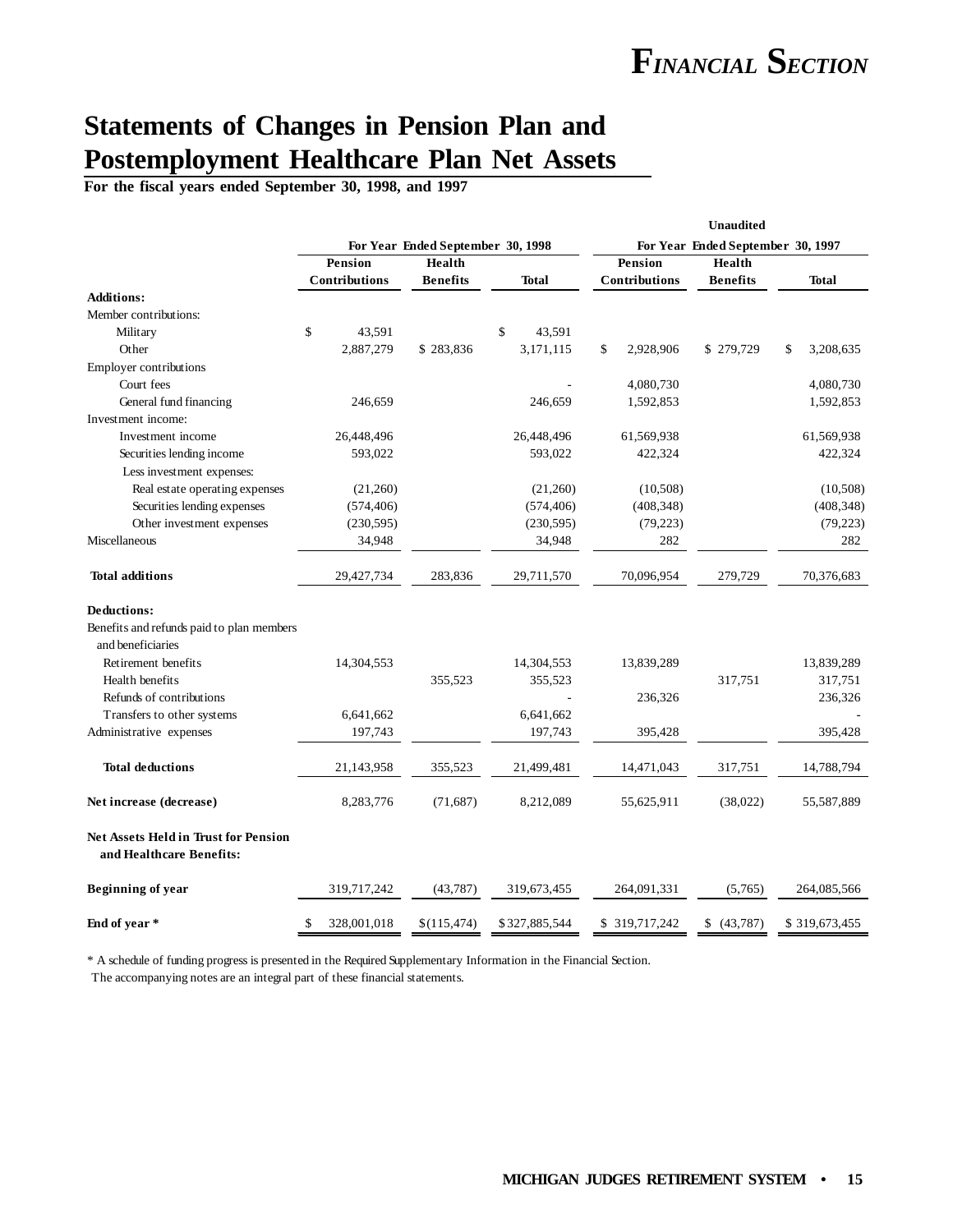### **Notes to General Purpose Financial Statements**

### **NOTE 1 - PLAN DESCRIPTION**

### **ORGANIZATION**

The Michigan Judges' Retirement System (MJRS) is a multiple employer, state-wide, defined benefit public employee retirement plan governed by the State of Michigan (State). The Michigan Judges' Retirement System, created under Public Act 234 of 1992, consolidated the former Judges' and Probate Judges' Retirement Systems (MPJRS) into one retirement system. MJRS was established by the State to provide retirement, survivor and disability benefits to judges in the judicial branch of state government. There are 316 participating employers. MJRS also includes the Governor of the State of Michigan, Lieutenant Governor, Secretary of State, Attorney General, Legislative Auditor General and the Constitutional Court Administrator.

MJRS' financial statements are included as a pension trust fund in the combined financial statements of the State of Michigan.

MJRS operates within the Michigan Department of Management and Budget, Office of Retirement Services. The Department Director appoints the Office Director who serves as Executive Secretary to the MJRS' Board, with whom the general oversight of the System resides. The State Treasurer serves as the investment officer and custodian for the System.

#### **MEMBERSHIP**

At September 30, 1998, and 1997, the System's membership consisted of the following:

| Retirees and beneficiaries                             |       |       |
|--------------------------------------------------------|-------|-------|
| currently receiving benefits:                          | 1998  | 1997  |
|                                                        | 349   | 355   |
|                                                        | 152   | 145   |
|                                                        | 13    | 12    |
|                                                        | 514   | 512   |
| Current employees:                                     |       |       |
|                                                        | 380   | 367   |
|                                                        | 220   | 242   |
|                                                        | 600   | 609   |
| Inactive employees entitled<br>to benefits and not yet |       |       |
|                                                        | 24    | 25    |
|                                                        | 1,138 | 1,146 |

Plan 1 or 2 members (Supreme Court Justice, Court of Appeals or elected officials) may enroll in the State Health Plan when they retire and their premium rate is subsidized. All other judges may enroll in the State Health Plan if they wish to, but they must pay the entire premium cost. There are a total of 514 retirees who may participate in the health benefits. The number of participants is as follows:

| Participants receiving benefits: |  |
|----------------------------------|--|
|                                  |  |
|                                  |  |
|                                  |  |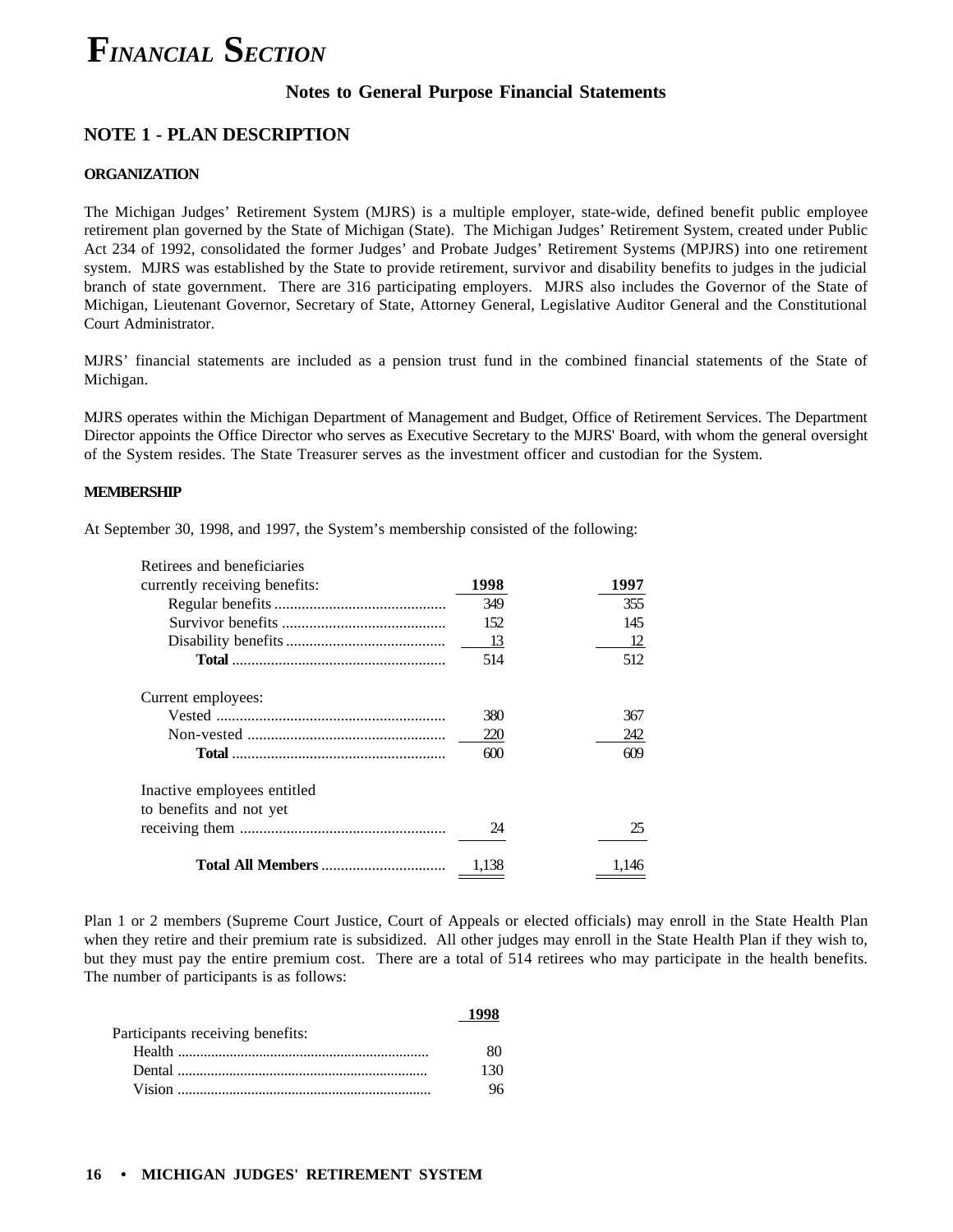### **Notes to General Purpose Financial Statements**

### **BENEFIT PROVISIONS**

Benefit provisions of the defined benefit pension plan are established by state statute, which may be amended. Public Act 234 of 1992, Michigan Judges' Retirement Act, as amended, establishes eligibility and benefit provisions for the defined benefit pension plan. Retirement benefits are determined by final compensation and years of service. Members are eligible to receive a monthly benefit when they meet certain age and service requirements. MJRS also provides disability and survivor benefits.

A member who leaves judicial service may request a refund of his or her member contribution account. A refund cancels a former member's rights to future benefits. Returning members who previously received a refund of their contributions may reinstate their service credit through repayment of the refund upon satisfaction of certain requirements. For salary, contribution and calculation of retirement benefit, the membership of the System is categorized into seven plans. The categories are based on the position to which the member was elected or appointed.

Public Act 523 of 1996, which was effective March 31, 1997, closed the plan to new entrants. Judges or state officials newly appointed or elected on or after March 31, 1997, become members of the defined contribution plan.

### *Regular Retirement*

The retirement benefit or allowance is calculated in accordance with the formula of the plan which applies to the member. In all seven plans, the formula is based on a member's years of credited service (employment) and final compensation. The normal retirement benefit is payable monthly over the lifetime of a member.

A member may retire and receive a monthly benefit after attaining:

- 1. age 60 with 8 or more years of credited service; or
- 2. age 55 with 18 or more years of credited service (the last 6 years continuous); or
- 3. 25 or more years of service, the last 6 years continuous; no age requirement; or
- 4. age 60 with service of two full terms in the office of Governor, Lieutenant Governor, Secretary of State, or Attorney General, or one full term in the office of Legislative Auditor General.

#### *Early Retirement*

If a member leaves judicial service but has not met the age requirement for regular retirement benefits, the member may retire with a reduced retirement allowance. To be eligible for early retirement, the member must be age 55 or over, but less than 60, with 12 or more, but less than 18, years of service

#### *Deferred Retirement*

A member with 8 or more years of credited service who terminates judicial service before meeting the age requirements to receive a retirement allowance and who does not withdraw his or her contributions, is entitled to receive a monthly allowance upon reaching age 60 or age 55 with 18 years of service the last 6 of which were continuous service.

#### *Disability Benefit*

A member with 8 or more years of credited service who is totally disabled from physically or mentally performing his or her duties, is eligible for a disability pension. The disability benefit is computed in the same manner as an age and service allowance based upon service and final salary at the time of disability.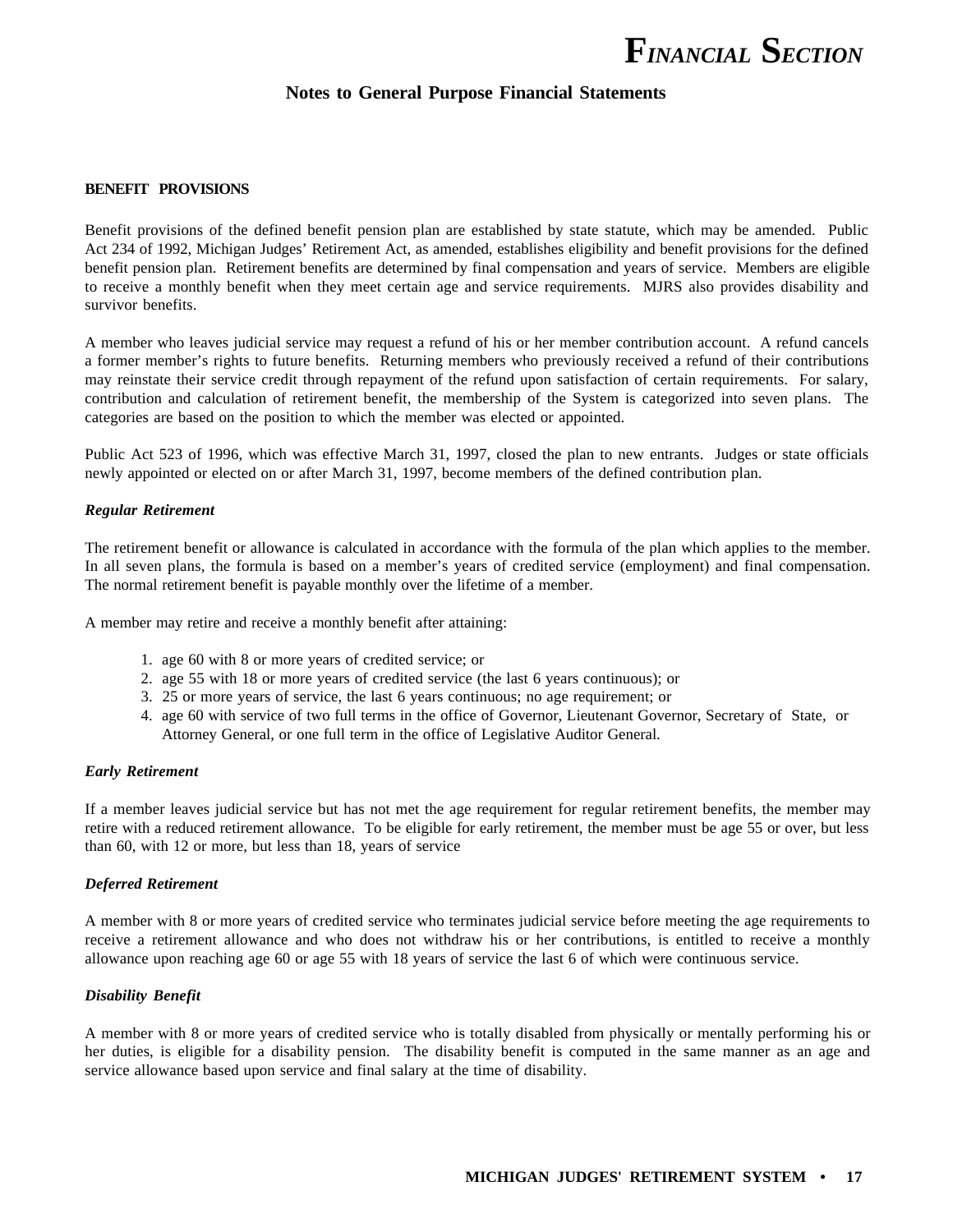### **Notes to General Purpose Financial Statements**

### *Pension Payment Options*

A pension is payable monthly for the lifetime of a MJRS retiree and equals 3% of final salary times years of service for up to 12 years of service; or 50% of salary with 12 years, increased 2.5% for each additional year up to a maximum of 60% of salary. A former MPJRS retiree receives 3% of salary times years of service, to a maximum of the greater of 40% of salary or \$15,000 but not to exceed 66 2/3% of final salary when added to a county pension; or 3.5% of salary times years of service with a maximum of two thirds of final salary, if elected.

Option A — Under this option, after the retiree's death, the beneficiary will receive 100% of the pension for the remainder of the beneficiary's lifetime. If this option is elected, the normal retirement benefit is reduced by a factor based upon the ages of the retiree and of the beneficiary.

 $Option B$  — Under this option, after the retiree's death, the beneficiary will receive 50% of the pension for the remainder of the beneficiary's lifetime. If this option is elected, the normal retirement benefit is reduced by a factor based upon the ages of the retiree and of the beneficiary. The reduction factor is smaller than the factor used in Option A above.

### *Survivor Benefit*

A survivor benefit may be paid if (i) a member who has 8 or more years of credited service dies while in office, (ii) a vested former member dies before retirement, or (iii) a retiree dies following retirement.

### *Contributions*

Member Contributions — Members currently participate in MJRS on a contributory basis. For contribution purposes, the membership of the System is categorized in seven plans, which are based on the position to which the member was elected or appointed. Under certain circumstances, members may contribute to the System for the purchase of creditable service, such as military service or other public service. If a member terminates MJRS covered employment before a retirement benefit is payable, the member's contribution and interest on deposit may be refunded. If the member dies before being vested, the member's contribution and interest are refunded to the designated beneficiaries.

Publicly Financed Contributions — There are two public sources which fund retirement benefits: Court fees and State appropriations. The State contributes annually the greater of 3.5% of the aggregate annual compensation of State paid base salaries, or the difference between the total actuarial requirement of current service and unfunded accrued liabilities minus the revenues from court filing fees and member contributions. Since the system was fully funded, the appropriation was not requested for fiscal year 1998. If the court fees deposited in the reserve for employer contributions equals the amount needed in addition to other publicly financed contributions to sustain the required level of publicly financed contributions, Section 304(4) requires court fees be deposited in the court fee fund. In accordance with Section 304(4) of the Judges' Retirement Act, the court fees are being deposited in the court fee fund in the state treasury. A chart showing the publicly financed contribution rates is included in the Schedule of Revenue by Source in the Statistical Section.

#### *Other Post Employment Benefits*

Under the Michigan Judges' Retirement Act, plan 1 or 2, members may enroll in the State Health Plan when they retire. Five percent of the health insurance premium is deducted from the monthly pension check until age 65, at which time Medicare provides primary health insurance coverage. All other members may enroll in the State Health Plan during an open enrollment period. The total premium is deducted from the monthly pension check.

All retirees may enroll in the State Dental and/or Vision Plan during an open enrollment period. The cost of the premiums are deducted from the monthly pension check.

Retirees of plan 1 and 2 are provided with life insurance coverage equal to 25% of the active life insurance coverage and \$1,000 for each dependent. Premiums are fully paid by the State for plan 1 and 2 members. All others must pay the full premium.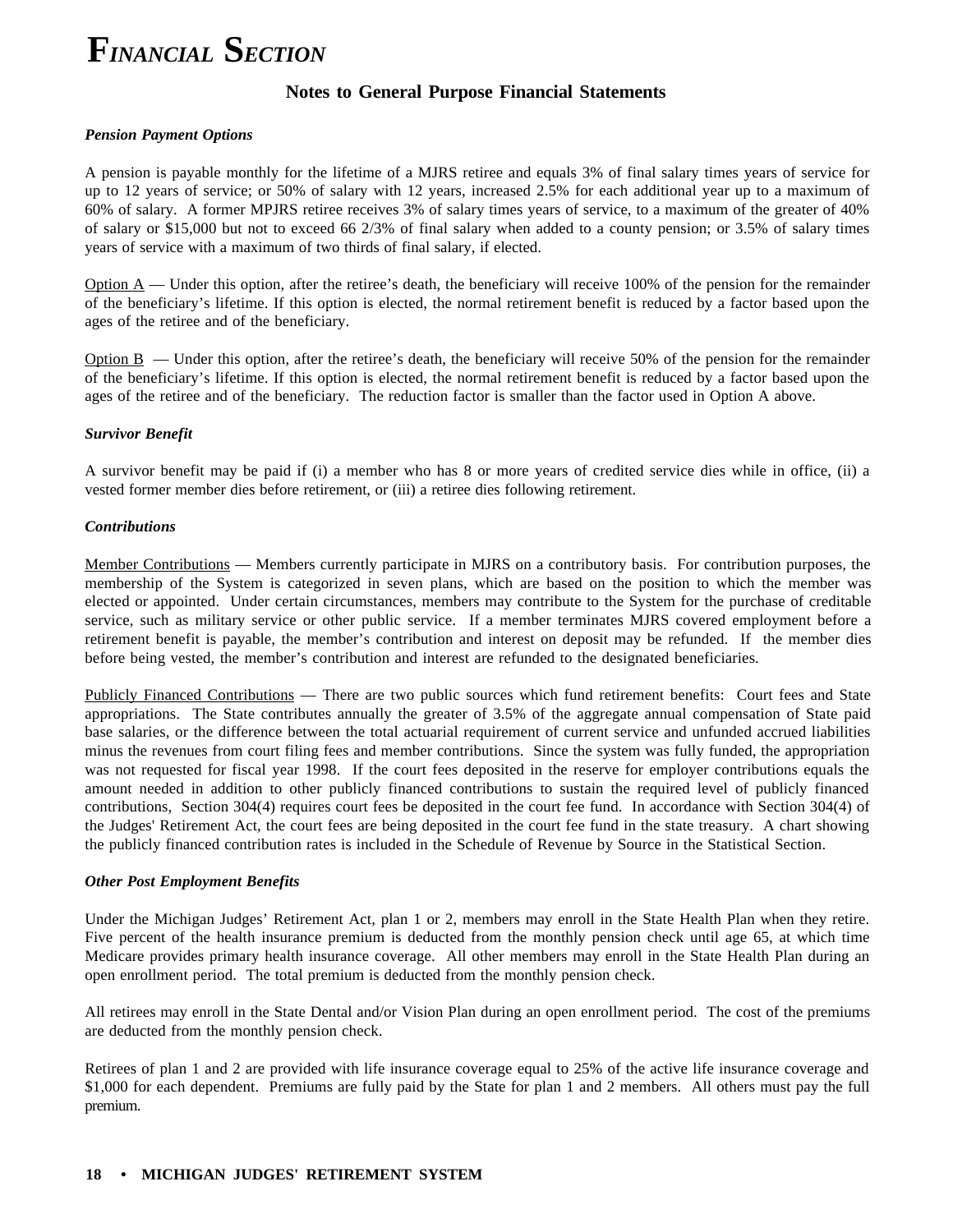### **Notes to General Purpose Financial Statements**

### *Transfer to Defined Contribution Plan*

During fiscal year 1998, the JRS Retirement Act provided members an opportunity to transfer to the defined contribution plan. The decision is irrevocable and the transfer was completed by September 30, 1998. A total of 13 vested individuals with funds totaling \$6,641,662 was transferred. No judges that were not vested were transferred. This was a one-time opportunity. With the passage of the legislation permitting the transfer, the System also became a closed system. All new judges and officials are members of the defined contribution plan.

### **NOTE 2 - SUMMARY OF SIGNIFICANT ACCOUNTING POLICIES**

### *Basis of Accounting and Presentation*

MJRS' financial statements are prepared using the accrual basis of accounting. Court filing fees are recognized as revenue in the period received. Contributions from the State are recognized as revenue in the period in which employees provide service and expenses are recorded when incurred regardless of when payment is made. Benefits and refunds are recognized when due and payable in accordance with the terms of the plan.

#### *Reserves*

Public Act 234 of 1992, as amended, created several reserve accounts. The reserves are described below.

Reserve for Member Contributions — This fund represents active member contributions, payments for the purchase of service credit, repayment of previously refunded contributions and interest less amounts transferred to the Reserve for Retirement Benefits for regular and disability retirement, amounts refunded to terminated members, and transferring inactive accounts. At September 30, 1998, and 1997, the balance in this account was \$61 million and \$40 million respectively.

Reserve for Employer Contributions — Court fees, late fees, interest payments, employer contributions, and state appropriations. Amounts are transferred annually from this reserve to the Reserve for Retirement Benefits to fund that reserve. In addition, the reserve transfers court fees to the Supreme Court in accordance with statutory requirements. At September 30, 1998, and 1997, the balance in this account was \$90 million and \$103 million respectively.

Reserve for Retirement Benefits — This reserve represents the reserves for payment of future retirement benefits to current retirees. At retirement, a member's accumulated contributions plus interest are transferred into this reserve from the Reserve for Member Contributions and the Reserve for Employer Contributions. Monthly benefits, which are paid to the member, reduce the reserve.At the end of each fiscal year, an amount is transferred from the Reserve for Employer Contributions to bring the balance into balance with the actuarial present value of retirement allowances. At September 30, 1998, and 1997, the balance in this account was \$110 million and \$115 million respectively.

Reserve for Investment Income - This reserve is credited with all investment earnings, changes in fair values, gifts to the Retirement System, and forfeited contributions. All administrative expenses are paid from this reserve and interest is transferred annually to the other reserves. At September 30, 1998, and 1997, the balance in this account was \$67 million and \$62 million respectively.

Reserve for Health Benefits — This reserve is credited with member contributions for health benefits. Health benefits are paid from this reserve. At September 30, 1998, and 1997, the balance in this account was negative \$115 thousand and negative \$44 thousand respectively.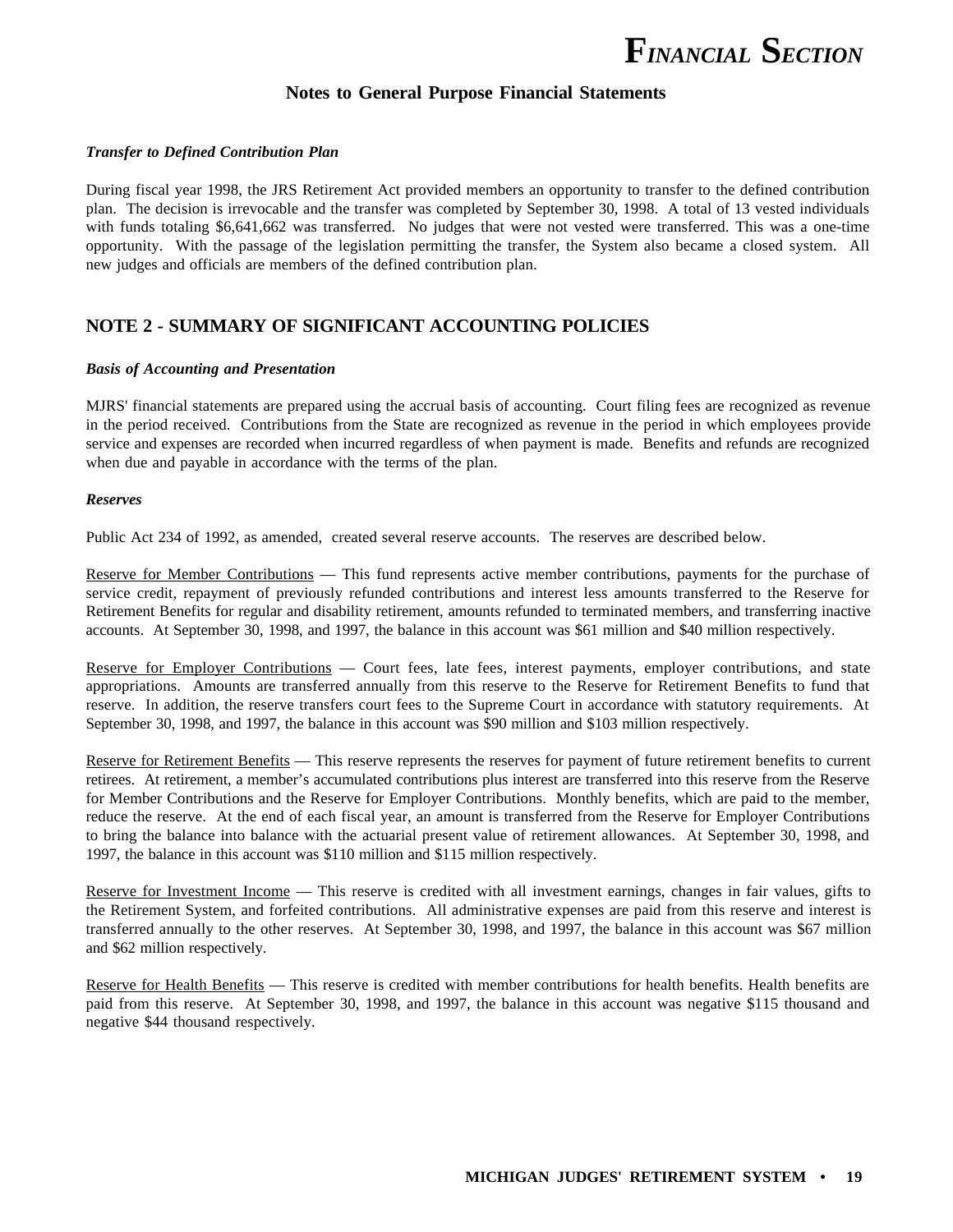### **Notes to General Purpose Financial Statements**

### *Fair Value of Investments*

Plan investments are presented at fair value, except for short-term investments. Short-term investments are carried at cost, which approximates fair value. Securities traded on a national or international exchange are valued at the last reported sales price at current exchange rates. Corporate bonds not traded on a national or international exchange are based on equivalent values of comparable securities with similar yield and risk. Real estate debt is valued on the basis of future principal and interest payments, and is discounted at prevailing interest rates for similar instruments. The fair value of real estate investments is based on independent appraisals. Other investments not having an established market are recorded at estimated fair value.

### *Reporting Entity*

MJRS is a pension trust fund of the State of Michigan. As such, MJRS is considered part of the State and is included in the State's comprehensive annual financial report as a pension trust fund. MJRS and the MJRS' board are not financially accountable for any other entities. Accordingly, MJRS is the only entity included in this financial report.

#### *Investment Income*

Dividend income is recognized based on the ex-dividend date and interest income is recognized on the accrual basis as earned. Fair value changes are recorded as investment income or loss. Purchases and sales of investments are recorded as of the trade date (the date upon which the transaction is initiated), except for purchase and sale of mortgages, real estate, and alternative investments which are recorded as of the settlement date (the date upon which the transaction is ultimately completed). The effect of recording such transactions as of the settlement date does not materially affect the financial statements.

### *Property and Equipment*

Office space is leased from the State on a year to year basis. Office equipment is capitalized if the value exceeds \$5,000. These assets are recorded at cost and are reported net of depreciation in the Statement of Plan Net Assets. Such assets are depreciated on a straight line basis over 10 years. MJRS does not have equipment that falls within these parameters.

#### *Related Party Transactions*

Leases and services — The Retirement System leases operating space and purchases certain administrative, data processing, legal and investment services from the State. The space and services are not otherwise available by competitive bid. The following summarizes costs incurred by MJRS for such services.

|  | 1998   | 1997    |
|--|--------|---------|
|  |        | 6.371   |
|  | 12.296 | 132,824 |
|  | 2.318  | 19.046  |
|  | 55.725 | 70.283  |

Common Cash — The cash account includes \$ 3,339 and \$2,503,771, on September 30, 1998, and 1997, respectively, which represents funds deposited in a common cash investment pool maintained for various State operating funds. The participating funds in the common cash pool earn interest at various rates depending upon prevailing short-term interest rates. Earnings from these activities amounted to \$ 72,837 and \$114,447 for the years ended September 30, 1998, and 1997, respectively.

#### *Reclassification of Prior Year Amounts*

Certain prior year amounts have been reclassified or restated to conform with the current year presentation.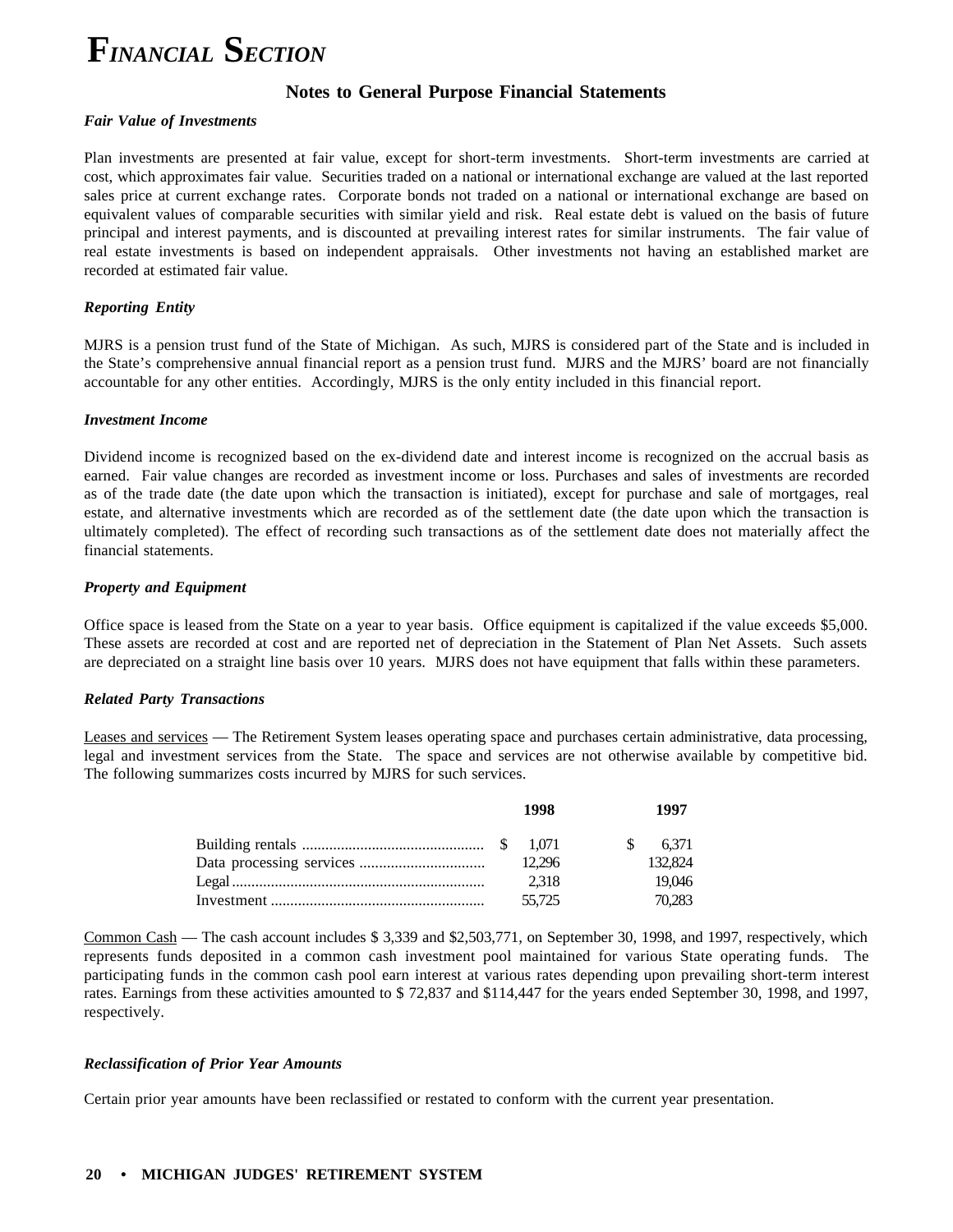

### **Notes to General Purpose Financial Statements**

### **NOTE 3 - CONTRIBUTIONS**

Members' contributions range from 3.5% to 7% of their salary depending on the plan (described in statute). Contributions are tax deferred under Section  $414(h)(2)$  of the Internal Revenue Code, except for probate judges whose contributions are tax deferred only if the local unit of government has adopted a resolution to do so. Contribuition provisions are specified by state statute and may be amended only by action of the state legislature.

The State contributes annually the greater of 3.5% of the aggregate annual compensation of State paid base salaries, or the difference between the total actuarial requirem ent of current service and unfunded accrued liabilities minus the revenues from court filing fees and member contributions. Since the system was fully funded, the appropriation was not requested for fiscal year 1998. If the court fees deposited in the reseve for employer contributions equals the amount needed in addition to other publicly financed contributions to sustain the required level of publicly financed contributions, Section 304(4) requires court fees be deposited in the court fee fund. In accordance with Section 304(4) of the Judges' Retirement Act, the court fees are being deposited in the court fee fund in the state treasury. The state treasurer transmits the money in the court fee fund, not exceeding \$2.2 million in any fiscal year, to the court equity fund for operational expenses of trial courts.

Employer contributions are determined annually by the System's actuary and are based upon level-percent-of-payroll funding principles. Under this method, amortization payments are calculated so that they are a constant percentage of the projected payroll of active plan members over a given period of time.

Employer contributions were \$247 thousand and \$5.7 million for fiscal year 1998 and 1997, respectively.

### **NOTE 4 - INVESTMENTS**

#### *Investment Authority*

Under Public Act 380 of 1965, as amended, the authority for the purchase and the sale of investments resides with the State Treasurer. Investments are made subject to the Michigan Public Pension Investment Act, Public Act 314 of 1965, as amended. The Michigan Public Pension Investment Act authorizes, with certain restrictions, the investment of pension fund assets in stock, corporate and government bonds and notes, mortgages, real estate, and certain short-term and alternative investments. Investments must be made for the exclusive purposes of providing benefits to active members, retired members and beneficiaries, and of defraying the expenses of investing the assets.

Under Public Act 314 of 1965, as amended, the State Treasurer may invest up to 5% of the System's assets in alternative investments and up to 15% of the System's assets may be invested in investments not otherwise qualified under the act. Alternative investments include limited partnerships and distribution from these partnerships in the form of bonds, common stock and preferred stock.

#### *Derivatives*

The State Treasurer does not employ the use of derivatives in the investment of the Common Cash or the investment of trust funds other than the pension trust funds.

Derivatives are used for a small amount of the pension trust fund portfolios. However, derivatives are not used for speculation and they are not used to leverage the investment portfolios. Less than 6% of the total pension trust fund's portfolio has been invested from time to time in future contracts, collateralized mortgages and swap agreements. Swap agreements represent the largest category of derivatives used and represented 4.1% of the total portfolio at market values.

To further diversify the pension fund's portfolio into international equities, the State Treasurer has entered into swap agreements with investment grade counterparties which are tied to stock market indices in eighteen foreign countries. The notional amounts of the swap agreements at September 30, 1998, and 1997, were \$13.7 million and \$13.9 million,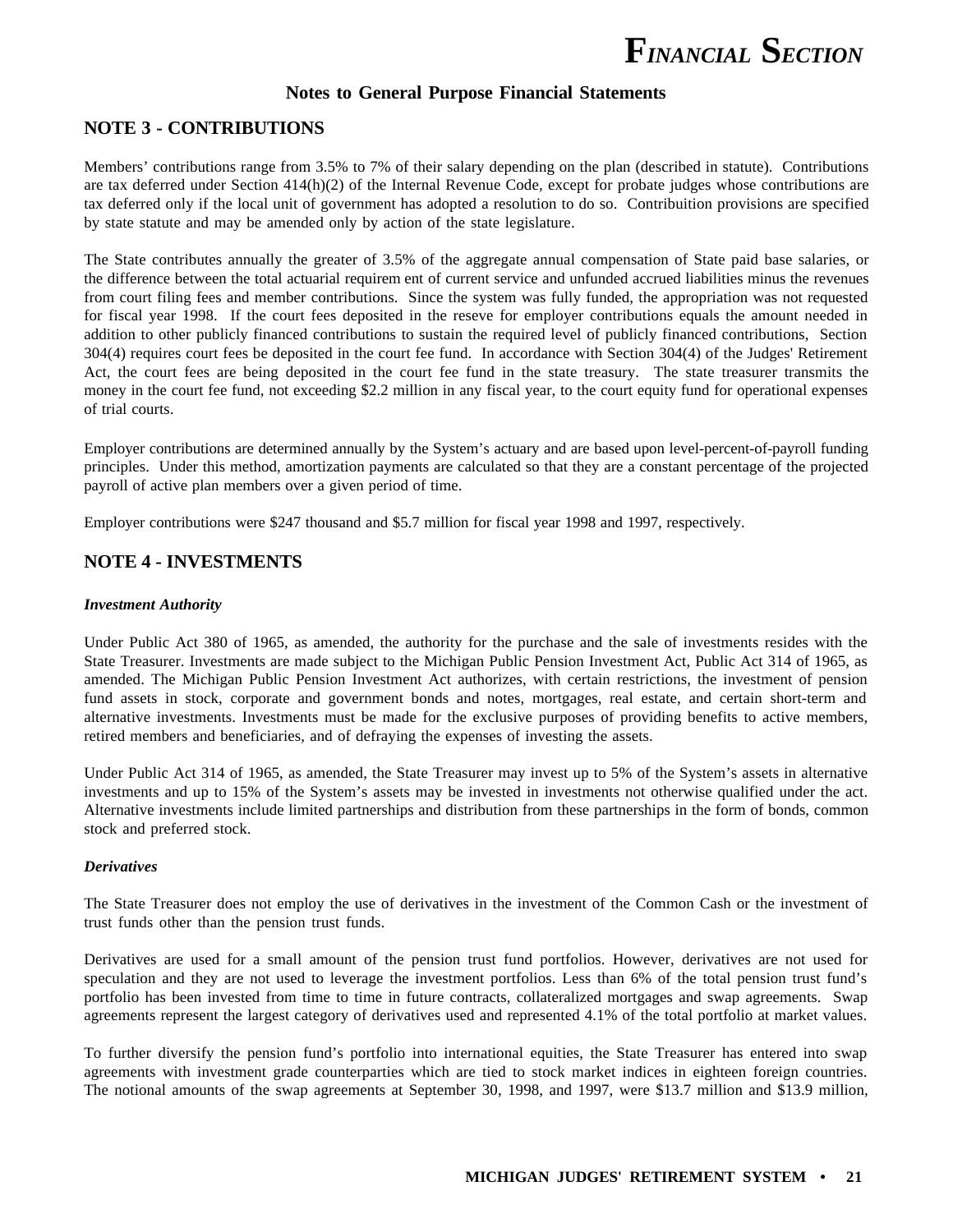### **Notes to General Purpose Financial Statements**

respectively. One half of the notional amount is hedged against foreign currency fluctuations. The swap agreements provide that the retirement system will pay quarterly, over the term of the swap agreements, interest indexed to the three month London Inter Bank Offer Rate (LIBOR), adjusted for an interest rate spread, on the notional amount stated in the agreements. At the maturity of the swap agreements the pension fund will either receive the increase in the value of the international equity indices from the level of the indices at the inception of the agreements, or pay the decrease in the value of the indices. Swap agreement maturities range from October 1998 to December 2001.

U. S. domestic LIBOR based floating rate notes were purchased in the open market to correspond with the notional amount of the swap agreements. The State Treasurer maintains custody and control of these notes.

The value of these synthetic equity structures is a combination of the value of the swap agreements and the value of the notes. The book value represents the cost of the notes. The current value represents the current value of the notes and the change in value of the underlying indices from the inception of the swap agreements. The current value is used as a representation of the fair value based upon the intention to hold all swap agreements until maturity. Since the inception of the international equity investment program, over \$3.9 million of gains on international equity exposure and excess interest received have been realized. The unrealized loss of \$.5 million at September 30, 1998, reflects the decrease in international indices and higher notional cost levels following realization of gains in the months prior to September.

The respective September 30, 1998, and 1997 values are as follows:

|                               | <b>Notional Value</b> | <b>Book Value</b> | <b>Current Value</b> |
|-------------------------------|-----------------------|-------------------|----------------------|
| 9/30/98 (dollars in millions) | \$13.72               | \$13.99           | \$13.45              |
| 9/30/97 (dollars in millions) | 13.92                 | 13.79             | 16.77                |

#### *Investments Exceeding 5% of Plan Net Assets*

MJRS did not hold an individual investment (other than U.S. Government securities) that exceeded 5% of net assets available for benefits at September 30, 1998, or 1997.

#### *Securities Lending*

State statutes do not prohibit the retirement system from participating in securities lending transactions, and the retirement system has, via a Securities Lending Authorization Agreement, authorized the agent bank to lend its securities to brokerdealers and banks pursuant to a form of loan agreement.

During the fiscal year, the agent bank lent, at the direction of the retirement system, the retirement system's securities and received cash (United States and foreign currency), securities issued or guaranteed by the United States government, sovereign debt rated A or better, convertible bonds, and irrevocable bank letters of credit issued by a person other than the borrower or an affiliate of the borrower as collateral. The agent bank did not have the ability to pledge or sell collateral securities delivered absent a borrower default. Borrowers were required to deliver collateral for each loan equal to: (i) in the case of loaned securities denominated in United States dollars or whose primary trading market as located in the United States or sovereign debt issued by foreign governments, 102% of the market value of the loaned securities; and (ii) in the case of loaned securities not denominated in United States dollars or whose primary trading market was not located in the United States, 105% of the market value of the loaned securities.

The retirement system did not impose any restrictions during the fiscal year on the amount of the loans that the agent bank made on its behalf. There were no failures by any borrowers to return loaned securities or pay distributions thereon during the fiscal year. Moreover, there were no losses during the fiscal year resulting from a default of the borrowers or the agent bank.

During the fiscal year, the retirement system and the borrowers maintained the right to terminate all securities lending transactions on demand. The cash collateral received on each loan was invested, together with the cash collateral of other qualified tax-exempt plan lenders, in a collective investment pool. As of September 30, 1998, such investment pool had an average duration of 64 days and an average weighted maturity of 504 days. Because the loans were terminable at will their duration did not generally match the duration of the investments made with cash collateral. On September 30,

### **22 • MICHIGAN JUDGES' RETIREMENT SYSTEM**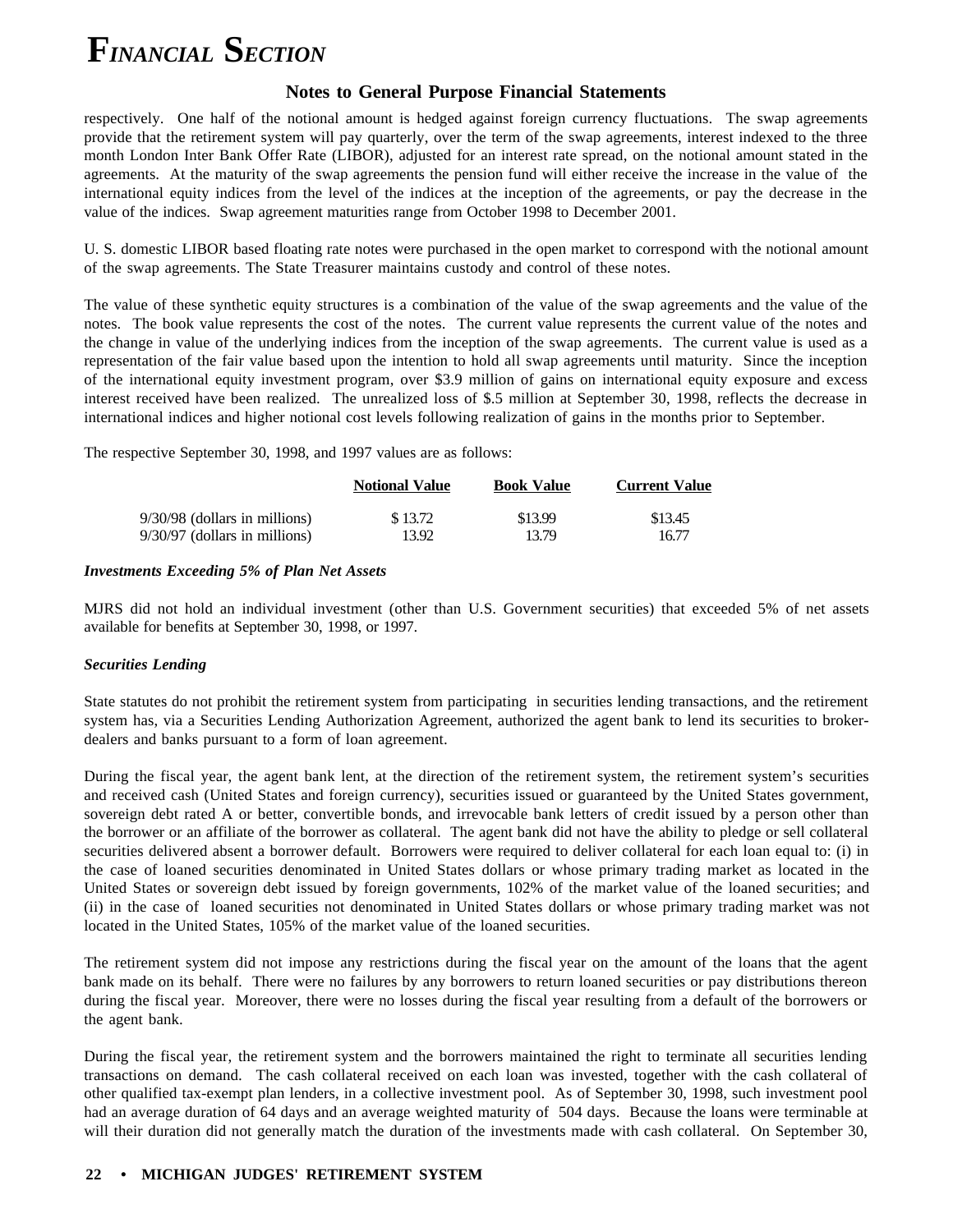### **Notes to General Purpose Financial Statements**

1998, the retirement system had no credit risk exposure to borrowers. The collateral held and the market value of securities on loan for the retirement system as of September 30, 1998, were \$14,093,011 and \$13,552,626 respectively.

Gross income from security lending for the fiscal year was \$593,022. Expenses associated with this income amounted to \$568,079 for the borrower's rebate and \$6,327 for fees paid to the agent.

#### *Categories of Investment Risk*

Investments made by the fund, including repurchase agreements and information concerning reverse repurchase agreements, are summarized below. The investments that are represented by specific identifiable investment securities are classified as to credit risk in three categories.

Category 1 includes investments that are insured, registered, or held by MJRS or its agent in MJRS' name. Category 2 includes uninsured and unregistered investments that are held by the counterparty's trust department or agent in MJRS' name. Category 3 includes uninsured and unregistered investments that are held by the counterparty, its trust department, or agent, but not in MJRS' name.

At September 30, 1998, all investments of the pension trust fund were classified as Category 1, except for certain investments that were not categorized.

The following table summarizes the investments:

| <b>Category 1</b>            | 1998              | 1997              |
|------------------------------|-------------------|-------------------|
| Prime Commercial Paper       | \$<br>7,311,413   | \$<br>19,090,856  |
| <b>Short Term Note</b>       | 4,249,784         | 5,476,564         |
| <b>Government Securities</b> | 36,979,638        | 43,036,675        |
| Corporate Bonds & Notes      | 33,258,294        | 30,260,206        |
| <b>Convertible Bonds</b>     | $\theta$          | 160,383           |
| Preferred Stock              | 8,762             | 3,761             |
| Equities                     | 160,098,246       | 147,915,148       |
| <b>Real Estate</b>           | 2,437,295         | 2,205,485         |
| Alternative Investments      | 1,065,975         | 980,882           |
| Derivatives (International)  | 13,446,821        | 16,773,619        |
| <b>Total Category 1</b>      | \$<br>258,856,228 | \$<br>265,903,579 |
| <b>Non-Categorized</b>       |                   |                   |
| <b>Private Placements</b>    | \$<br>3,542,905   | \$<br>1,248,946   |
| Mortgages                    | 272,031           | 527,692           |
| <b>Real Estate</b>           | 23,868,655        | 17,502,872        |
| Alternative Investments      | 27,623,440        | 19,269,057        |
| Cash Collateral              | 13,623,046        | 11,552,820        |
| Securities on Loan:          |                   |                   |
| <b>Government Securities</b> | 7,358,715         | 5,991,661         |
| Corporate Bonds & Notes      | 676,723           | 41,237            |
| Equities                     | 5,058,610         | 5,196,916         |
| <b>Total Non-Categorized</b> | \$<br>82,024,125  | \$<br>61,331,201  |
| <b>Grand Total</b>           | \$<br>340,880,353 | \$<br>327,234,780 |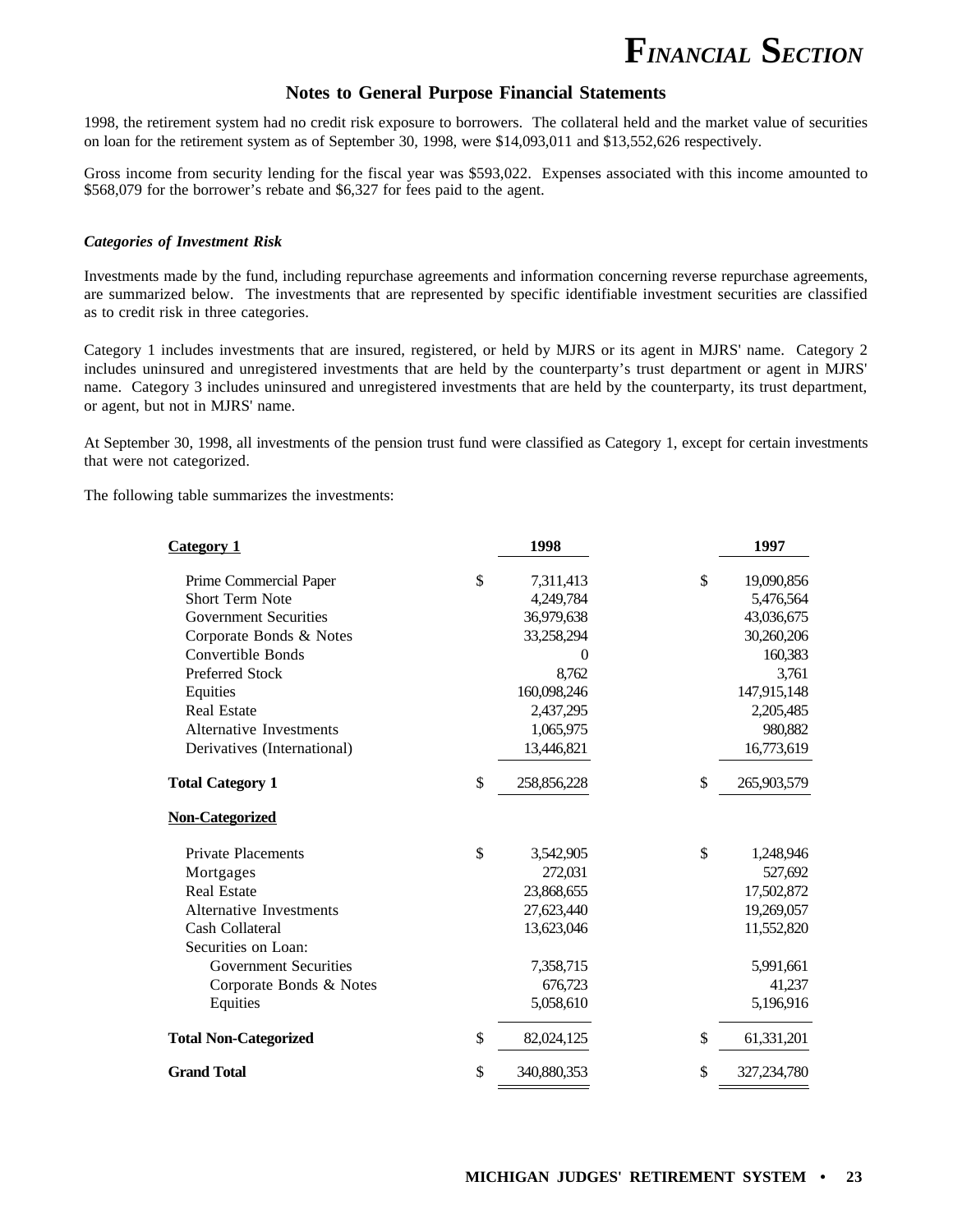### **Notes to General Purpose Financial Statements**

### **NOTE 5 - COMMITMENT AND CONTINGENCIES**

### *Michigan Judges Association et al v. State Treasurer et al*

Plaintiffs in the case obtained a restraining order to stop the implementation of an irrevocable date of Midnight June 30, 1998, concerning plaintiffs' election of pension plans (a switch from current DB plan-Tier 1 to the states' DC plan-Tier 2).

Under current law, the effective date for participation in the defined contribution plan for members of the Judges Retirement System was July 1, 1998. Because eligibility and compensation issues for Circuit, District and Probate Court judges were still unanswered by the Internal Revenue Service on that date, full participation by those judges in the defined contribution plan was not allowed pending Internal Revenue Service determination. This action at the State Level was confirmed by an injunctive order entered by the Federal District Court for the Eastern District of Michigan in a lawsuit brought by various judges and judges' associations. The outcome and potential range of loss cannot be determined.

#### *Fox et al v. Judges Retirement System*

The System is named as defendant in a case that alleges the statute discriminates against certain members as a result of differences in contribution rates and benefit allowances.

#### *Other*

Under the Administrative Procedures Act, members may appeal a decision made by the Board. Once the administrative procedure has been exhausted, the decision may be appealed in Michigan's court system. Various cases that have exhausted the adminitrative procedures have been appealed in the court system. The cases are in the normal course of business and the System does not anticipate any material loss as a result of the contingent liabilities.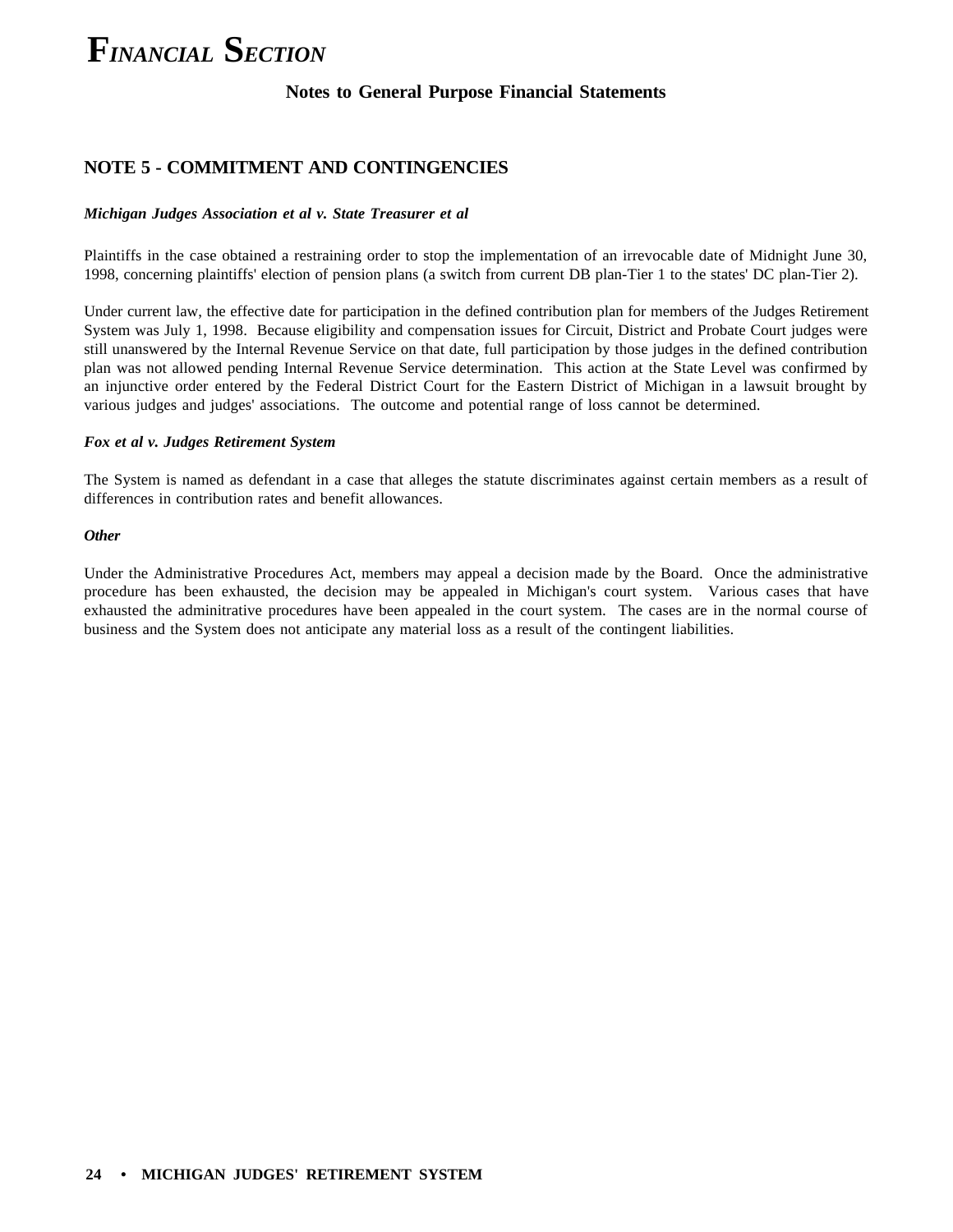### **Required Supplementary Information**

### **Schedule of Funding Progress**

Expressing the net assets available for benefits as a percentage of the actuarial accrued liability provides one indication of MJRS' funding status. Analysis of this percentage over time indicates whether the System is becoming financially stronger or weaker. Generally, the greater this percentage, the stronger the System. Trends in unfunded actuarial accrued liability and annual covered payroll are both affected by inflation. Expressing the unfunded or overfunded actuarial accrued liability as a percentage of annual covered payroll approximately adjusts for the effects of inflation and aids analysis of progress made in accumulating sufficient assets to pay benefits when due. Generally, the smaller this percentage, the stronger the system.

#### **Retirement Benefits**

| Valuation<br>Date<br><b>Sept. 30</b> | <b>Actuarial</b><br>Value of<br><b>Assets</b><br>(a) | <b>Actuarial</b><br><b>Accrued</b><br><b>Liability</b><br>$(AAL)$ **<br>( <b>b</b> ) | <b>Unfunded</b><br>(Overfunded)<br><b>Actuarial</b><br><b>Accrued Liability</b><br>$(b-a)$ | <b>Funded</b><br><b>Ratio</b><br>(a/b) | <b>Covered</b><br><b>Payroll</b><br>(c) | UAAL as a $\%$<br>of Covered Payroll<br>$((b-a)/c)$ |
|--------------------------------------|------------------------------------------------------|--------------------------------------------------------------------------------------|--------------------------------------------------------------------------------------------|----------------------------------------|-----------------------------------------|-----------------------------------------------------|
| 1990                                 | \$150,024,407                                        | \$163,107,674                                                                        | \$13,083,267                                                                               | 92.0 %                                 | \$43,081,777                            | 30.4 %                                              |
| 1991                                 | 162,053,379                                          | 171,279,850                                                                          | 9.226.471                                                                                  | 94.6                                   | 43,905,860                              | 21.0                                                |
| 1992                                 | 171,969,030                                          | 179,495,676                                                                          | 7,526,646                                                                                  | 95.8                                   | 43,840,733                              | 17.2                                                |
| 1993                                 | 187,736,576                                          | 192,962,549                                                                          | 5,225,973                                                                                  | 97.3                                   | 44,472,833                              | 11.8                                                |
| $1993+$                              | 189.133.980                                          | 192,426,903                                                                          | 3.292.923                                                                                  | 98.3                                   | 44.472.833                              | 7.4                                                 |
| 1994                                 | 202,370,785                                          | 196,990,884                                                                          | (5,379,901)                                                                                | 102.7                                  | 46,276,785                              | (11.6)                                              |
| 1995                                 | 222,229,865                                          | 204,326,966                                                                          | (17,902,899)                                                                               | 108.8                                  | 48, 195, 528                            | (37.1)                                              |
| 1996                                 | 243,248,207                                          | 211,500,798                                                                          | (31,747,409)                                                                               | 115.0                                  | 49,350,572                              | (64.3)                                              |
| 1997                                 | 271,457,805                                          | 230,511,070                                                                          | (40, 946, 735)                                                                             | 117.8                                  | 49,000,856                              | (83.6)                                              |
| 1998                                 | 288,671,130                                          | 236,520,337                                                                          | (52, 150, 793)                                                                             | 122.0                                  | 48,865,572                              | (106.7)                                             |

<sup>+</sup> Revised actuarial assumptions and asset valuation method.

\*\*Under entry age actuarial cost method.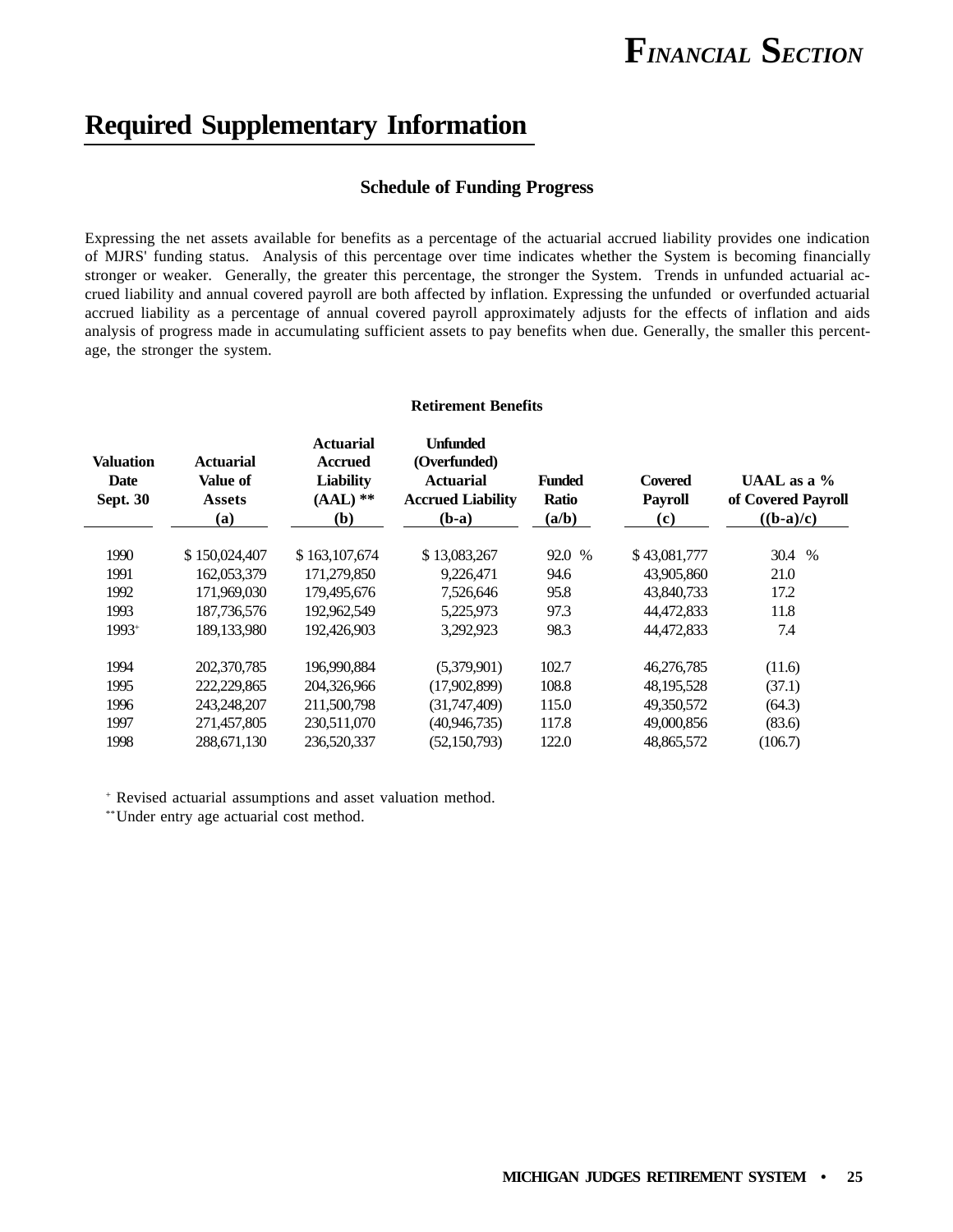### **Required Supplementary Information (Continued)**

### **Schedule of Employer Contributions**

|                    | Annual              |                      |                    |
|--------------------|---------------------|----------------------|--------------------|
| <b>Fiscal Year</b> | <b>Required</b>     | <b>Actual</b>        |                    |
| <b>Ending</b>      | <b>Contribution</b> | <b>Employer</b>      | Percentage         |
| <b>Sept. 30</b>    | (ARC)               | <b>Contributions</b> | <b>Contributed</b> |
| 1989               | \$7,111,349         | \$7,270,173          | 102.2%             |
| 1990               | 7,276,275           | 7,562,504            | 103.9              |
| 1991               | 7,566,113           | 7,923,138            | 104.7              |
| 1992               | 7,137,221           | 7,996,188            | 112.0              |
| 1993*              | 7,112,624           |                      |                    |
| 1993               | 6,661,731           | 7,687,638            | 115.4              |
| 1994               | 6,638,110           | 6,576,996            | 99.1               |
| 1995               | 6,559,552           | 6,228,812            | 95.0               |
| 1996               | 5,992,698           | 6,191,607            | 103.3              |
| 1997               | 5,527,350           | 5,673,583            | 102.6              |
| 1998               | 5,040,121           | 246,659              | 4.9                |

\* Revised actuarial assumptions.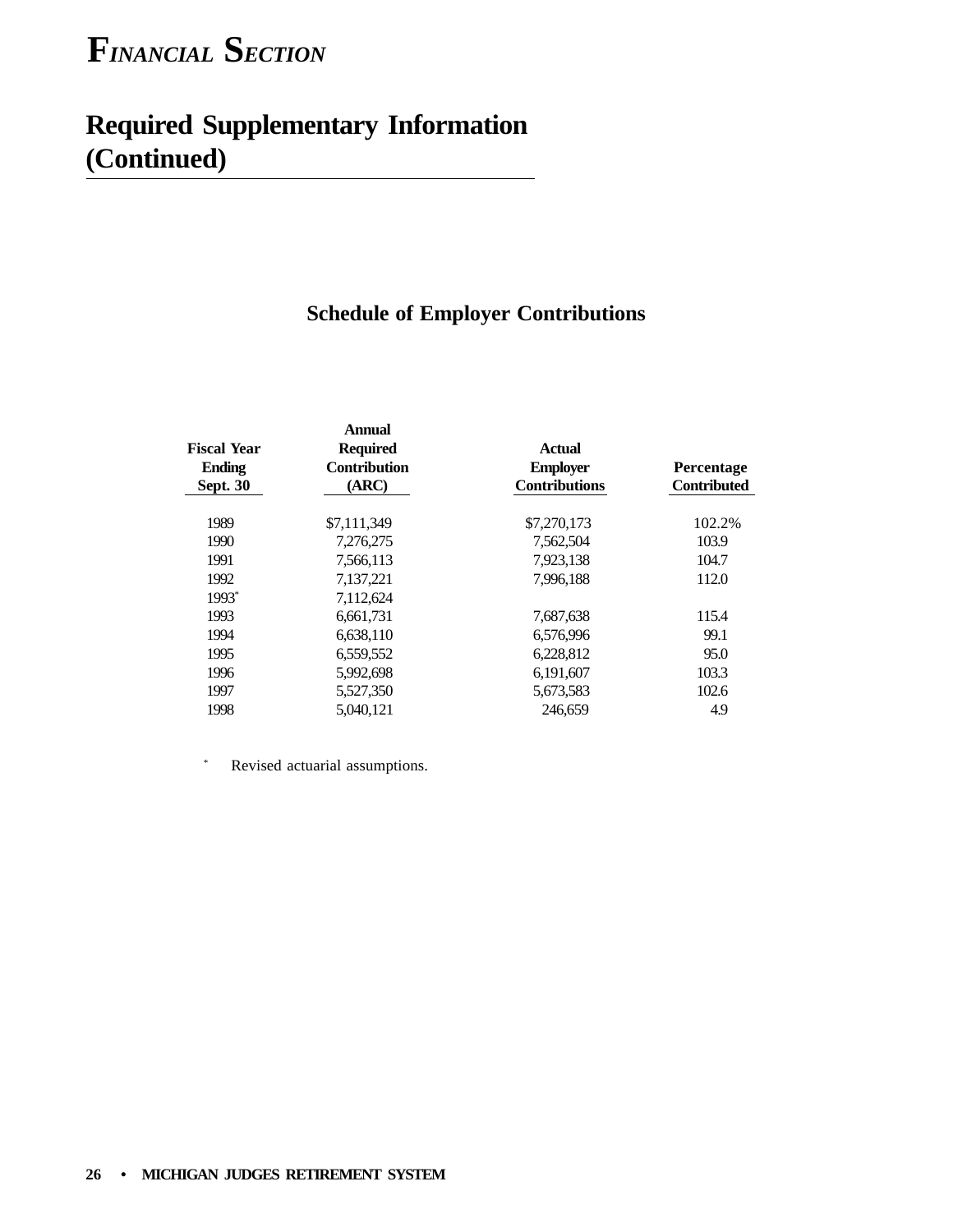

### **Notes to Required Supplemental Information**

### **NOTE A - DESCRIPTION**

Ten year historical trend information designed to provide information about MJRS' progress made in accumulating sufficient assets to pay benefits when due is presented in the preceding schedules. Other ten year historical trend information related to the pension plan is presented in the Statistical and Actuarial Sections of the report. This information is presented to enable the reader to assess the progress made by MJRS in accumulating sufficient assets to pay pension benefits as they become due.

The comparability of trend information is affected by changes in actuarial assumptions, benefit provisions, actuarial funding methods, accounting policies, and other changes. Those changes usually affect trends in contribution requirements and in ratios that use the pension benefit obligation as a factor.

The Schedule of Funding Progress and Schedule of Employer Contributions are reported as historical trend information. The Schedule of Funding Progress is presented to measure the progress being made to accumulate sufficient assets to pay benefits when due. The Schedule of Employer Contributions is presented to show the responsibility of the Employer in meeting the actuarial requirements to maintain the System on a sound financial basis.

### **NOTE B - SUMMARY OF ACTUARIAL ASSUMPTIONS**

The information presented in the required supplementary schedules was determined as part of the actuarial valuations at the dates indicated. Additional information as of the latest actuarial valuation follows.

| <b>Valuation Date</b>         | 09/30/98               |
|-------------------------------|------------------------|
| Actuarial Cost Method         | Entry Age, Normal      |
| <b>Amortization Method</b>    | Level Percent, Closed  |
| Remaining Amortization Period | 38 years               |
| <b>Asset Valuation Method</b> | 5-Year Smoothed Market |
| Actuarial Assumptions:        |                        |
| <b>Inflation Rate</b>         | .5%                    |
| Investment Rate of Return     | 8%                     |
| Projected Salary Increases    | 5.5%                   |
| Cost-of-Living Adjustments    | None                   |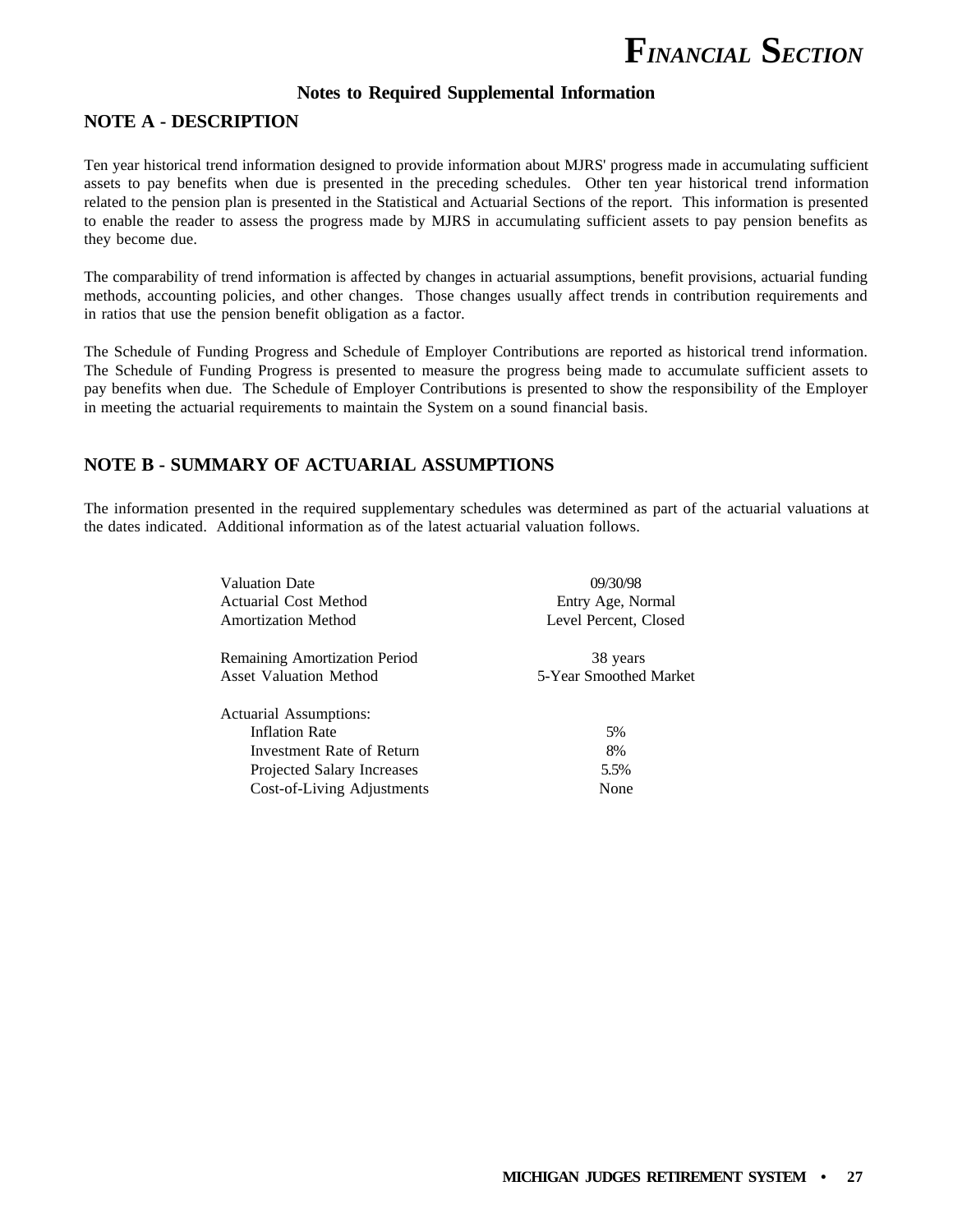### **Required Supplementary Information (Continued)**

### **YEAR 2000**

In October 1998, the Governmental Accounting Standards Board (GASB) issued Technical Bulletin 98-1, entitled *Disclosures about Year 2000 Issues.* The provisions of the GASB technical bulletin, as amended by Technical Bulletin 99-1, require the System to make disclosures about its readiness in addressing year 2000 issues for its computer systems and other electronic equipment.

The year 2000 issue is the result of shortcomings in the manner in which "year" information is stored and interpreted by many electronic data processing systems and other electronic equipment. Operations may be adversely affected if critical systems and equipment are not made year 2000 compliant. The year 2000 issue will impact not only internal operations, but also interactions with external parties such as other governmental entities and critical vendors. To address the year 2000 issues, the State established the Year 2000 Project Office within the Department of Management and Budget (DMB). The Year 2000 Project Office's mission is to lead, support, and facilitate achievement of year 2000 compliance throughout the state's executive branch to ensure uninterrupted service to Michigan's citizens. The Year 2000 Project Office is monitoring year 2000 compliance efforts at the various agencies and is providing assistance and assigning resources to accelerate compliance for all mission cirtical systems and equipment. Additional disclosure regarding the status of statewide systems year 2000 compliance efforts upon which MJRS is dependent can be found in the State of Michigan's Comprehensive Annual Financial Report.

MJRS' in conjunction with the Year 2000 Project Office, DMB is subjecting those systems and equipment to the following stages of work to address year 2000 issues:

Awareness stage — Establishing a budget and project plan for dealing with the year 2000 issue. Assessment stage — Identifying the systems and components for year 2000 compliance. Remediation stage — Making changes to systems and equipment. Validation/testing stage — Validating and testing the changes that were made during the remediation stage.

MJRS has identified the computer systems and electronic equipment that are critical to its operations, and the following is a summary of progress towards achieving year 2000 compliance:

#### Internal Systems:

Common Pension Payroll -- MJRS has completed the assessment, remediation, validation and testing stages of these systems. In addition, in 1999 there will be additional testing of these systems and on other non-critical systems.

As of year-end, MJRS has a commitment to spend approximately \$45 thousand to make critical computer systems and equipment year 2000 compliant.

#### External Factors:

There can be no assurance that organizations and governmental agencies with which MJRS interacts, including banks, vendors, customers, state and federal governments will be year 2000 compliant. With regard to these external organizations, MJRS is currently in the process of obtaining assurances that their systems will be ready for the year 2000. If issues are identified, action plans will be instituted as necessary. However, even if the systems of both are compliant in a timely manner, problems could arise with communications between systems if compliance is achieved through inconsistent approaches or methodologies.

Because of the unprecedented nature of the year 2000 issue, its effects and the success of related remediation efforts will not be fully determinable until the year 2000 and thereafter. Management cannot assure that MJRS is or will be year 2000 ready, or that MJRS' remediation efforts have been successful in whole or in part. However, management believes that it has instituted a plan to minimize the impact that the year 2000 issue may have on ciritical operations.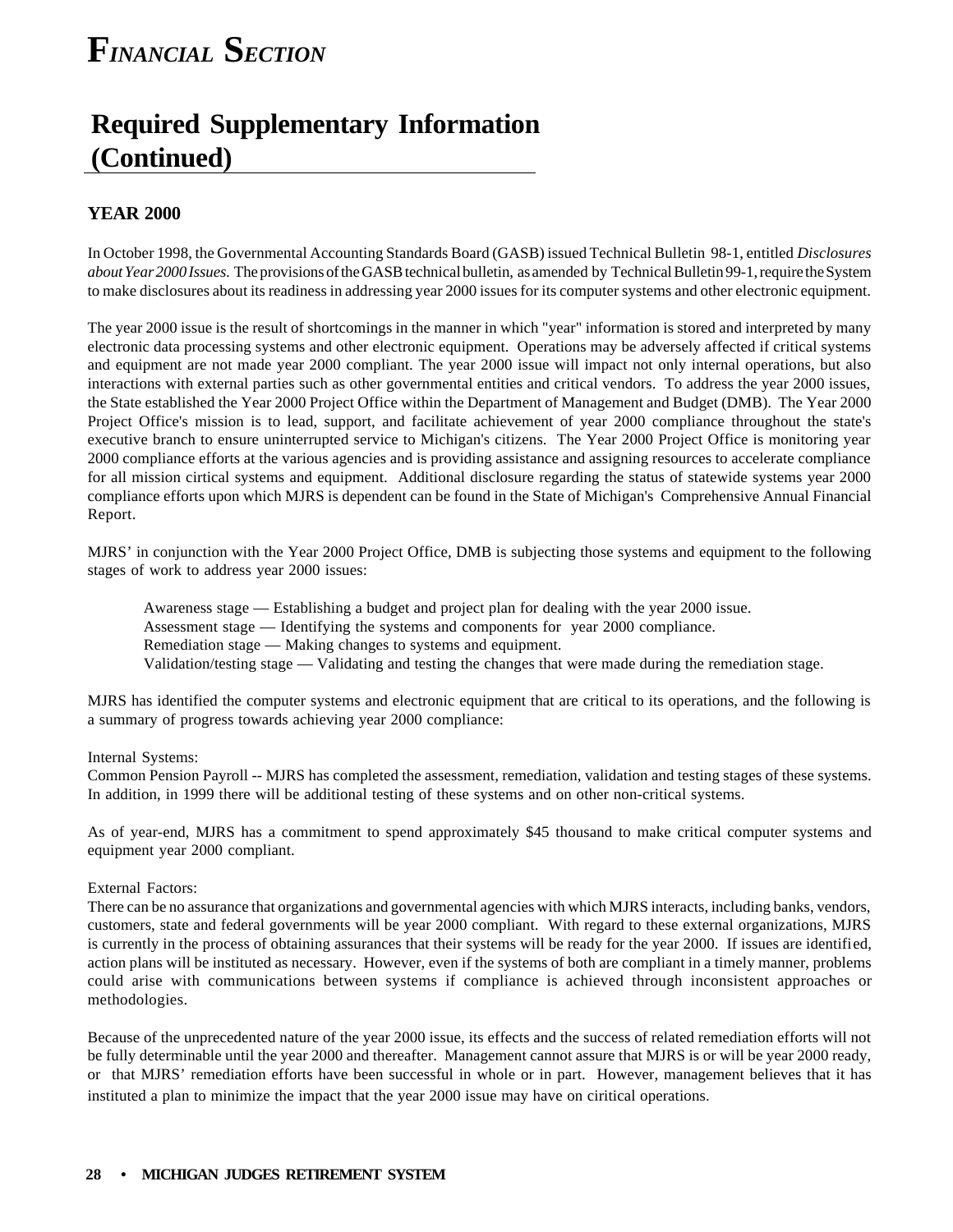### **Supporting Schedules**

### **Comparative Summary Schedule of Pension Plan Administrative Expenses For the Years Ended September 30, 1998 and 1997**

|                                             | 1998         | 1997      |
|---------------------------------------------|--------------|-----------|
| Personnel Services:                         |              |           |
| <b>Staff</b> salaries                       | \$<br>71,945 | \$108,212 |
| Retirement and social security              | 16,570       | 25,278    |
| Other fringe benefits                       | 2,106        | 14,151    |
| Total                                       | 90,621       | 147,641   |
| Professional Services:                      |              |           |
| Actuarial                                   | 32,560       | 18,505    |
| Accounting, records mgt., and mail          | 3,898        | 2,772     |
| Data processing                             | 12,296       | 132,824   |
| Attorney general                            | 2,318        | 19,046    |
| <b>Audit</b>                                | 46,800       | 50,700    |
| Medical                                     |              | 125       |
| Total                                       | 97,872       | 223,972   |
| Building and Equipment:                     |              |           |
| Building rentals                            | 1,071        | 6,371     |
| Equipment purchase, maintenance and rentals | 307          | 772       |
| Total                                       | 1,378        | 7,143     |
| Miscellaneous:                              |              |           |
| Office administrative support               | 688          | 688       |
| Department administrative support           | 202          | 2,367     |
| Travel and meetings                         | 343          | 249       |
| Postage, telephone, and other               | 6,271        | 13,126    |
| <b>Customer Information Center</b>          | 368          | 242       |
| Total                                       | 7,872        | 16,672    |
| <b>Total Administrative Expenses</b>        | \$197,743    | \$395,428 |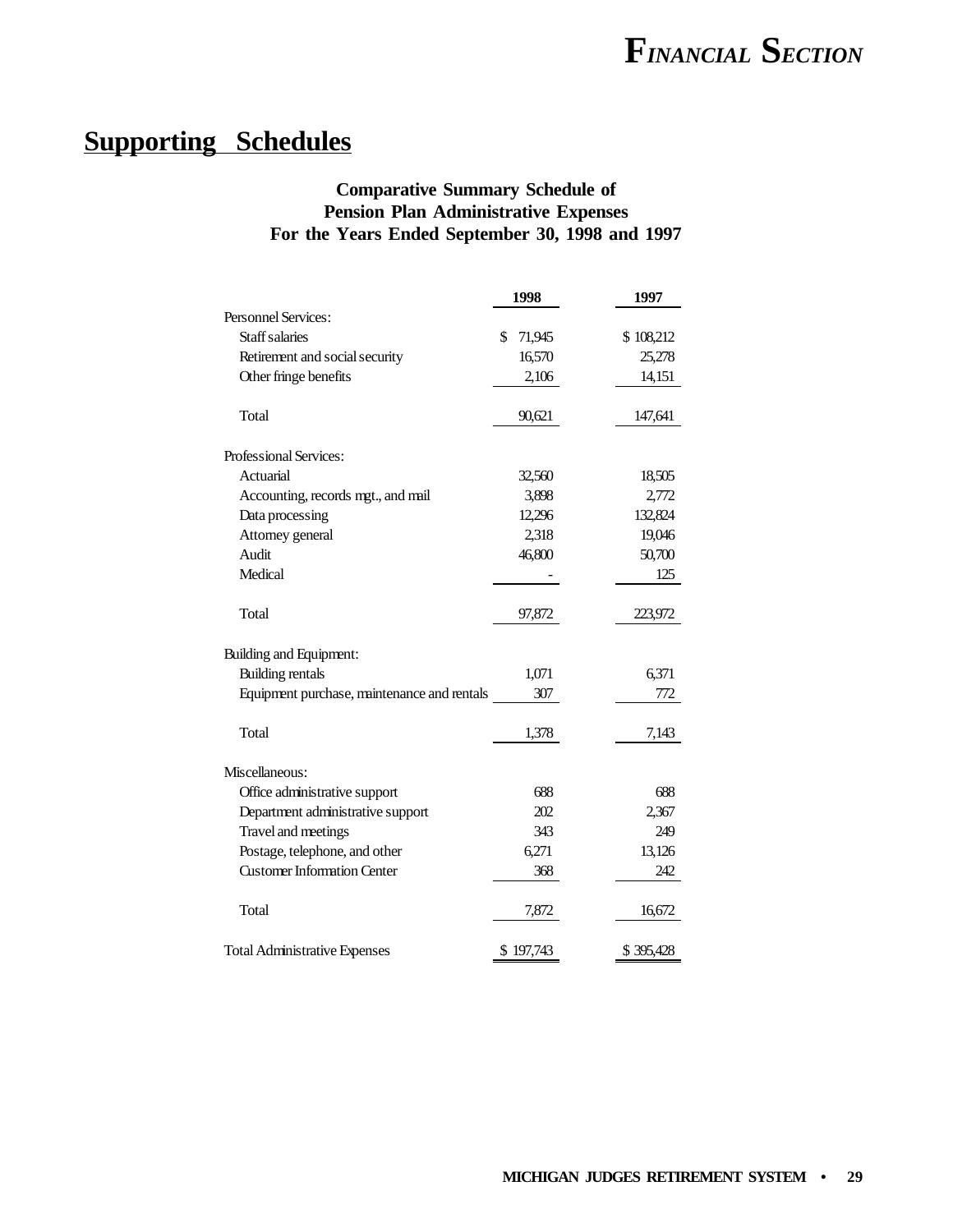## **Supporting Schedules (Continued)**

### **Schedule of Investment Expenses**

|                                  | 1998         | 1997         |
|----------------------------------|--------------|--------------|
| <b>Real Estate</b>               | \$<br>21.260 | 10,508<br>\$ |
| Securities Lending Expense       | 574,406      | 408,348      |
| Other Investment Expense         | 230,595      | 79,223       |
| <b>Total Investment Expenses</b> | 826.261<br>S | 498,079<br>J |

### **Schedule of Payments to Consultants**

|                         | 1998         | 1997         |
|-------------------------|--------------|--------------|
| <b>Auditor General</b>  | \$<br>46,800 | \$<br>50,700 |
| <b>Attorney General</b> | 3,523        | 19,046       |
| Actuary                 | 32,560       | 18,505       |
| <b>Total Payments</b>   | \$<br>82,883 | \$<br>88,376 |
|                         |              |              |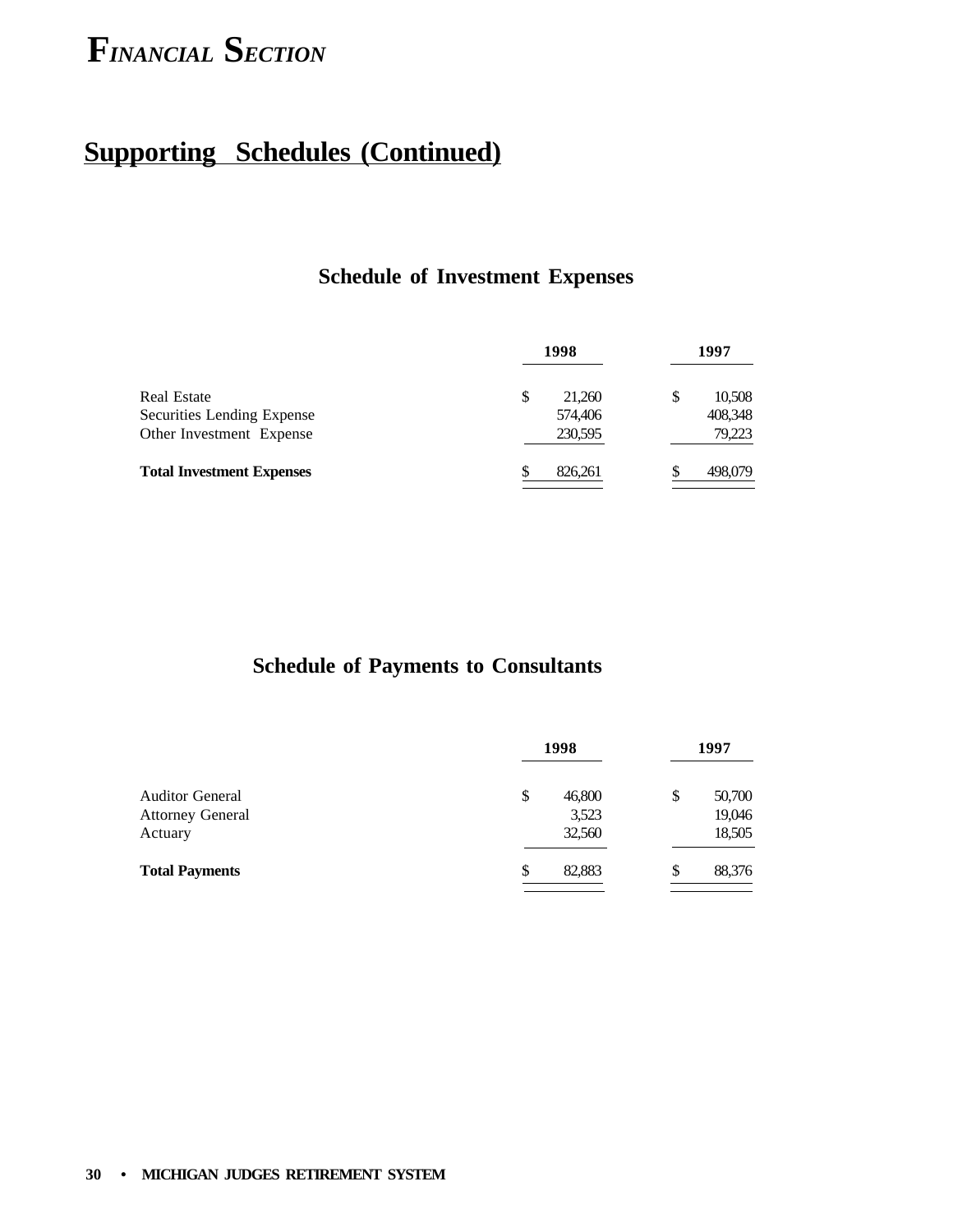### **Supporting Schedules (continued)**

### **Detail of Changes in Plan Net Assets (Pension and Postemployment Healthcare Benefits)**

|                                             | For Year Ended September 30, 1998 |                 |                 |                  |                   |               |
|---------------------------------------------|-----------------------------------|-----------------|-----------------|------------------|-------------------|---------------|
|                                             | <b>Member</b>                     | <b>Employer</b> | Retirement      | Health           | <b>Investment</b> |               |
|                                             | Contributions                     | Contributions   | <b>Benefits</b> | <b>Benefits</b>  | <b>Income</b>     | <b>Total</b>  |
| <b>Additions:</b>                           |                                   |                 |                 |                  |                   |               |
| Member contributions:                       |                                   |                 |                 |                  |                   |               |
| Military                                    | \$<br>43,591                      |                 |                 |                  |                   | \$<br>43,591  |
| Other                                       | 2,887,279                         |                 |                 | \$<br>283,836    |                   | 3,171,115     |
| Employer contributions                      |                                   |                 |                 |                  |                   |               |
| Court fees                                  |                                   |                 |                 |                  |                   |               |
| General fund financing                      |                                   | \$<br>246,659   |                 |                  |                   | 246,659       |
| Investment income:                          |                                   |                 |                 |                  |                   |               |
| Investment income                           |                                   |                 |                 |                  | \$26,448,496      | 26,448,496    |
| Securities lending income                   |                                   |                 |                 |                  | 593,022           | 593,022       |
| Less investment expenses:                   |                                   |                 |                 |                  |                   |               |
| Real estate operating expenses              |                                   |                 |                 |                  | (21,260)          | (21,260)      |
| Securities lending expenses                 |                                   |                 |                 |                  | (574, 406)        | (574, 406)    |
| Other investment expenses                   |                                   |                 |                 |                  | (230, 595)        | (230, 595)    |
| Miscellaneous                               |                                   | 34,948          |                 |                  |                   | 34,948        |
| <b>Total additions</b>                      | 2,930,870                         | 281,607         |                 | 283,836          | 26,215,257        | \$29,711,570  |
| <b>Deductions:</b>                          |                                   |                 |                 |                  |                   |               |
| Benefits and refunds paid to plan members   |                                   |                 |                 |                  |                   |               |
| and beneficiaries                           |                                   |                 |                 |                  |                   |               |
| Retirement benefits                         |                                   |                 | \$14,304,553    |                  |                   | 14,304,553    |
| Health benefits                             |                                   |                 |                 | 355,523          |                   | 355,523       |
| Transfers to other systems                  | 1,013,715                         | 5,627,947       |                 |                  |                   | 6,641,662     |
| Administrative expenses                     |                                   |                 |                 |                  | 197,743           | 197,743       |
|                                             |                                   |                 |                 |                  |                   |               |
| <b>Total deductions</b>                     | 1,013,715                         | 5,627,947       | 14,304,553      | 355,523          | 197,743           | 21,499,481    |
| Net increase (decrease)                     | 1,917,155                         | (5,346,340)     | (14, 304, 553)  | (71,687)         | 26,017,514        | 8,212,089     |
| Other changes in net assets:                |                                   |                 |                 |                  |                   |               |
| Interest allocation                         | 2,995,286                         | 8,264,521       | 9,220,295       |                  | (20, 480, 102)    |               |
| Transfers upon retirements                  | (1,171,073)                       |                 | 1,171,073       |                  |                   |               |
| Transfers of employer shares                |                                   | (7,540,041)     | 7,540,041       |                  |                   |               |
|                                             |                                   |                 |                 |                  |                   |               |
| Total other changes in net assets           | 1,824,213                         | 724,480         | 17,931,409      |                  | (20, 480, 102)    |               |
| Net Increase (Decrease)                     |                                   |                 |                 |                  |                   |               |
| <b>After Other Changes</b>                  | 3,741,368                         | (4,621,860)     | 3,626,856       | (71, 687)        | 5,537,412         | 8,212,089     |
| <b>Net Assets Held in Trust for Pension</b> |                                   |                 |                 |                  |                   |               |
| and Healthcare Benefits:                    |                                   |                 |                 |                  |                   |               |
| <b>Beginning of year</b>                    | 39,636,876                        | 103,306,512     | 115,253,689     | (43,787)         | 61,520,165        | 319,673,455   |
| <b>End of year</b>                          | 43,378,244<br>\$                  | \$98,684,652    | \$118,880,545   | (115, 474)<br>\$ | \$67,057,577      | \$327,885,544 |
|                                             |                                   |                 |                 |                  |                   |               |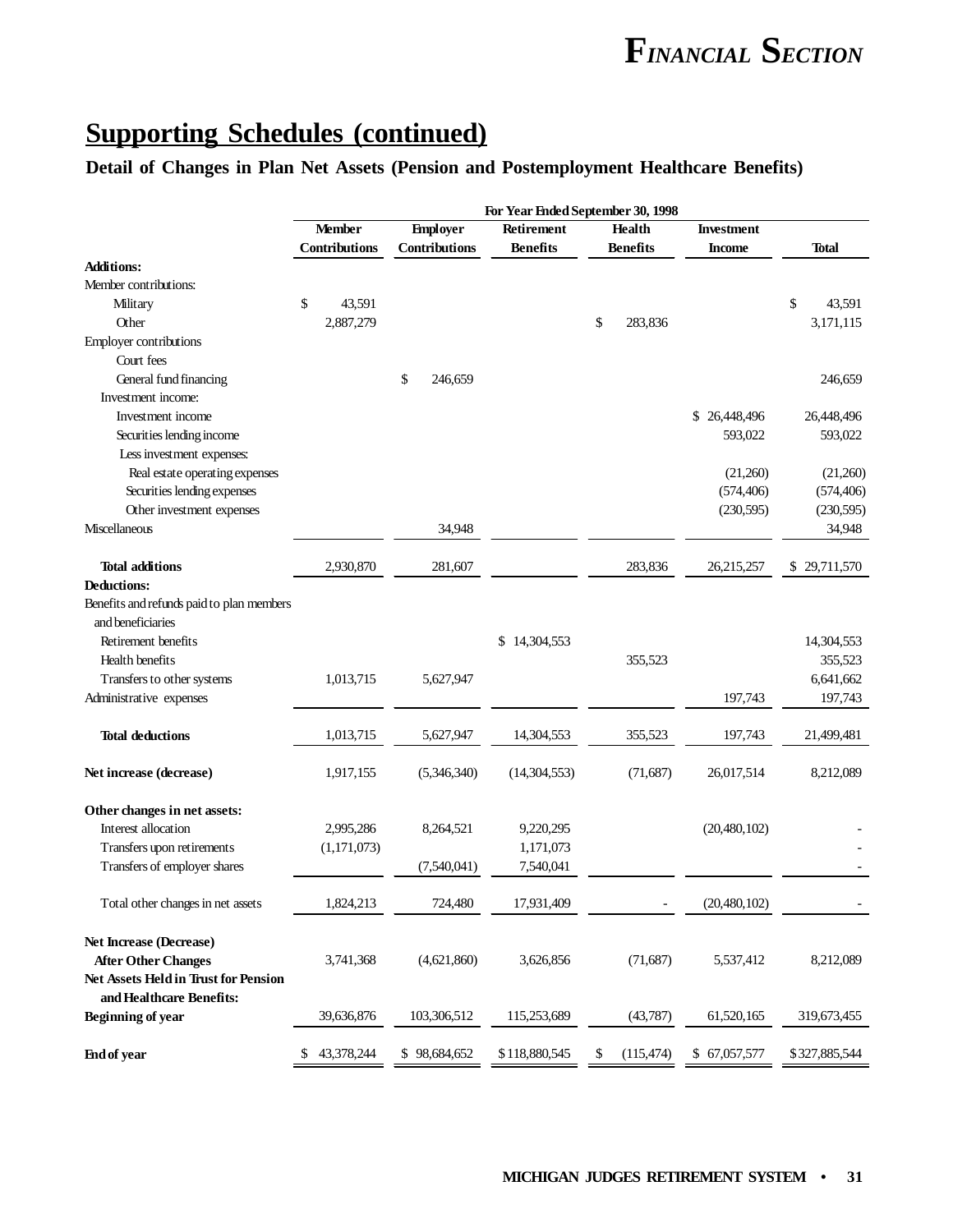### **Supporting Schedules (continued)**

### **Detail of Changes in Plan Net Assets (Pension and Postemployment Healthcare Benefits)**

|                                           | For Year Ended September 30, 1997 (Unaudited) |                 |                  |                 |          |                   |                 |
|-------------------------------------------|-----------------------------------------------|-----------------|------------------|-----------------|----------|-------------------|-----------------|
|                                           | <b>Member</b>                                 | <b>Employer</b> | Retirement       | <b>Health</b>   |          | <b>Investment</b> |                 |
|                                           | <b>Contributions</b>                          | Contributions   | <b>Benefits</b>  | <b>Benefits</b> |          | <b>Income</b>     | <b>Total</b>    |
| <b>Additions:</b>                         |                                               |                 |                  |                 |          |                   |                 |
| Member contributions:                     |                                               |                 |                  |                 |          |                   |                 |
| Military                                  |                                               |                 |                  |                 |          |                   |                 |
| Other                                     | \$<br>2,928,906                               |                 |                  | \$              | 279,729  |                   | \$<br>3,208,635 |
| <b>Employer contributions</b>             |                                               |                 |                  |                 |          |                   |                 |
| Court fees                                |                                               | \$<br>4,080,730 |                  |                 |          |                   | 4,080,730       |
| Other                                     |                                               | 1,592,853       |                  |                 |          |                   | 1,592,853       |
| Investment income:                        |                                               |                 |                  |                 |          |                   |                 |
| Investment income                         |                                               |                 |                  |                 |          | \$ 61,569,938     | 61,569,938      |
| Securities lending income                 |                                               |                 |                  |                 |          | 422,324           | 422,324         |
| Less investment expenses:                 |                                               |                 |                  |                 |          |                   |                 |
| Real estate operating expenses            |                                               |                 |                  |                 |          | (10,508)          | (10,508)        |
| Securities lending expenses               |                                               |                 |                  |                 |          | (408, 348)        | (408, 348)      |
| Other investment expenses                 |                                               |                 |                  |                 |          | (79, 223)         | (79, 223)       |
| Miscellaneous                             |                                               |                 |                  |                 |          | 282               | 282             |
| <b>Total additions</b>                    | 2,928,906                                     | 5,673,583       |                  |                 | 279,729  | 61,494,465        | 70,376,683      |
| <b>Deductions:</b>                        |                                               |                 |                  |                 |          |                   |                 |
| Benefits and refunds paid to plan members |                                               |                 |                  |                 |          |                   |                 |
| and beneficiaries                         |                                               |                 |                  |                 |          |                   |                 |
| Retirement benefits                       |                                               |                 | 13,839,289<br>\$ |                 |          |                   | 13,839,289      |
| Health benefits                           |                                               |                 |                  | 317,751         |          |                   | 317,751         |
| Refunds of contributions                  | 160,696                                       | 75,630          |                  |                 |          |                   | 236,326         |
| Administrative expenses                   |                                               |                 |                  |                 |          | 395,428           | 395,428         |
|                                           |                                               |                 |                  |                 |          |                   |                 |
| <b>Total deductions</b>                   | 160,696                                       | 75,630          | 13,839,289       |                 | 317,751  | 395,428           | 14,788,794      |
| Net increase (decrease)                   | 2,768,210                                     | 5,597,953       | (13,839,289)     |                 | (38,022) | 61,099,037        | 55,587,889      |
| Other changes in net assets:              |                                               |                 |                  |                 |          |                   |                 |
| Interest allocation                       | 2,886,177                                     | 6,244,437       | 7,496,352        |                 |          | (16,626,966)      |                 |
| Transfers upon retirements                | (4,783,715)                                   |                 | 4,783,715        |                 |          |                   |                 |
| Transfers of employer shares              |                                               | (4,503,342)     | 4,503,342        |                 |          |                   |                 |
| Total other changes in net assets         | (1,897,538)                                   | 1,741,095       | 16,783,409       |                 |          | (16,626,966)      |                 |
| Net Increase (Decrease)                   |                                               |                 |                  |                 |          |                   |                 |
| <b>After Other Changes</b>                | 870,672                                       | 7,339,048       | 2,944,120        |                 | (38,022) | 44,472,071        | 55,587,889      |
| Net Assets Held in Trust for Pension      |                                               |                 |                  |                 |          |                   |                 |
| and Healthcare Benefits:                  |                                               |                 |                  |                 |          |                   |                 |
| <b>Beginning of year</b>                  | 38,766,204                                    | 95,967,464      | 112,309,569      |                 | (5,765)  | 17,048,094        | 264,085,566     |
| <b>End of year</b>                        | 39,636,876<br>\$                              | \$103,306,512   | \$115,253,689    | \$              | (43,787) | \$ 61,520,165     | \$319,673,455   |
|                                           |                                               |                 |                  |                 |          |                   |                 |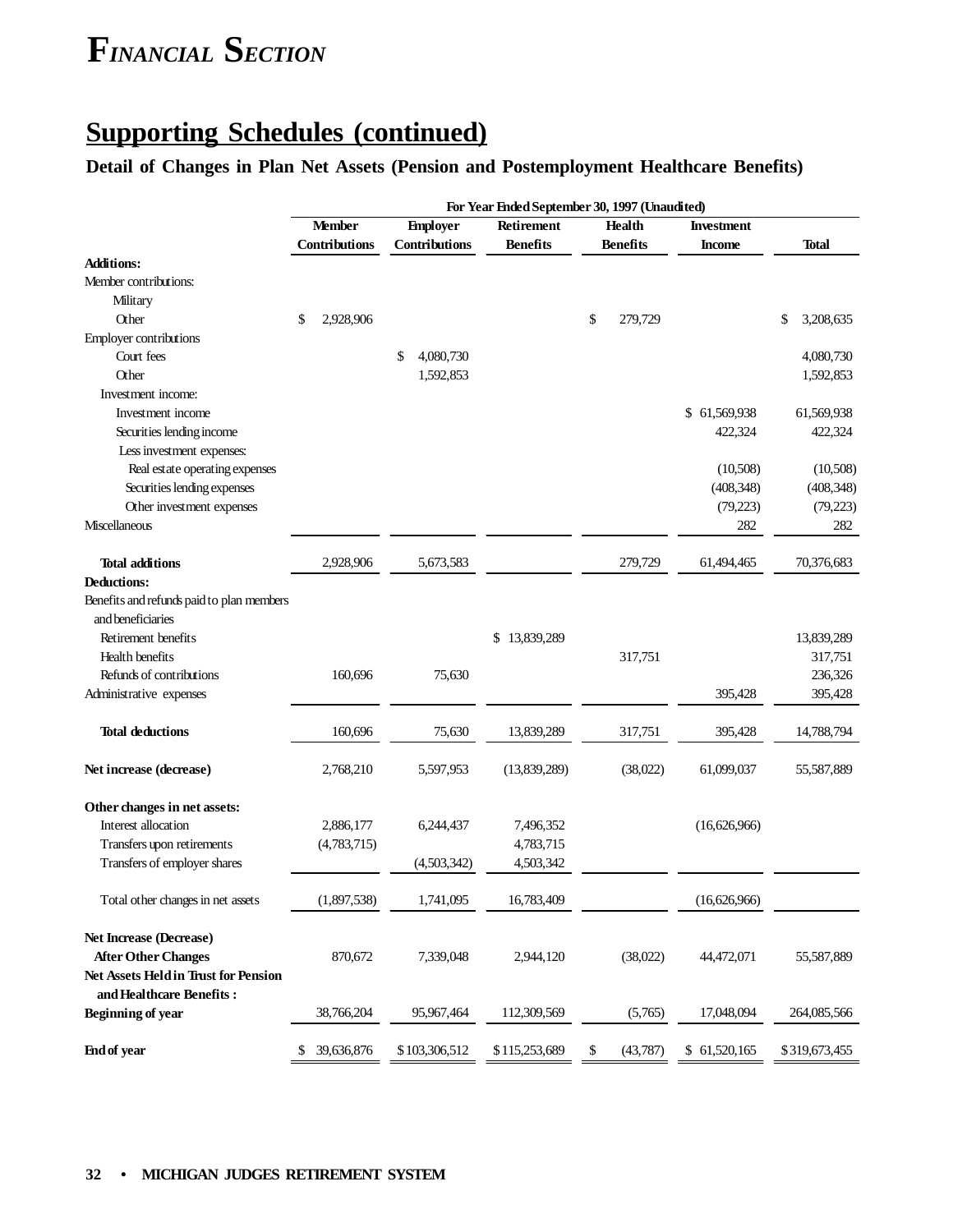Report on Investment Activity Asset Allocation Investment Results List of Largest Stock Holdings List of Largest Bond Holdings Schedule of Investment Fees Schedule of Commissions Investment Summary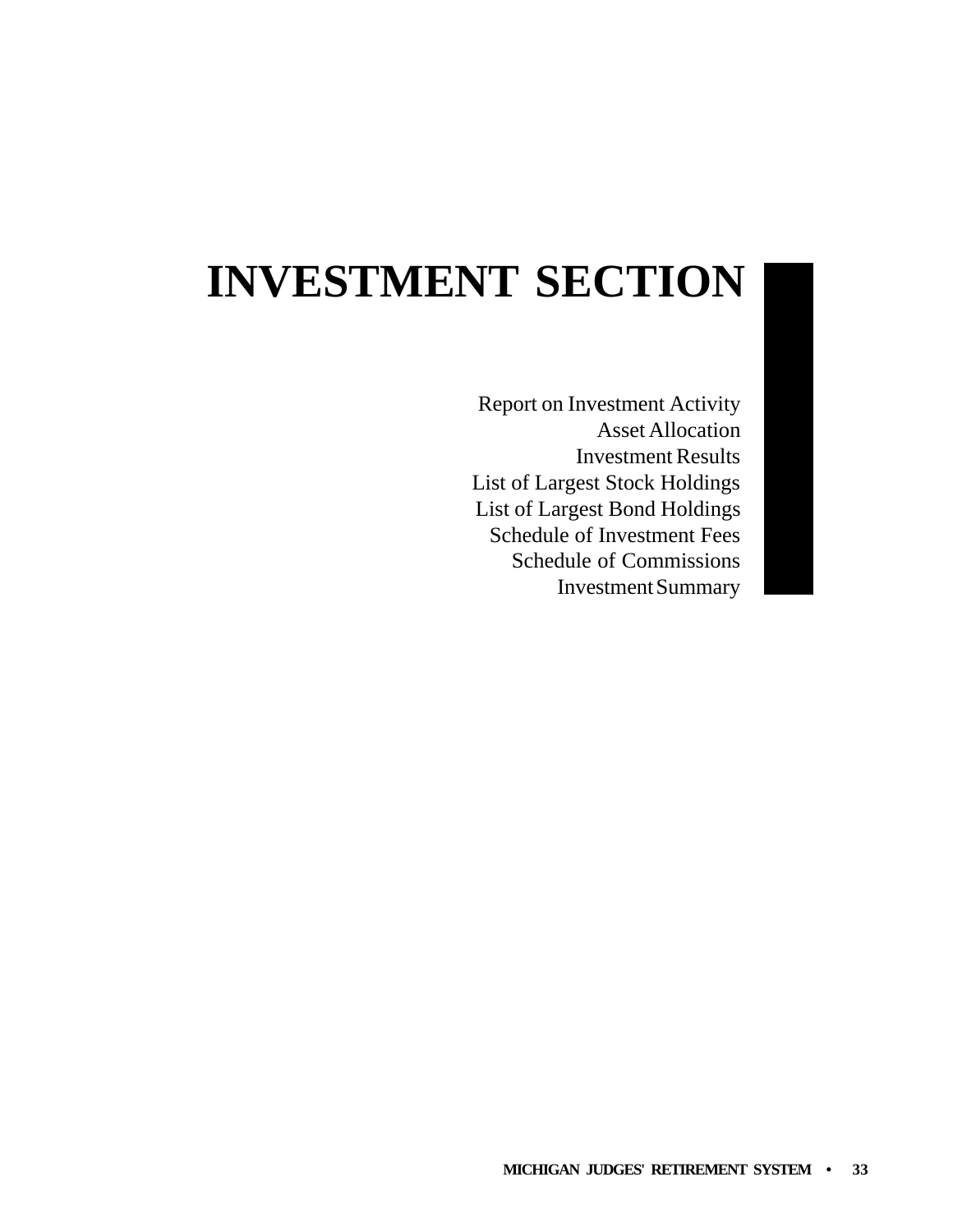### **Report on Investment Activity**

### **INTRODUCTION**

The State Treasurer reports quarterly the investment activity to the Investment Advisory Committee ("IAC") which reviews the investments, goals and objectives of the retirement funds and may submit recommendations regarding them to the State Treasurer. The IAC may also, by a majority vote, direct the state Treasurer to dispose of any holdings which, in the committee's judgement, are not suitable for the funds involved, and may, by unanimous vote, direct the State Treasurer to make specific investments.

The IAC was created by Act 380 of the Public Acts of 1965. The three public members of the five-member committee are appointed by the Governor with the advice and consent of the Senate for three-year terms. The Director of the Department of Consumer and Industry Services and the Director of the Department of Management and Budget are ex-officio members. The members of the IAC are as follows: Mr. Samuel Valenti III (public member), Farris W. Womack (public member), Jerry L. Tubergen (public member), Kathleen M. Wilbur (ex-officio member), and Janet E. Phipps (ex-officio member). The public members serve without pay, but are paid actual and necessary travel and other expenses.

### **INVESTMENT POLICY & GOAL**

The primary function of the MJRS is to provide retirement, survivor and disability benefits to its members. The State Treasurer is the sole investment fiduciary and custodian of the System's investments pursuant to state law. The primary investment objective is to maximize the rate of return on the total investment portfolio, consistent with a high degree of prudence and sufficient diversity to eliminate inordinate risks and to meet the actuarial assumption for the investment rate of return, at a reasonable cost achieved by cultivating a motivated team of dedicated professionals. The goals of the fund are:

- 1. To outperform the actuarial assumption over the long-term.
- 2. To produce competitive results at a low cost.
- 3. To achieve a delicate balance between risk and return.
- 4. To perform in the top half of the Capital Resource Advisors public plan universe.
- 5. To exceed individual asset class benchmarks over the long-term.

The strategy for achieving these goals is carried out by investing the assets of the system according to a five year asset allocation model which currently has seven different asset classes which provides for a well diversified portfolio.

|                               | <b>Asset Allocation</b>   |          |  |  |  |
|-------------------------------|---------------------------|----------|--|--|--|
| <b>Investment Category</b>    | As of 9/30/98<br>Actual % | Target % |  |  |  |
| Mortgages                     | $0.1\%$                   | $0.0\%$  |  |  |  |
| International Equity          | 4.1%                      | 7.5%     |  |  |  |
| <b>Real Estate</b>            | 8.0%                      | 8.5%     |  |  |  |
| Alternative Investments       | 8.8%                      | 7.5%     |  |  |  |
| <b>Short Term Investments</b> | 3.5%                      | 1.5%     |  |  |  |
| Fixed Income                  | 25.0%                     | 25.5%    |  |  |  |
| Domestic Equity               | 50.5%                     | 49.5%    |  |  |  |
| TOTAL.                        | 100.0%                    | 100.0%   |  |  |  |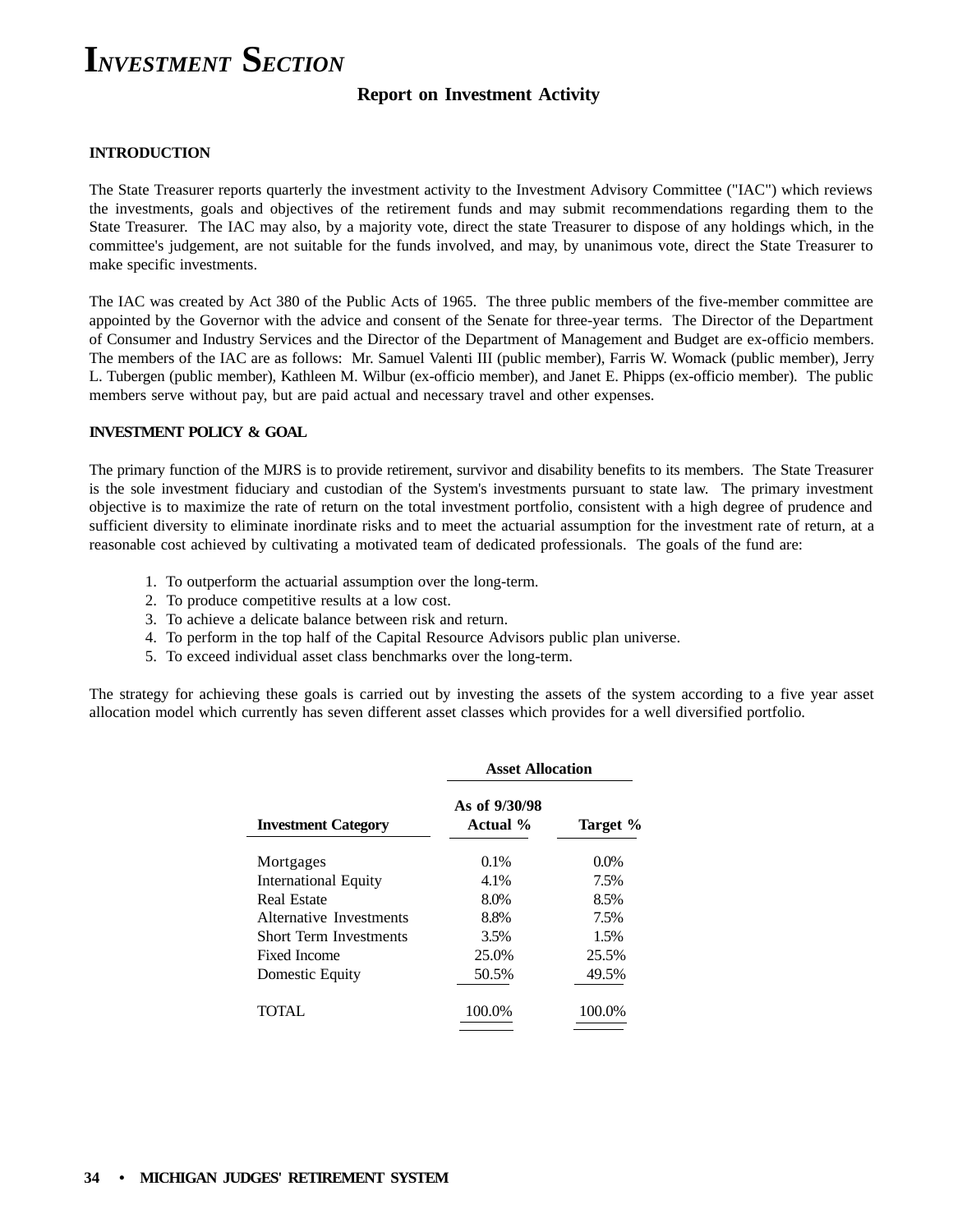### **Report on Investment Activity**

#### **STATE LAW**

Pursuant to State Law (Section 91 of Act No. 380 of the Public Acts of 1965, as amended), the State Treasurer, State of Michigan, is the investment fiduciary for the following four State sponsored retirement systems: Michigan Public School Employees' Retirement System; Michigan State Employees' Retirement System; Michigan State Police Retirement System; and Michigan Judges' Retirement System.

Act No. 314 of the Public Act of 1965, as amended, authorizes the investment of assets of public employee retirement systems or plans created and established by the state or any political subdivision.

### **PROXY VOTING POLICY**

MJRS' Proxy Voting Policy sets forth directives on the following issues: Board of Directors, Corporate Governance, Social Issues, corporate restructurings and defenses. All proxies are reviewed and voted in accordance with the above mentioned items.

#### **INVESTMENT RESULTS**

#### *Total Portfolio Result*

For the fiscal year ended September 30, 1998, the total portfolio returned 8.3%, compared to the median of 6.6% of state plans, including MJRS, as compiled by Capital Resource Advisors. For the three-year period, the fund returned 15.5%, and for the five-year period the fund returned 13.0%. This compares with the median fund return of 12.9% for the three-year period and 11.9% for the five-year period.

During the fiscal year ending September 30, 1998, the nation's economy was characterized by full employment, low inflation, declining interest rates, and moderate economic growth. The equity markets experienced a significant correction in the quarter ending September 30, 1998. The S&P 500 was off 9.9% while the Dow Jones Industrial Average fell 12.0% during this time frame. This tended to reduce the one-year return on the S&P 500 to 9.1%, with the Dow Jones Industrial Average returning 0.5%. Because of declining interest rates, the Lehman Brothers Government/Corporate Bond Index experienced a return of 12.8% for the year ending September 30, 1998, and the Salomon Brothers Broad Grade Index experienced a return of 11.5%.

The returns were calculated using a time weighted rate of return in accordance with Standards of the Association for Investment Management and Research (AIMR), unless a modification is described in the discussion of the return.

The MJRS is well diversified among asset classes. As of September 30, 1998, the portfolio consisted of 50.5% domestic equities, 25.1% fixed income (includes 0.08% in mortgages), 8.8% alternative investments, 8.0% real estate, 3.5% short-term investments, and 4.1% international equities.

#### *Domestic Stocks - Active*

The objective of the actively-managed domestic stock division is long-term capital appreciation by investing primarily in publicly-traded stocks of U.S.-based companies.

Fiscal year 1998 witnessed considerable volatility in the equity markets as competing factors pulled in different directions. On the positive side, low inflation, declining interest rates, low unemployment, and moderate growth in the U.S. economy helped the markets achieve new highs. On the negative side, concerns about corporate earnings growth, deflation fears, questions about presidential integrity, and worries about the health of a number of international economies and financial markets caused some temporary market declines.

Domestic stock returns closed the fiscal year with a 5.1% increase, compared with a 9.1% increase for the S&P 500 Index, and a 0.5% increase for the Dow Jones Industrial Average. This compared with a median return of 3.7% for state plans,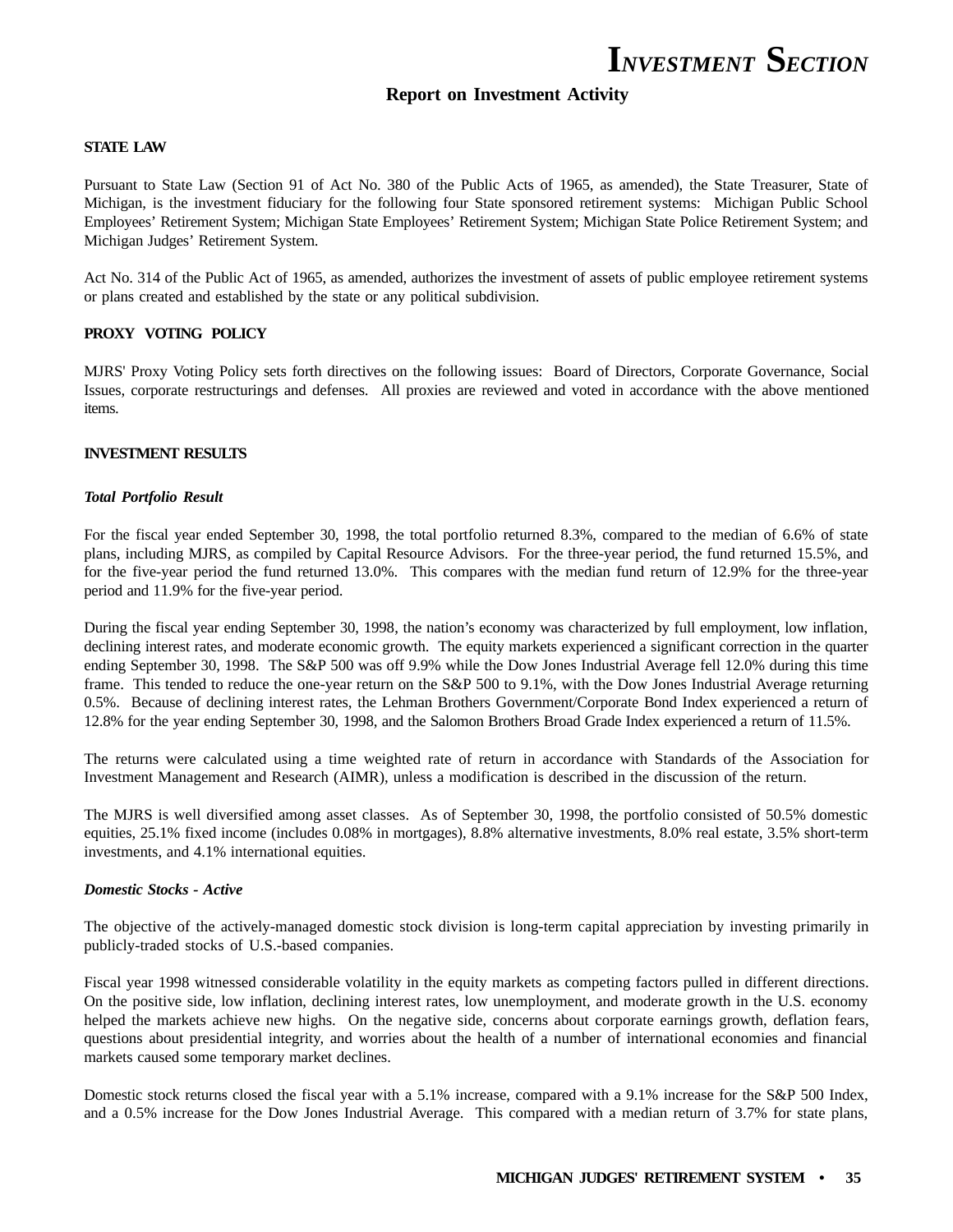### **Report on Investment Activity**

including MJRS, as compiled by Capital Resource Advisors. The markets were led by a 44.0% gain for communication stocks, followed by 38.3% for health care, and 31.0% for utilities. Three-year and five-year results for the actively-managed domestic stock portfolio were 20.6% and 17.4%, respectively, on an annualized basis. This compared with 22.6% and 19.9% for the S&P 500, and 12.9% and 11.9% for the median state plans.

At the end of the fiscal year, actively-managed domestic stocks represented 38.3% of total assets, compared with 37.5% at the end of 1997, and 35.5% at the close of 1996.

### *Domestic Stocks - Passive*

The objective of the enhanced S&P 500 and S&P MidCap Index Funds is to closely match the return performance of their benchmarks. The S&P 500 Index return for the fiscal year was 10.1% versus the benchmark's 9.1%. The S&P MidCap Index Fund return for the fiscal year was a negative 4.3% versus its benchmark of a negative 6.3%. The enhancements to the returns were the result of strategic allocations of additional funds to passive equity investments during market corrections and the opportunistic use of derivative programs. At the end of fiscal year, passive domestic stock portfolios represented 12.2% of total assets, with the S&P 500 Index Fund accounting for 11.3% and the S&P MidCap Index Fund accounting for 0.9%. Indexed stock portfolios represented 10.5% of total assets at the end of the prior fiscal year.

### *International Equities*

Passive exposure to international equity returns is achieved by investing in a combination of fixed income notes and equity swap agreements on foreign stock indices in developed markets. Interest on the dedicated notes is exchanged for international stock index returns, and the notional amount of the swap agreements is held in the approximate proportions of the Salomon Smith Barney Broad Market Index (BMI) Europe and Pacific Composite (EPAC) country weightings for the larger component countries. The passive investment program using swap agreements was established in 1993. During fiscal 1998, \$2 million of exposure was withdrawn from the combination structure, lowering international equity investments to 4.1% of the portfolio.

The benchmark used to evaluate international equity returns is a custom version of the Salomon Smith Barney BMI-EPAC adjusted for net dividends. Fifty percent of the benchmark is hedged to the U.S. dollar and the other 50% is impacted by foreign currency exchange rate changes. The composite international equity return of a negative 4.7% in fiscal year 1998 compared favorably with the Salomon Smith Barney BMI-EPAC return of a negative 8.1%. The composite international equity return of 8.4% for 3 years compared well with the benchmark's return of 6.6% over the same period.

The international equity exposure through the combination of fixed income LIBOR notes and equity swap agreements was valued at \$13 million on September 30, 1998. That valuation included a net unrealized loss on equity index exposures of \$.4 million and an unrealized loss of \$0.1 million on LIBOR note investments held. Unrealized equity losses reflect both the decline of several targeted international equity indices later in the year and the increase in index exposure cost levels throughout the year. As older swap agreements matured, equity gains were realized and new replacement swap exposures were established at higher index levels. At the end of September, total realized gains and net interest received in excess of counterparty obligations reached a record \$3.9 million since the program began. During fiscal 1998, \$2.5 million of gains on equity exposures were realized, and \$0.5 million of interest in excess of obligations on completed swaps was also recognized.

#### *Fixed Income (Excluding Mortgages)*

For the fiscal year ending September 30, 1998, the fixed income portfolio returned 10.2% compared to the median of 11.5% for the state plans, including MJRS, as compiled by Capital Resource Advisors evaluations. For the three year period, the portfolio returned 8.7%, and for the five-year period the portfolio returned 7.7%. This compares with the median portfolio return of 8.7% for the three-year period and 7.2% for the five-year period.

As the year progressed, rates declined and quality spreads widened as investors purchased the long-term treasury issues in a flight to quality. The fixed income market, therefore, rewarded higher grade, longer-term issues. MJRS' fixed income portfolio had a shorter duration than the Lehman Government and Corporate Index. As a result, the fund under-performed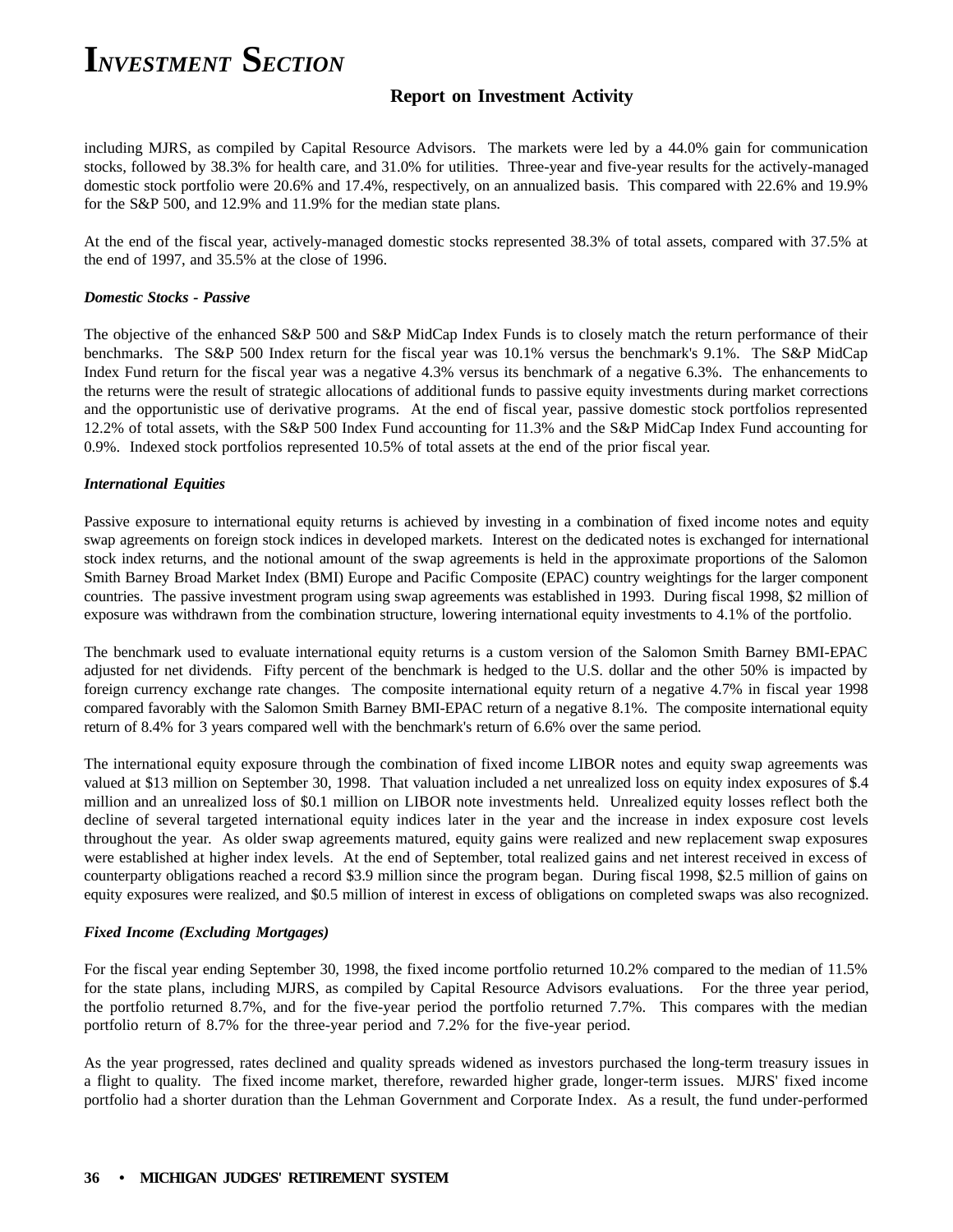### **Report on Investment Activity**

the Lehman Index for the one-year period, 10.2% versus 12.8%, but was still in line for the three-year period, 8.7% versus 8.9%, and out-performed the index for the five-year period, 7.7% versus 7.2%. Relative to the Salomon Brothers Broad Grade Index, MJRS' fixed income portfolio under-performed in the one-year time horizon, 10.2% to 11.5%, matched in the three year period, 8.7% to 8.7%, and was ahead in the five-year period 7.7% to 7.2%.

Fixed Income represented 25.0% of the total portfolio compared with 25.4% last year. The corporate sector represented 45.8% of fixed income securities with government securities representing 54.2%. Last year, corporates represented 39.2% of the total with governments representing 60.8%. The high level of corporates was due to a concerted strategy to acquire investment grade issues where spreads had widened significantly. The lower holding of government securites can be attributed to a substantial increase in the number of issues called, particularly government sponsored enterprises.

#### *Real Estate Equity*

As of the year ending September 30, 1998, 8.0% of the total portfolio was invested in equity real estate. This compares to 6.2% and 6.1% for the fiscal years ending September 30, 1997 and 1996, respectively. The asset allocation for equity real estate investment was increased to 8.5% of the portfolio from 7.5% for fiscal year ending September 30, 1997.

The one-year, three-year and five-year total equity real estate net returns for the fiscal year ending September 30, 1998, were 11.5%, 12.0% and 8.4%, respectively, as quoted by Capital Resource Advisors. This compares to the National Council of Real Estate Investment Fiduciaries (NCREIF) Property Index returns of 17.3%, 12.5% and 9.9% relating to the same time periods. The NCREIF portfolio of properties is heavily weighted in the office sector, 41.3% versus the MJRS portfolio at 28.9%. However, the historical volitility of the office sector returns make it a more risky asset class. This variation in portfolio weighting gives the NCREIF portfolio a much higher level of risk than MJRS has chosen to assume. In addition, the NCREIF Index does not account for fees/overhead, while MJRS' returns quoted above are after fees/overhead.

The real estate investments are broadly diversified geographically, across the country, by type of property, and by class of property, to reduce risk. Major property types include the following: Central Business District (CBD) office, suburban office, regional malls, neighborhood and community shopping centers, industrial/warehouse buildings and apartments. MJRS, through its advisors and private real estate operating companies it controls, acquires, develops, redevelops and disposes of real estate with the goal of maximizing returns while maintaining an *acceptable* level of risk. The properties are held in various investment vehicles: Partnerships, LLC's, Trusts, Commingled funds, and REIT stock. These legal entities allow MJRS to enjoy the benefits of real estate ownership while limiting the liability associated with this asset class. In all new investments, MJRS retains approval rights over critical decisions. The properties are regularly valued by independent appraisers to establish market values. The market values established by the appraisers are utilized in computing the real estate portfolio appreciation return. The appreciation return coupled with the income return produced from the real estate holdings are utilized to derive the equity real estate portfolio total return.

#### *Real Estate Debt (Mortgages)*

As of the year ending September 30, 1998, 0.08% of the total portfolio was invested in mortgages. This compares to 0.2% and 2.8% for the fiscal years ending September 30, 1997 and 1996, respectively. The asset allocation objective is to reduce mortgage holdings to 0% over time. In the current interest rate environment, MJRS cannot meet actuarial return requirements in new mortgage loans.

The one-year, three-year and five-year total returns for the mortgage portfolio, for the fiscal year ending September 30, 1998, were 15.1%, 7.2% and 6.9%, respectively. This compares to Salomon Brothers Broad Grade Index returns of 11.5%, 8.7% and 7.2% relating to the same time periods. Since the majority of the mortgage portfolio is federally insured mortgages, and therefore less risky, the returns generated by the mortgage portfolio would normally be less than the index.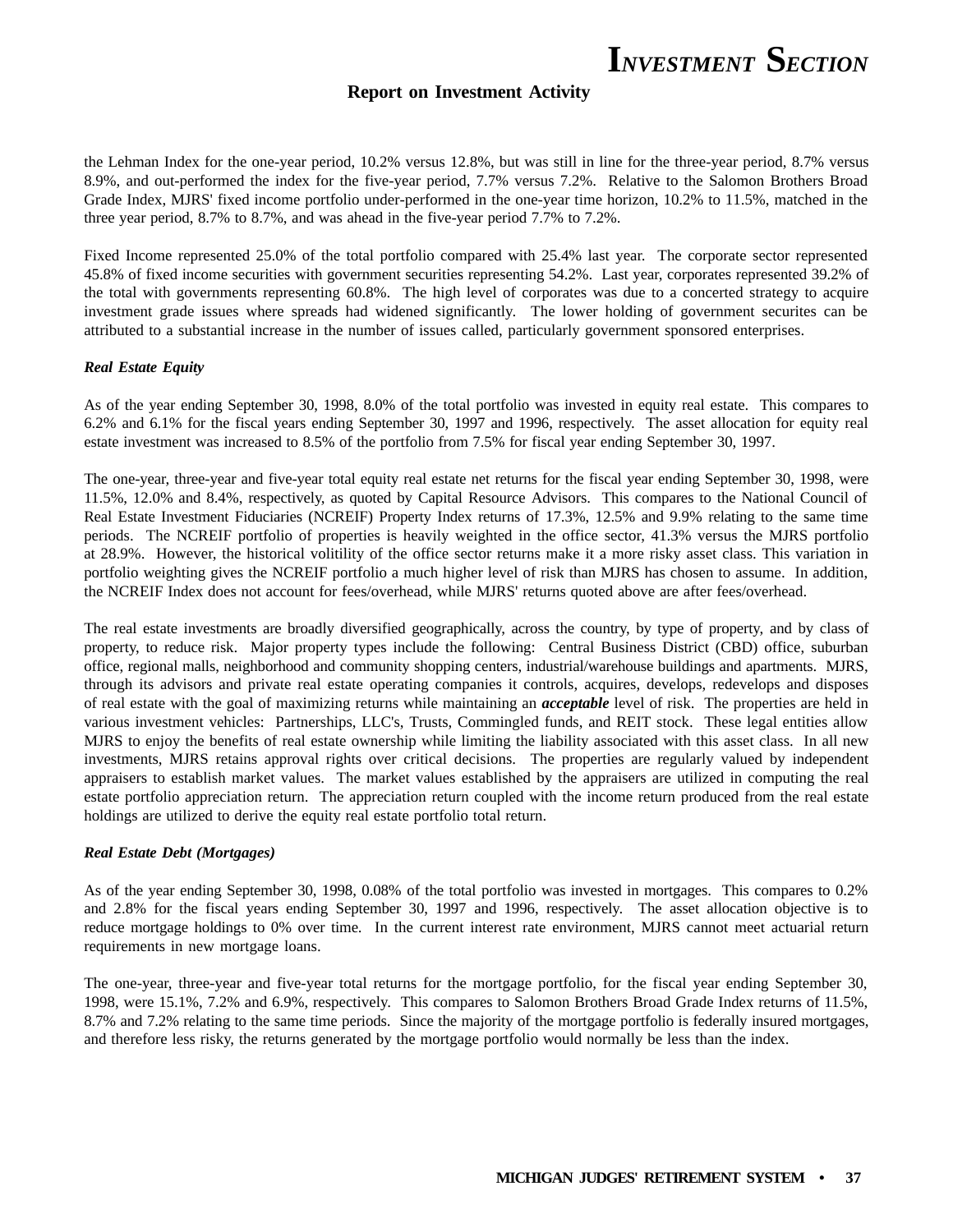### **Report on Investment Activity**

During the previous year, the majority of the mortgage portfolio was sold to take advantage of the favorable low interest rate environment. The low interest rates, existing in the overall economy, resulted in premium prices being paid for the mortgages sold. The sale of the mortgages resulted in realized gains to the portfolio. On average, MJRS received sale prices between 101% and 105% of the unpaid principal balance of the notes compared to purchase prices of between 55% and 60% of face value for these same loans when purchased back in the late 1970's and early 1980's. The remaining mortgage holdings are mainly comprised of federally insured multifamily mortgages and a few multi-tenant commercial office buildings. The mortgage portfolio is concentrated in Michigan and the Midwest.

#### *Alternative Investments*

Alternative Investments are investments in the private equity market, either directly in companies or indirectly through limited partnerships. Through September 30, 1998, approximately 90% of alternative investments were made through limited partnerships. Of the investments in limited partnerships, approximately 8% were in partnerships investing internationally. The remaining 10% were direct private equity investments and public stock distributions received from the limited partnerships. The percentage of assets in alternative investments has consistently increased from 4.8% as of September 30, 1993, to 8.8% as of September 30, 1998. The asset allocation for alternative investments is 8.8% while the long-term target asset allocation is 7.5%.

The one-year, three-year and five-year total alternative investment returns for the fiscal year ending September 30, 1998, were 26.4%, 25.7% and 21.9%, respectively.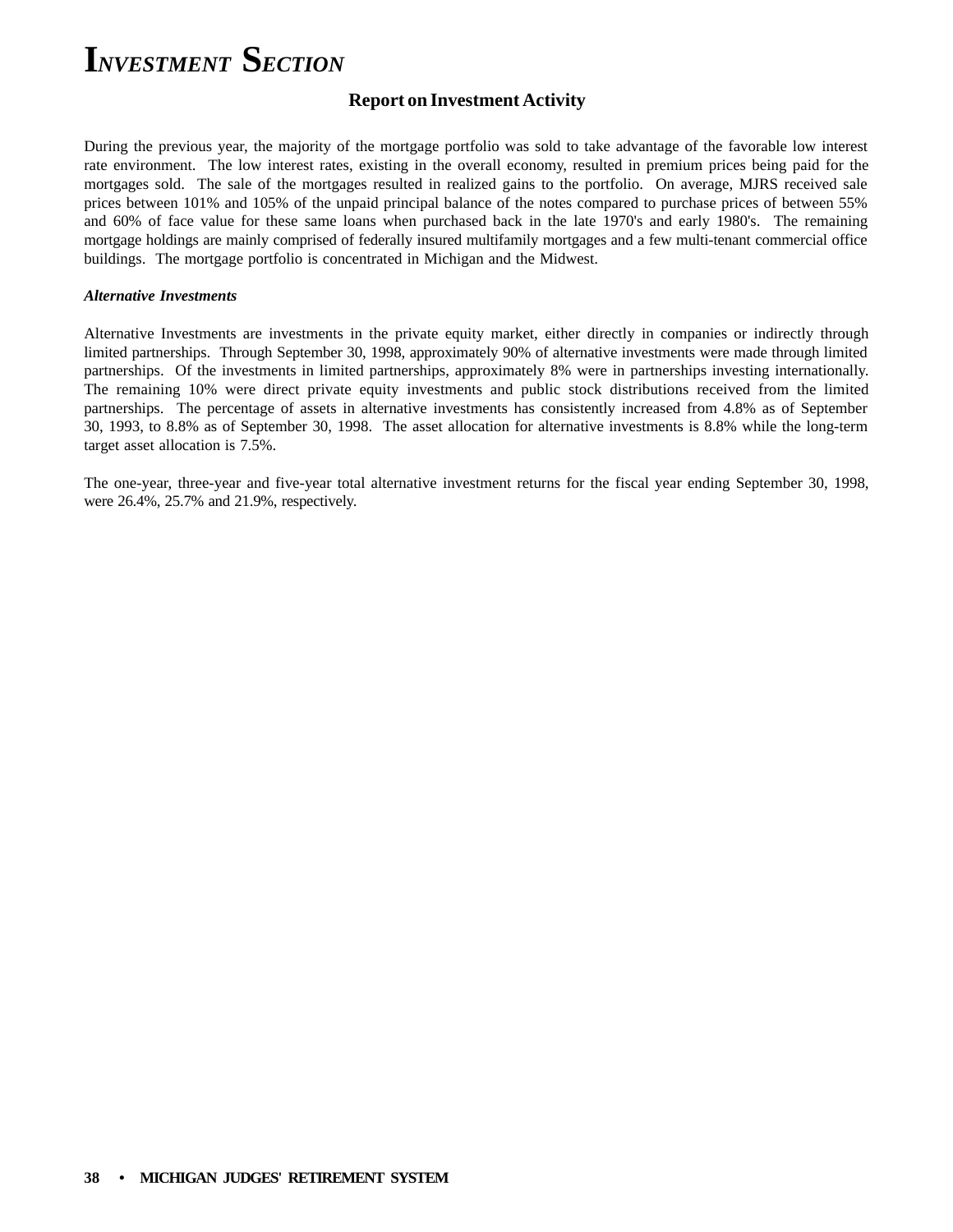### **Report on Investment Activity**

### **Asset Allocation**



### **Investment Results Periods Ending September 30, 1998**

|                                         | <b>Current</b> | <b>Annualized</b><br><b>Rate of Return</b> |         |          |  |
|-----------------------------------------|----------------|--------------------------------------------|---------|----------|--|
| <b>Investment Category</b>              | Year           | 3 Years                                    | 5 Years | 10 Years |  |
| <b>Total Portfolio</b>                  | 8.3 %          | 15.5 %                                     | 13.0 %  | 11.4 %   |  |
| Median                                  | 6.6            | 12.9                                       | 11.9    | 11.4     |  |
| Domestic Equities Stock - Active        | 5.1            | 20.6                                       | 17.4    | 13.6     |  |
| Domestic Equities Stock - Passive*      | 8.4            | 22.4                                       | 19.2    | 17.7     |  |
| Standard & Poor's (S&P 500)             | 9.1            | 22.6                                       | 19.9    | 17.3     |  |
| <b>International Equities</b>           | (4.7)          | 8.4                                        | 6.6     | N/A      |  |
| Net Salomon BMI - EPAC 50/50            | (8.1)          | 6.6                                        | 6.0     | N/A      |  |
| Fixed Income Bonds (U.S. Corp and Govt) | 10.2           | 8.7                                        | 7.7     | 9.7      |  |
| Salomon Brothers Broad Grade Index      | 11.5           | 8.7                                        | 7.2     | 9.3      |  |
| Real Estate - Debt                      | 15.1           | 7.2                                        | 6.9     | N/A      |  |
| Salomon Brothers Broad Grade Index      | 11.5           | 8.7                                        | 7.2     | 9.3      |  |
| Real Estate - Equity                    | 11.5           | 12.0                                       | 8.4     | N/A      |  |
| <b>NCREIF</b>                           | 17.3           | 12.5                                       | 9.9     | 5.3      |  |
| Alternative Investments                 | 26.4           | 25.7                                       | 21.9    | 16.0     |  |

\* Passive portfolio consists of a S&P 500 fund and a S&P MidCap fund. The return is a weighted average of the two funds.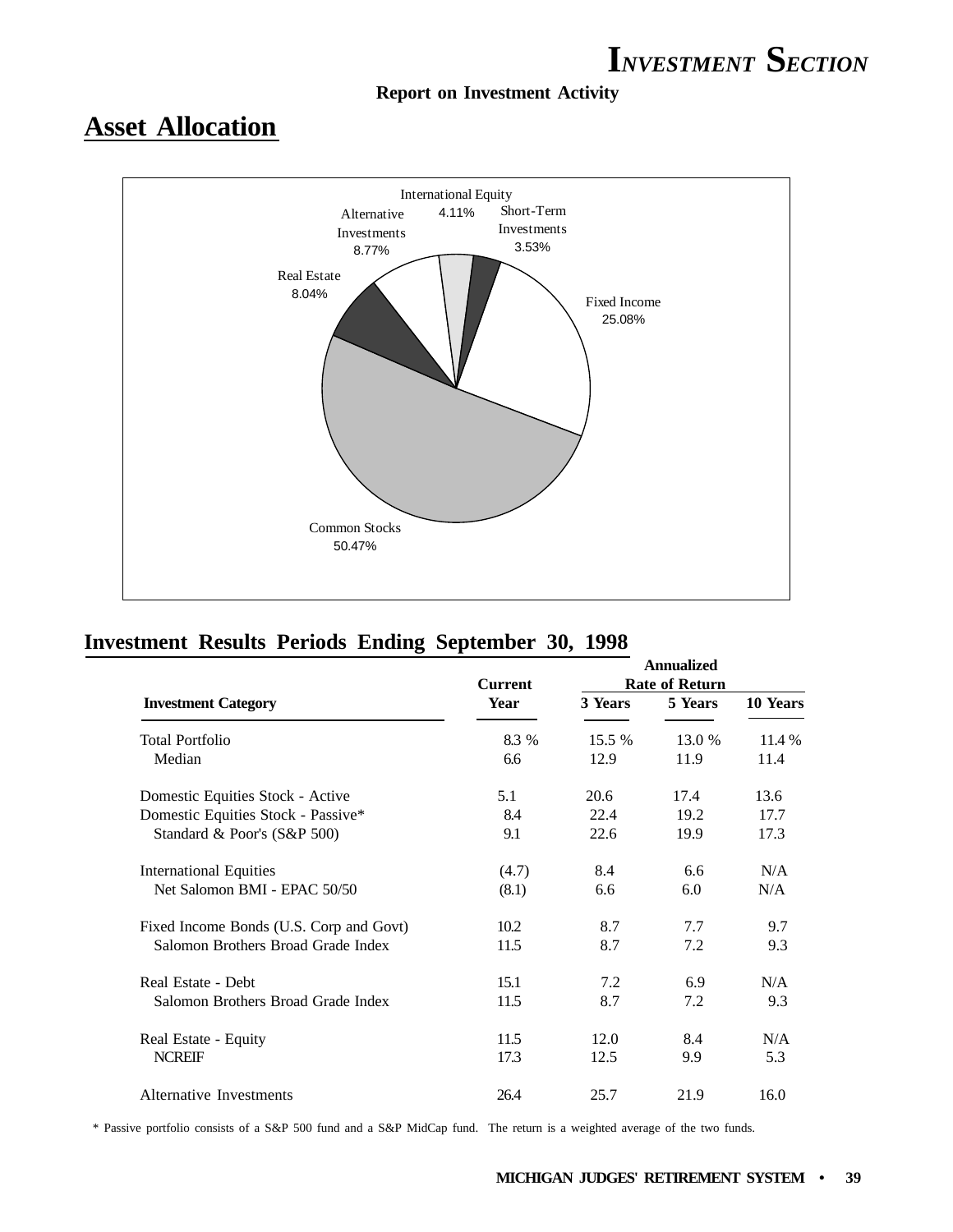### **Report on Investment Activity**

### **Largest Assets Held**

### **Largest Stock Holdings (By Market Value) September 30, 1998**

| Rank | <b>Shares</b> | <b>Stocks</b>                         |   | <b>Market Value</b> |
|------|---------------|---------------------------------------|---|---------------------|
|      | 56,583        | Microsoft Corporation                 | S | 6,227,666           |
|      | 72,048        | General Electric Corporation          |   | 5,732,319           |
|      | 62,179        | Warner-Lambert Company                |   | 4,694,515           |
| 4    | 42,356        | Pfizer Incorporated                   |   | 4,479,147           |
|      | 60,843        | Amoco Corporation                     |   | 3,277,917           |
| 6    | 54,044        | McDonald's Corporation                |   | 3,225,751           |
|      | 65,206        | <b>Chrysler Corporation</b>           |   | 3,121,737           |
| 8    | 40,151        | Federal National Mortgage Association |   | 2,579,702           |
| 9    | 82,276        | Compaq Computer Corporation           |   | 2,601,979           |
| 10   | 48,249        | Wal-Mart Stores Incorporated          |   | 2,635,602           |
|      |               |                                       |   |                     |

### **Largest Bond Holdings (By Market Value) September 30, 1998**

| Rank | <b>Par Amount</b><br><b>Bonds &amp; Notes</b> |                                                    |   | <b>Market Value</b> |
|------|-----------------------------------------------|----------------------------------------------------|---|---------------------|
|      | 5,181,000                                     | U.S. Treasury Bonds at 9.125% Due 5-15-2009        | S | 6,334,601           |
| 2    | 2,496,780                                     | U.S. Treasury 0% Callable Principle Due 5-15-2011  |   | 1,767,970           |
| 3    | 2,145,000                                     | U.S. Treasury 0% Coupon Strips Due 8-15-2003       |   | 1,737,193           |
| 4    | 1,560,000                                     | Morgan, J.P. FRN Due 3-13-2000                     |   | 1,552,200           |
| 5    | 1,770,600                                     | U.S. Treasury 0% Callable Principal Due 11-15-2011 |   | 1,223,272           |
| 6    | 1,170,000                                     | FHLMC Debenture 6.70% Due 7-23-2008                |   | 1,184,859           |
| 7    | 1,244,000                                     | U.S. Treasury Tiger $14\,0\%$ Due $8-15-2004$      |   | 959,199             |
| 8    | 887,250                                       | FHLMC Debenture 6.51% Due 8-18-2008                |   | 896,540             |
| 9    | 786,904                                       | First Chicago FRN Due 7-28-2003                    |   | 797,700             |
| 10   | 780,000                                       | FHLMC - Debenture 6.55% Due 11-13-2001             |   | 781.459             |

A complete list of stock and bond holdings is available from the Michigan Department of Treasury.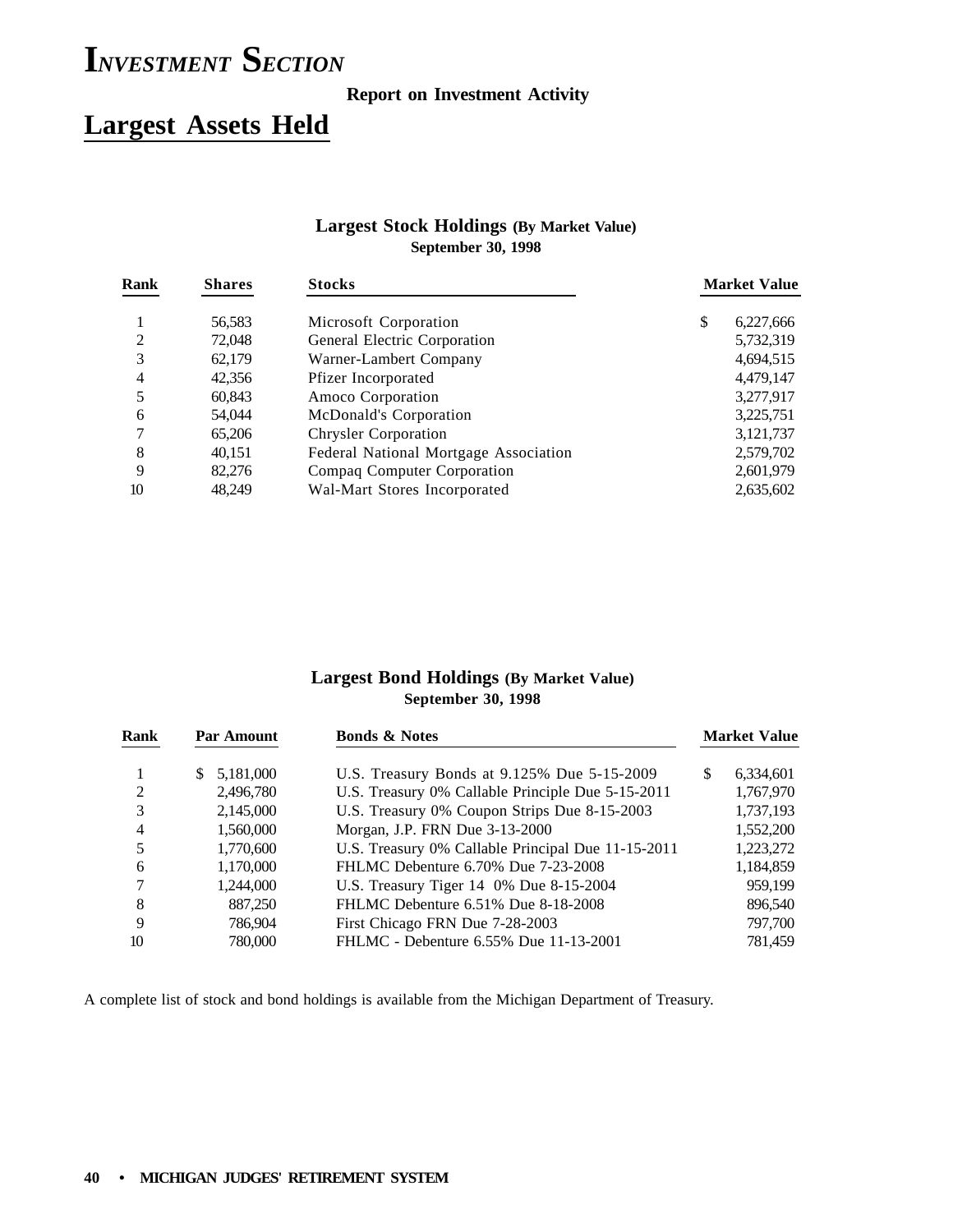### **Report on Investment Activity**

### **Schedule of Investment Fees**

The State Treasurer is the investment fiduciary and custodian of the System's funds pursuant to state law. Outside advisors are utilized to augment the State Treasurer's internal staff in the real estate and alternative investment markets. Only 8.5% of the total investment portfolio is managed by fully discretionary outside advisors. Outside advisor's fees are netted against the partnership or trust fund income. The Michigan Department of Treasury's cost of operations applicable to the System for the fiscal year amounted to \$54.5 thousand or less than two basis points (.02%) of the average fair market value of the portfolio.

### **Schedule of Investment Fees**

#### *Investment Managers' Fees*:

|                                        | Assets under<br>Management<br>(in thousands) | Fees<br>(in thousands) | <b>Basis</b><br>Points <sup>*</sup> |
|----------------------------------------|----------------------------------------------|------------------------|-------------------------------------|
| <b>State Treasurer</b>                 | \$298,867.8                                  | \$.<br>54.5            | 1.8                                 |
| <b>Outside Advisors - Alternative</b>  | 26,232.0                                     | 177.2                  | 67.6                                |
| <b>Real Estate</b>                     | 1,415.7                                      |                        |                                     |
| Total                                  | \$326,515.5                                  |                        |                                     |
| <b>Other investment Services Fees:</b> | Assets in Custody**                          |                        |                                     |
| <b>Custody Fees</b>                    | \$235,987.3                                  | 1.1                    |                                     |
| Security Lending Fees                  | 13,552.6                                     | 574.4                  |                                     |

\* Outside Advisors Fees are netted against the income of the partnership and trust income. The partnership agreements define the management fees, which range from 150 to 250 basis points of the committed capital, in most cases the fees are netted against income. For Real Estate the asset management fee ranges from 25 to 90 basis points and is netted against current year's income.

\*\* Other investment service fees are charged on assets managed by the State Treasurer held at its custodial bank in the amount of \$.2 million; \$13.6 million of the assets were on loan at fiscal year end.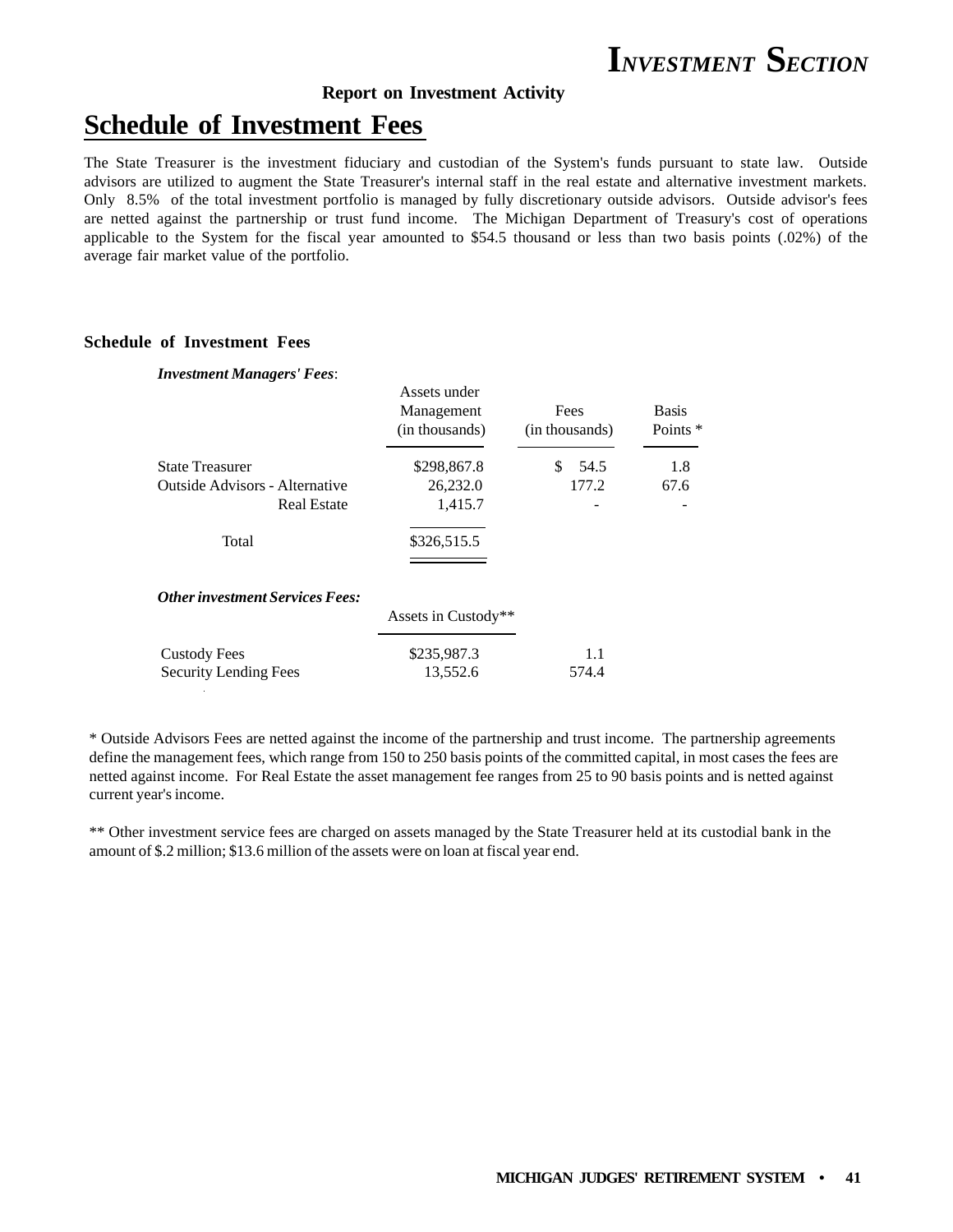### **Report on Investment Activity**

### **Schedule of Commissions**

|                                                       | <b>Fiscal Year Ended 9-30-98</b>            |    |                                  |                                                   |  |  |
|-------------------------------------------------------|---------------------------------------------|----|----------------------------------|---------------------------------------------------|--|--|
|                                                       | <b>Number</b><br>of Shares<br><b>Traded</b> |    | <b>Commissions</b><br>Paid $(1)$ | Average<br>Commission<br>Rate per<br><b>Share</b> |  |  |
| <b>Investment Performance Measurement Consultant:</b> |                                             |    |                                  |                                                   |  |  |
| Capital Resource Advisors                             |                                             |    |                                  |                                                   |  |  |
| (Directed brokerage included below)                   | 13,552                                      | \$ | 813                              | 0.06                                              |  |  |
| <b>Investment Brokerage Firms:</b>                    |                                             |    |                                  |                                                   |  |  |
| Merrill Lynch & Company                               | 91,200                                      | \$ | 5,235                            | 0.06                                              |  |  |
| Salomon Smith Barney, Inc.                            | 69,020                                      |    | 4,141                            | 0.06                                              |  |  |
| Paine Webber, Inc.                                    | 62,795                                      |    | 3,768                            | 0.06                                              |  |  |
| Bear Stearns & Company                                | 55,222                                      |    | 3,147                            | 0.06                                              |  |  |
| Donaldson, Lufkin & Jenrette Securities Corp.         | 43,682                                      |    | 2,621                            | 0.06                                              |  |  |
| <b>Bridge Trading Company</b>                         | 39,098                                      |    | 2,346                            | 0.06                                              |  |  |
| Schroder & Company                                    | 38,667                                      |    | 2,276                            | 0.06                                              |  |  |
| Sanford C. Bernstein & Company                        | 31,698                                      |    | 1,902                            | 0.06                                              |  |  |
| C.S. First Boston Corporation                         | 28,120                                      |    | 1,687                            | 0.06                                              |  |  |
| Prudential Securities Inc.                            | 24,692                                      |    | 1,482                            | 0.06                                              |  |  |
| Goldman, Sachs & Company                              | 24,782                                      |    | 1,446                            | 0.06                                              |  |  |
| Lehman Brothers, Inc.                                 | 24,334                                      |    | 1,421                            | 0.06                                              |  |  |
| Morgan Stanley & Company                              | 21,867                                      |    | 1,307                            | 0.06                                              |  |  |
| Oppenheimer & Company                                 | 21,511                                      |    | 1,252                            | 0.06                                              |  |  |
| J.P. Morgan Securities, Inc.                          | 20,326                                      |    | 1,220                            | 0.06                                              |  |  |
| Capital Inst. Services                                | 17,098                                      |    | 1,026                            | 0.06                                              |  |  |
| S.G. Cowen & Company                                  | 15,360                                      |    | 922                              | 0.06                                              |  |  |
| Charles Schwab & Company, Inc.                        | 14,877                                      |    | 893                              | 0.06                                              |  |  |
| The Citation Group                                    | 12,694                                      |    | 746                              | 0.06                                              |  |  |
| Wilshire Associates                                   | 12,154                                      |    | 729                              | 0.06                                              |  |  |
| <b>Everen Securities</b>                              | 11,702                                      |    | 702                              | 0.06                                              |  |  |
| Standard & Poor's Securities                          | 11,632                                      |    | 698                              | 0.06                                              |  |  |
| Montgomery Securities                                 | 8,202                                       |    | 492                              | 0.06                                              |  |  |
| Deutsche/Morgan/Grenfell                              | 7,452                                       |    | 447                              | 0.06                                              |  |  |
| SoundView Financial Group                             | 5,146                                       |    | 309                              | 0.06                                              |  |  |
| Subtotal (25 highest)                                 | 713,331                                     | \$ | 42,215                           | $0.06^{(2)}$                                      |  |  |
| All Other Brokerage Firms                             | 9,399                                       |    | 564                              | $0.06^{(3)}$                                      |  |  |
| Total                                                 | 722,730                                     | \$ | 42,779                           | 0.06 <sup>(4)</sup>                               |  |  |

(1) These amounts are included in purchase and sale prices of investments.

(2) The average commission rate per share for the top 25 brokerage firms.

(3) The average commission rate per share for all other brokerage firms, excluding the top 25 brokerage firms.<br>
(4) The average commission rate per share for all brokerage firms.

The average commission rate per share for all brokerage firms.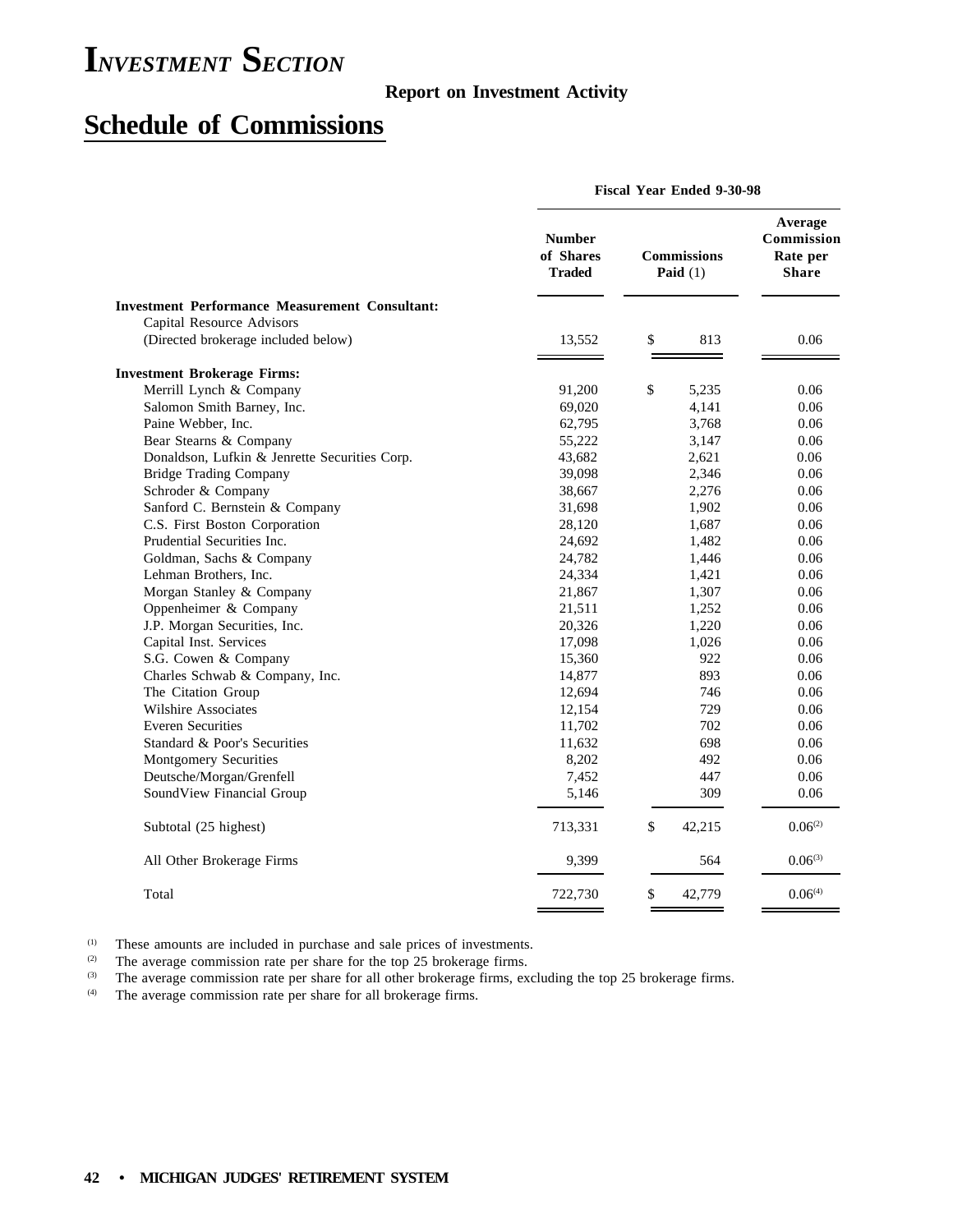### **Report on Investment Activity**

### **Investment Summary**

|                             |                      | 1998                                           |                  | 1997                                           |  |  |  |  |
|-----------------------------|----------------------|------------------------------------------------|------------------|------------------------------------------------|--|--|--|--|
|                             | <b>Market Value*</b> | <b>Percent of Total</b><br><b>Market Value</b> | Market Value*    | <b>Percent of Total</b><br><b>Market Value</b> |  |  |  |  |
| Fixed Income:               |                      |                                                |                  |                                                |  |  |  |  |
| Government Bonds            | \$44,338,352         | 13.55 %                                        | \$<br>49,028,336 | 15.41%                                         |  |  |  |  |
| Corporate Bonds &           |                      |                                                |                  |                                                |  |  |  |  |
| Preferred Stocks            | 37,486,684           | 11.45                                          | 31,554,150       | 9.92                                           |  |  |  |  |
| Convertible Bonds           | 0                    | 0                                              | 160,383          | 0.05                                           |  |  |  |  |
| Mortgages                   | 272,032              | 0.08                                           | 527,692          | 0.17                                           |  |  |  |  |
| <b>Total Fixed Income</b>   | 82,097,068<br>\$     | 25.08 %                                        | 81,270,561<br>\$ | 25.55 %                                        |  |  |  |  |
| Common Stock                | 165,156,856          | 50.47                                          | 153, 112, 064    | 48.12                                          |  |  |  |  |
| Real Estate                 | 26,305,950           | 8.04                                           | 19,708,357       | 6.19                                           |  |  |  |  |
| Alternative                 | 28,689,415           | 8.77                                           | 20,249,939       | 6.36                                           |  |  |  |  |
| <b>International Equity</b> | 13,446,821           | 4.11                                           | 16,773,619       | 5.27                                           |  |  |  |  |
| Short-Term Investments**    | 11,564,536           | 3.53                                           | 27,071,191       | 8.51                                           |  |  |  |  |
| <b>Total</b>                | 327,260,646          | 100.00 %                                       | 318, 185, 731    | 100.00 %                                       |  |  |  |  |

Short-term investments are at cost, which approximates market.

\*\* Includes equity in the State Treasurer's Common Cash Fund, but excludes amounts payable and receivable for sales and purchases of securities with a settlement date after September 30 for each fiscal year. Amount also excludes \$13,623,046 and \$11,552,820 in cash collateral for security lending for fiscal year 1998 and 1997 respectively.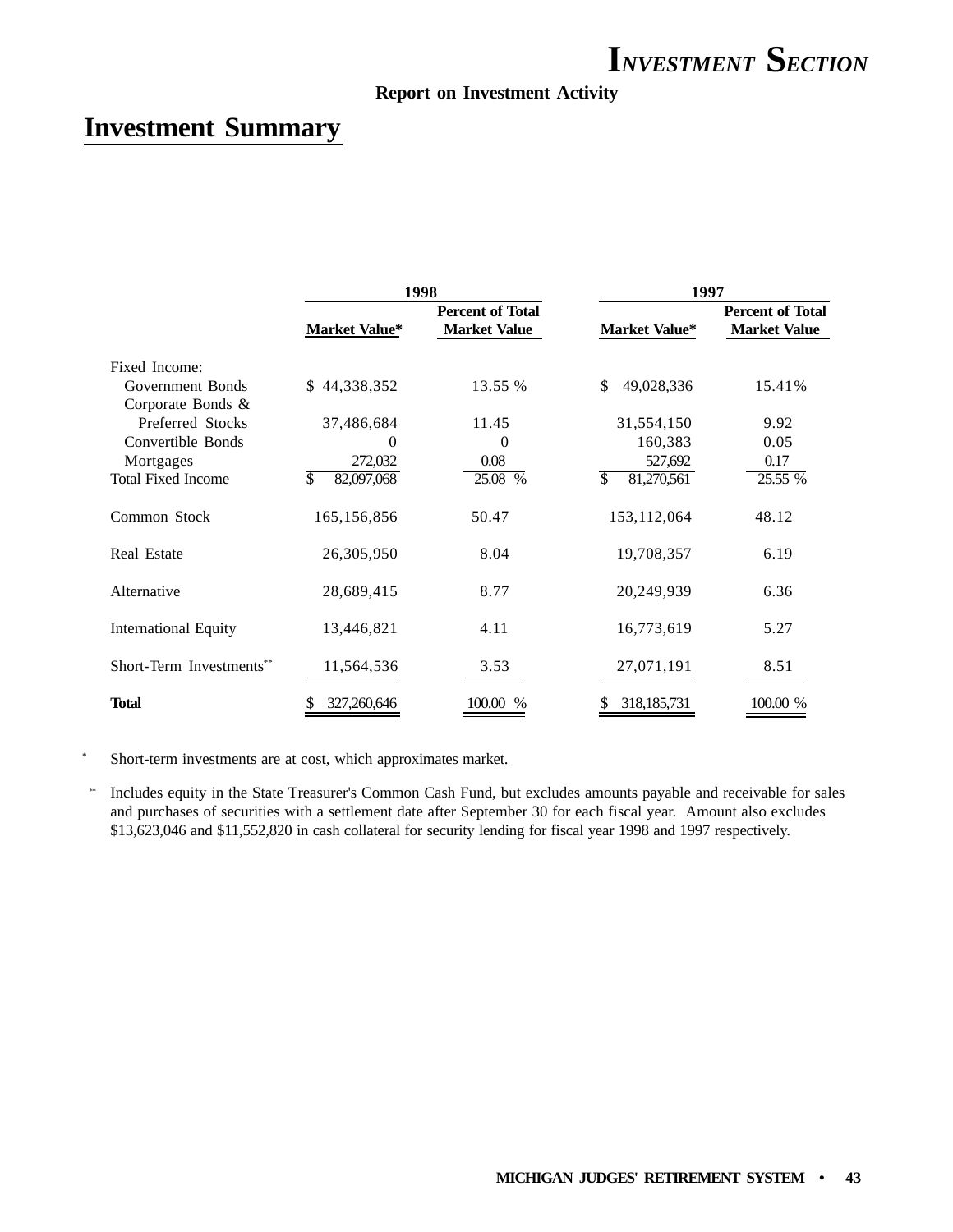# **ACTUARIAL SECTION**

Actuary's Certification Summary of Actuarial Assumptions and Methods Schedule of Active Member Valuation Data Schedule of Changes in Retirement Rolls Prioritized Solvency Test Summary of Plan Provisions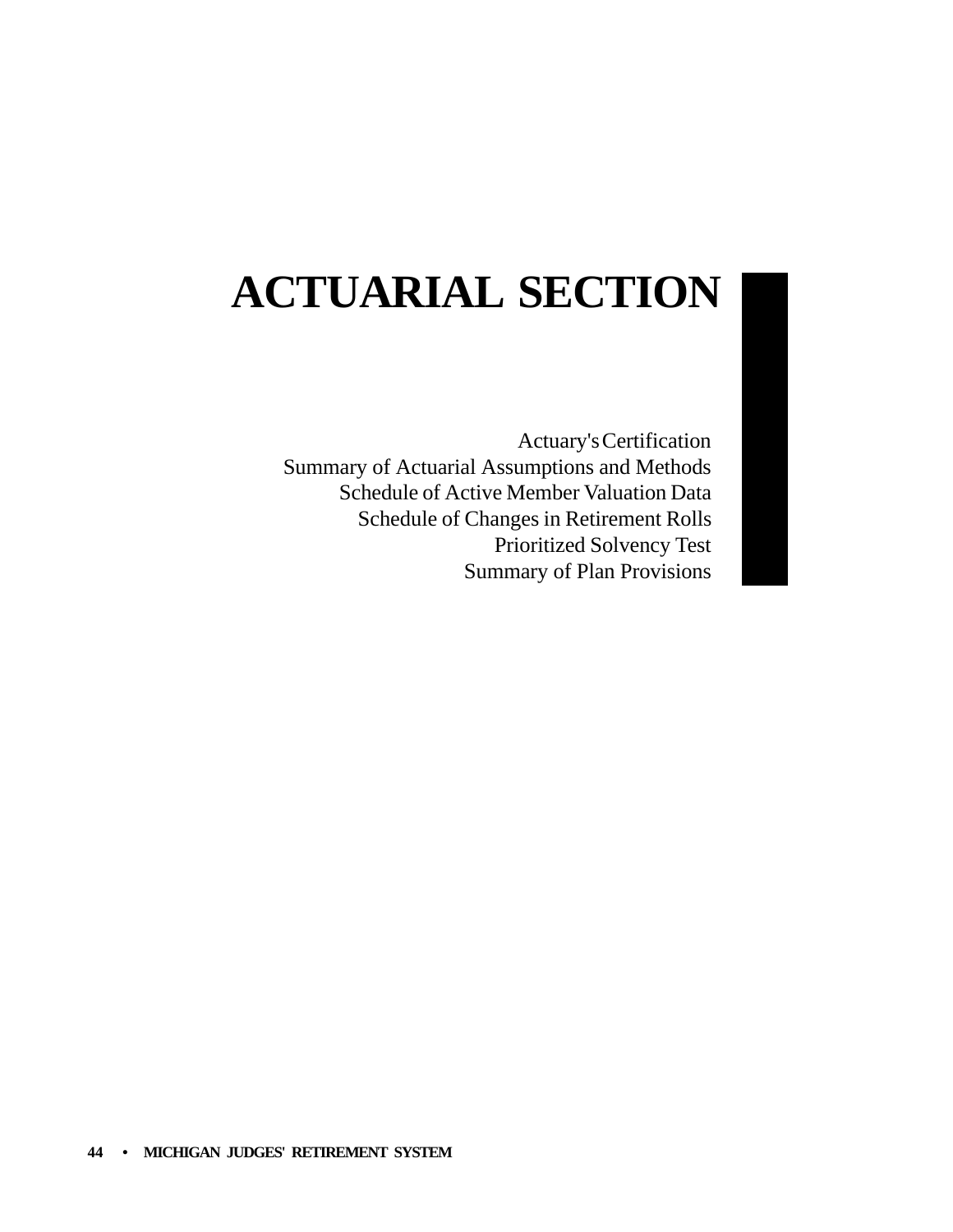### **Actuary's Certification**

### **THE SEGAL COMPANY**

One Park Avenue New York, New York 10016-5895 212-251-5321 FAX: 212-251-5490

January 22, 1999

Michael J. Karlin, F.S.A., M.A.A.A. Senior Vice President & Actuary

> Ms. Janet E. Phipps Director Department of Management and Budget and Retirement Board Michigan Judges Retirement System P.O. Box 30176 Lansing, Michigan 48909

Ladies and Gentlemen:

The Michigan Judges Retirement System (MJRS) is funded on an actuarial reserve basis. The basic financial objective of MJRS is to establish and receive contributions that remain approximately level as a percentage of active member payroll over a long period of years.

Actuarial valuations are prepared annually to determine MJRS's actuarial liabilities and the employer contributions required to fund the System in accordance with the actuarial reserve funding provisions of the governing State Statute. The most recent actuarial valuation as of September 30, 1998 included a total of 1,138 members of MJRS. The actuarial value of MJRS's assets amounted to approximately \$289 million on September 30, 1998.

The actuarial assumptions used in the 1998 valuation are the same as those used in the previous annual actuarial valuation. These assumptions produce valuation results which we consider to be reasonably indicative of the plan's underlying cost. Also, in our opinion, the actuarial assumptions and methods used for funding purposes meet the parameters for the disclosures presented in the financial section by GASB Statement No. 25.

Our actuarial valuation of MJRS as of September 30, 1998 was performed by qualified actuaries in accordance with accepted actuarial procedures. In our opinion, the calculated contribution rate meets the fundamental objectives of State law. Based on the 1998 valuation results, it is also our opinion that the Michigan Judges Retirement System continues in sound condition, in accordance with actuarial principles of level cost financing.

Most of the information used in the supporting schedules in the Actuarial and Statistical Sections, as well as the Schedules of Funding Progress and the employer contributions shown in the Schedules of Employer Contributions in the Financial Section of this report were provided by our firm.

Sincerely,

Michael Karlin

Michael Karlin, F.S.A., M.A.A.A. Senior Vice President & Actuary

Atlanta Boston Chicago Cleveland Denver Edmonton Hartford Houston Los Angeles Minneapolis Multinational Group of Actuaries and Consultants: Amsterdam Brussels New Orleans New York Phoenix San Francisco Seattle Toronto Washington, D.C. West Palm Beach Hamburg Lausanne London Melbourne Mexico City Oslo Paris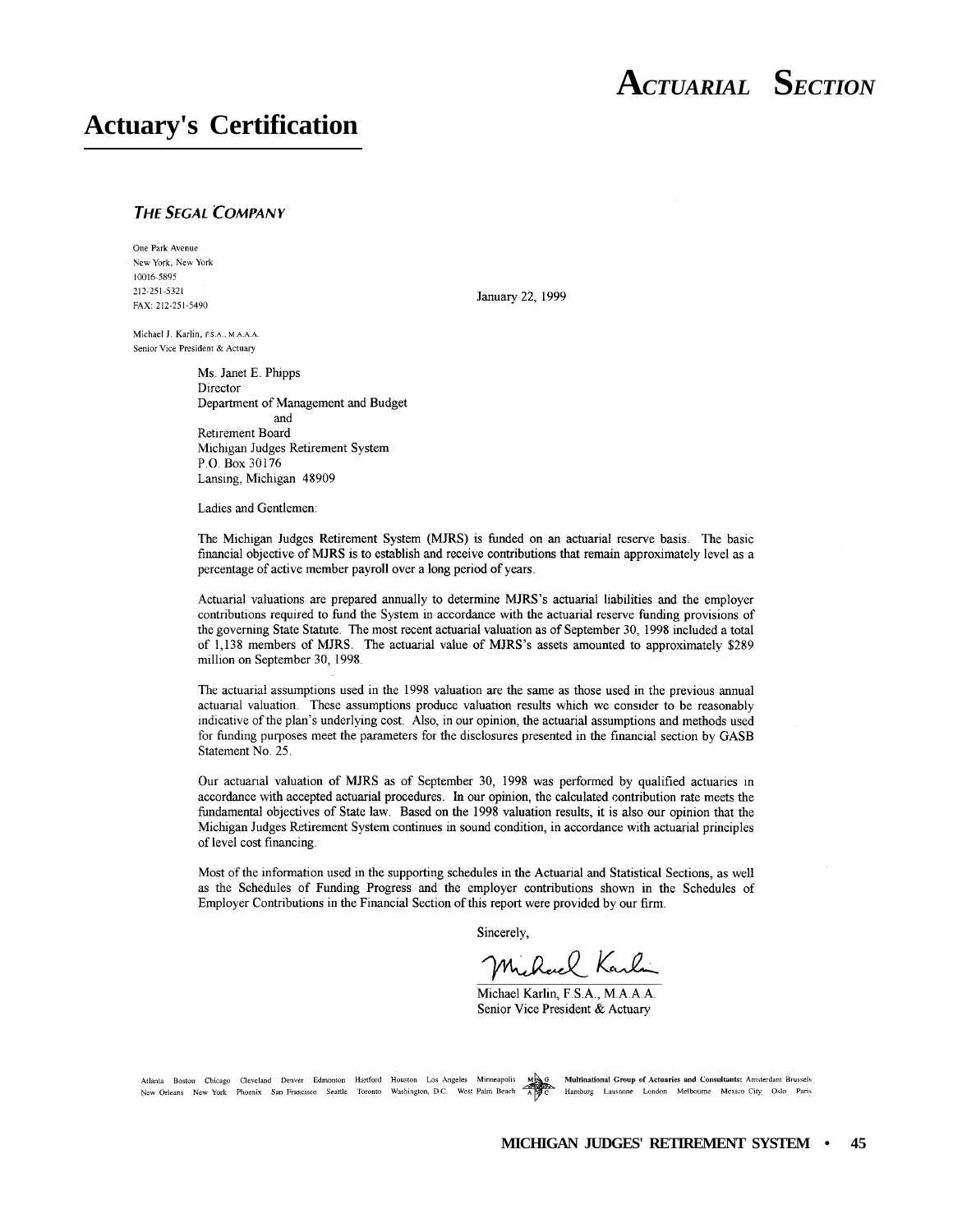## **A***CTUARIAL* **S***ECTION*

### **Summary of Actuarial Assumptions and Methods**

- 1. The investment return rate used in making the valuations was 8% per year, compounded annually. This rate of return is not the assumed real rate of return. Considering other financial assumptions, the 8% investment return rate translates to an assumed real rate of 3%. Adopted 1981.
- 2. The mortality table used in evaluating allowances to be paid was the 1971 Group Annuity Mortality Table, projected to the year 2010 using projection scale D, set back no years for men and 6 years for women. Adopted 1993.
- 3. Sample probabilities of retirement with an age and service allowance are shown in Schedule 1 on the next page.
- 4. Sample probabililties of withdrawal from service and disability, together with individual pay increase assumptions, are shown in Schedule 2 on the next page.
- 5. Total active member payroll is assumed to increase 5.0% per year, which is the portion of the individual pay increase assumptions attributable to inflation. In effect, this assumes no change in the number of active members. Adopted 1993.
- 6. An individual entry age actuarial cost method of valuation was used in determining age and service allowance actuarial liabilities and normal cost. Unfunded actuarial accrued liabilities, including actuarial gain and losses, are financed over a period of 40 years from October 1, 1996.
- 7. Valuation assets (cash and investment) were valued using a five year smoothed market value method. For the 1993 valuation and later, the excess (shortfall) of actual investment income (including interest, dividends, realized and unrealized gains or losses) over the imputed income at the valuation interest rate is considered the gain (loss), which is spread over five years. Adopted 1993.
- 8. The data about persons now covered and about present assets was furnished by the System's administrative staff. Although examined for general reasonableness, the data was not audited by the actuary.
- 9. The actuarial valuation computations were made by or under the supervision of a Member of the American Academy of Actuaries (MAAA). The assumptions used in the actuarial valuations were adopted by the System's board after consulting with the actuary.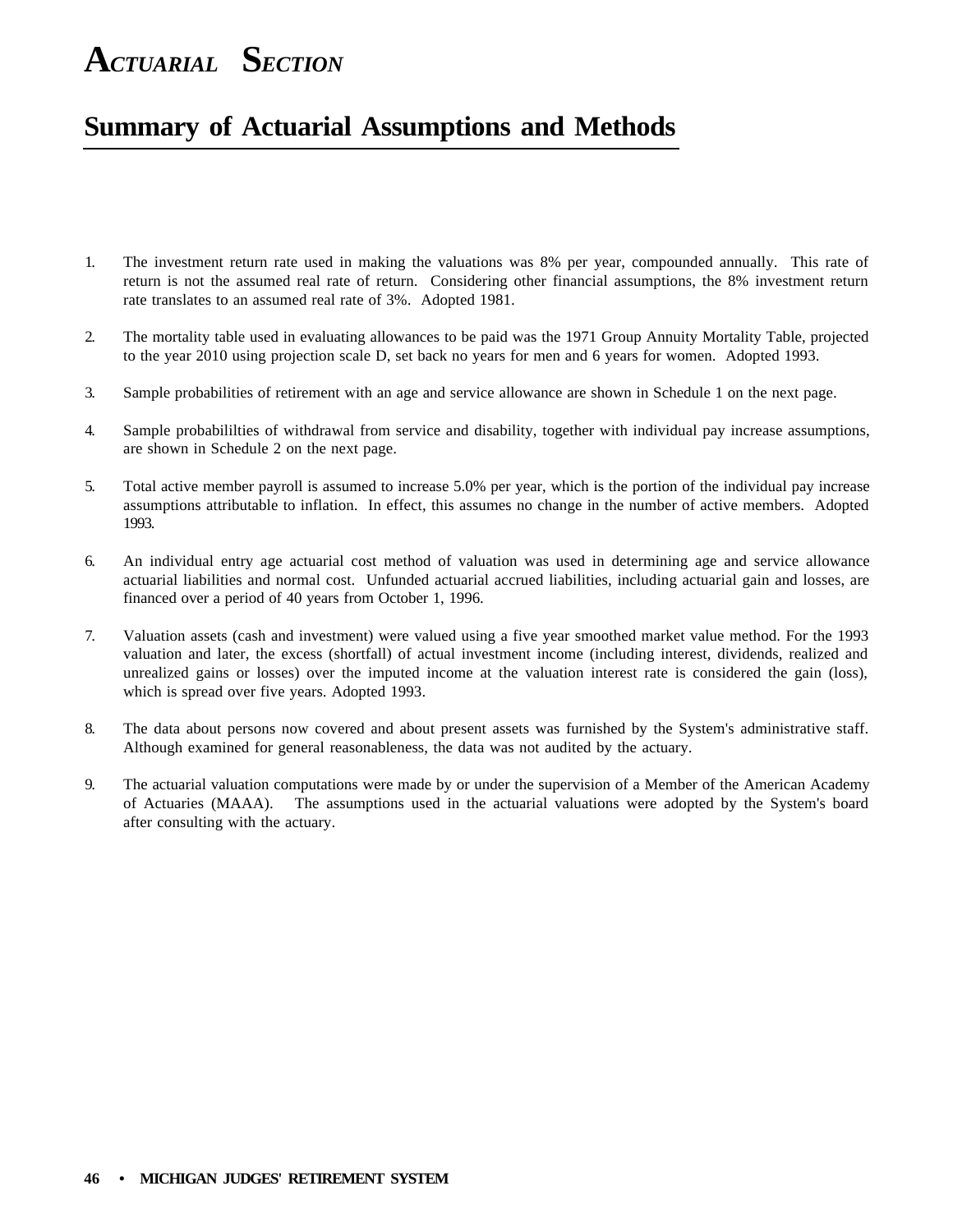### **Summary of Actuarial Assumptions and Methods (Continued)**

### **SCHEDULE 1**

#### **Percent of Eligible Active Members Retiring Within Next Year**

| <b>Retirement</b><br>Ages | <b>Percent of Eligible Active</b><br><b>Members Retiring Within</b><br><b>Next Year</b> |
|---------------------------|-----------------------------------------------------------------------------------------|
| 55-59                     | $\%$<br>10                                                                              |
| $60 - 64$                 | 10                                                                                      |
| 65-69                     | 10                                                                                      |
| 70                        | 1M)                                                                                     |

### **SCHEDULE 2**

### **Separation From Active Employment Before Age & Service Retirement & Individual Pay Increase Assumptions**

| Sample<br><b>Ages</b> | <b>Percent of Active</b><br><b>Members Withdrawing</b><br><b>Within Next Year</b><br>(Men and Women) | Percent of<br><b>Active Members</b><br><b>Becoming Disabled</b><br><b>Within Next Year</b> | Percent<br><b>Increase</b><br>In Pay During<br><b>Next Year</b> |       |
|-----------------------|------------------------------------------------------------------------------------------------------|--------------------------------------------------------------------------------------------|-----------------------------------------------------------------|-------|
|                       |                                                                                                      | Men                                                                                        | Women                                                           |       |
| 20                    |                                                                                                      | $0.08\%$                                                                                   | 0.10<br>$\%$                                                    | 5.5 % |
| 25                    |                                                                                                      | 0.08                                                                                       | 0.10                                                            | 5.5   |
| 30                    | 2.0 %                                                                                                | 0.08                                                                                       | 0.10                                                            | 5.5   |
| 35                    | 2.0                                                                                                  | 0.08                                                                                       | 0.10                                                            | 5.5   |
| 40                    | 2.0                                                                                                  | 0.20                                                                                       | 0.36                                                            | 5.5   |
| 45                    | 2.0                                                                                                  | 0.26                                                                                       | 0.41                                                            | 5.5   |
| 50                    | 2.0                                                                                                  | 0.49                                                                                       | 0.57                                                            | 5.5   |
| 55                    | 2.0                                                                                                  | 0.89                                                                                       | 0.77                                                            | 5.5   |
| 60                    | 2.0                                                                                                  | 1.41                                                                                       | 1.02                                                            | 5.5   |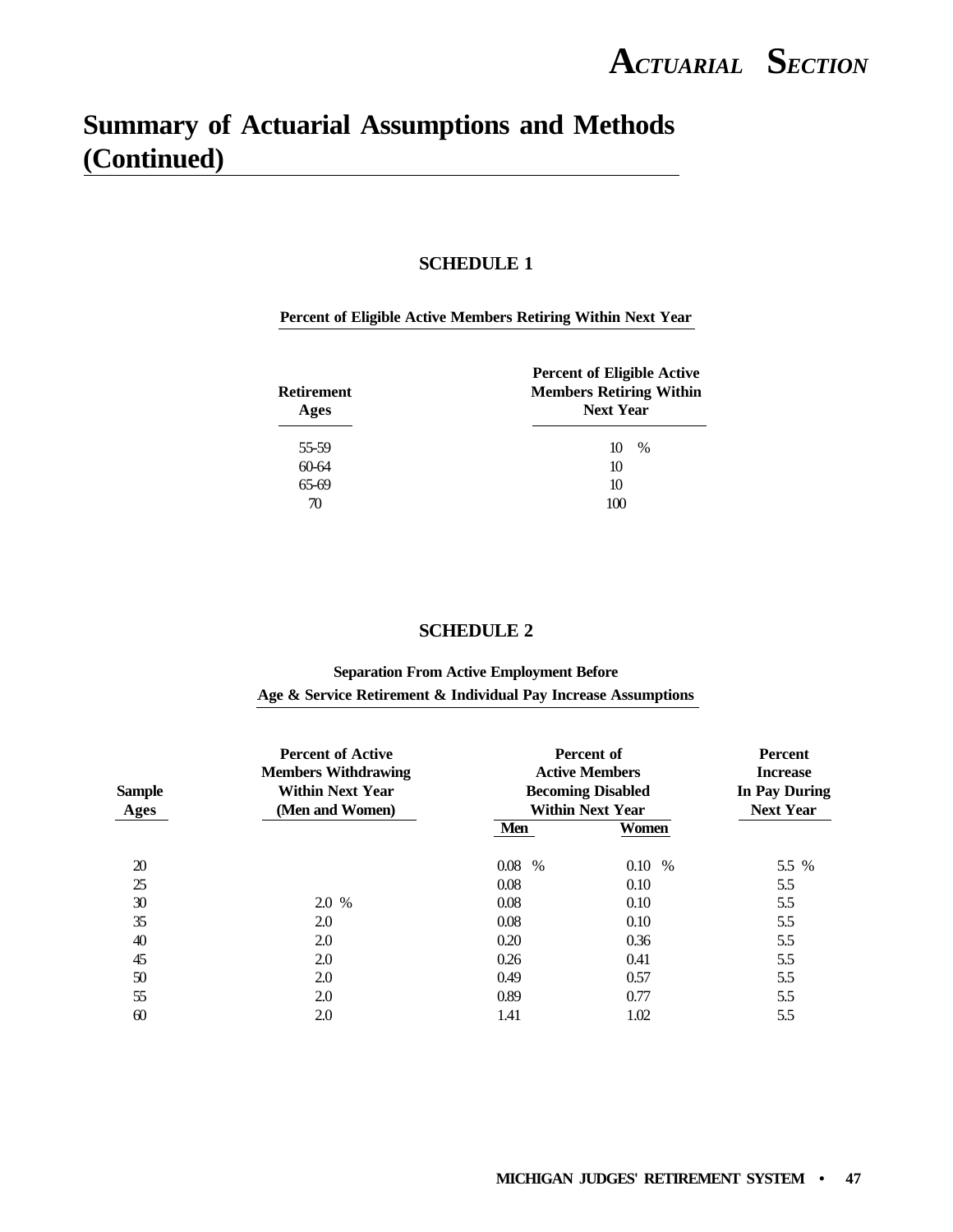## **A***CTUARIAL* **S***ECTION*

### **Actuarial Valuation Data**

|                                             |                                                    |                                 |                                                    | <b>Active</b>                   |                                  |                       |                                  |
|---------------------------------------------|----------------------------------------------------|---------------------------------|----------------------------------------------------|---------------------------------|----------------------------------|-----------------------|----------------------------------|
| <b>Valuation</b><br>Date<br><b>Sept. 30</b> | <b>Inactive</b><br><b>Members</b><br><b>Number</b> | <b>Members</b><br><b>Number</b> | <b>Reported</b><br><b>Annual</b><br><b>Payroll</b> | <b>Average</b><br>Annual<br>Pay | $\frac{0}{0}$<br><b>Increase</b> | <b>Average</b><br>Age | <b>Average</b><br><b>Service</b> |
| 1989                                        | 26                                                 | 590                             | \$<br>41,895,056                                   | \$<br>71,008                    | 18.0                             | 52.4 years            | 10.2 years                       |
| 1990                                        | 26                                                 | 590                             | 43,081,777                                         | 73,020                          | (10.1)                           | 53.0                  | 10.8                             |
| 1991                                        | 32                                                 | 603                             | 43,905,860                                         | 72,812                          | (0.3)                            | 52.1                  | 10.2                             |
| 1992                                        | 28                                                 | 604                             | 43,840,733                                         | 72,584                          | (0.3)                            | 52.8                  | 10.6                             |
| 1993                                        | 25                                                 | 611                             | 44,472,833                                         | 72,787                          | 0.2                              | 52.8                  | 10.5                             |
| 1994                                        | 26                                                 | 608                             | 46,276,785                                         | 76,113                          | 4.5                              | 53.4                  | 10.5                             |
| 1995                                        | 26                                                 | 614                             | 48, 195, 528                                       | 78.494                          | 3.1                              | 52.8                  | 10.9                             |
| 1996                                        | 28                                                 | 610                             | 49,350,572                                         | 80,903                          | 3.1                              | 53.6                  | 11.7                             |
| 1997                                        | 25                                                 | 609                             | 49,000,856                                         | 80,461                          | (0.5)                            | 52.8                  | 11.4                             |
| 1998                                        | 24                                                 | 600                             | 48,865,572                                         | 81,443                          | 1.2                              | 53.6                  | 12.2                             |

### **Schedule of Active Member Valuation Data**

### **Schedule of Changes in the Retirement Rolls**

| Year            |     | <b>Added to Rolls</b> |     | <b>Removed from Rolls</b> | Rolls–End of Year |                   | % Increase        | <b>Average</b>    |  |
|-----------------|-----|-----------------------|-----|---------------------------|-------------------|-------------------|-------------------|-------------------|--|
| <b>Ended</b>    |     | Annual                |     | Annual                    |                   | Annual            | in Annual         | <b>Annual</b>     |  |
| <b>Sept. 30</b> | No. | <b>Allowances</b>     | No. | <b>Allowances</b>         | No.               | <b>Allowances</b> | <b>Allowances</b> | <b>Allowances</b> |  |
| 1989            | 43  | \$1,354,584           | 10  | 164.559<br>\$.            | 356               | \$7.604.861       | 18.6 %            | \$21,362          |  |
| 1990            | 20  | 642.636               | 15  | 316,220                   | 361               | 7,931,277         | 4.3               | 21,970            |  |
| 1991            | 45  | 1.616.652             | 17  | 322.898                   | 389               | 9.225.031         | 16.3              | 23.715            |  |
| 1992            | 29  | 816.203               | 12  | 217.417                   | 406               | 9,823,817         | 6.5               | 24,197            |  |
| 1993            | 29  | 1.023.871             |     | 16.135                    | 434               | 10.831.553        | 10.3              | 24,957            |  |
| 1994            | 24  | 794.810               | 12  | 303.091                   | 446               | 11.323.272        | 4.5               | 25,389            |  |
| 1995            | 50  | 1.700.945             | 15  | 409.064                   | 481               | 12.615.153        | 11.4              | 26,227            |  |
| 1996            | 19  | 708,409               | 19  | 424.164                   | 481               | 12.899.398        | 2.3               | 26.818            |  |
| 1997            | 40  | 1,663,656             | 9   | 359,441                   | 512               | 14.203.613        | 10.1              | 27,741            |  |
| 1998            | 26  | 696.745               | 24  | 556.833                   | 514               | 14.343.525        | 1.0               | 27,906            |  |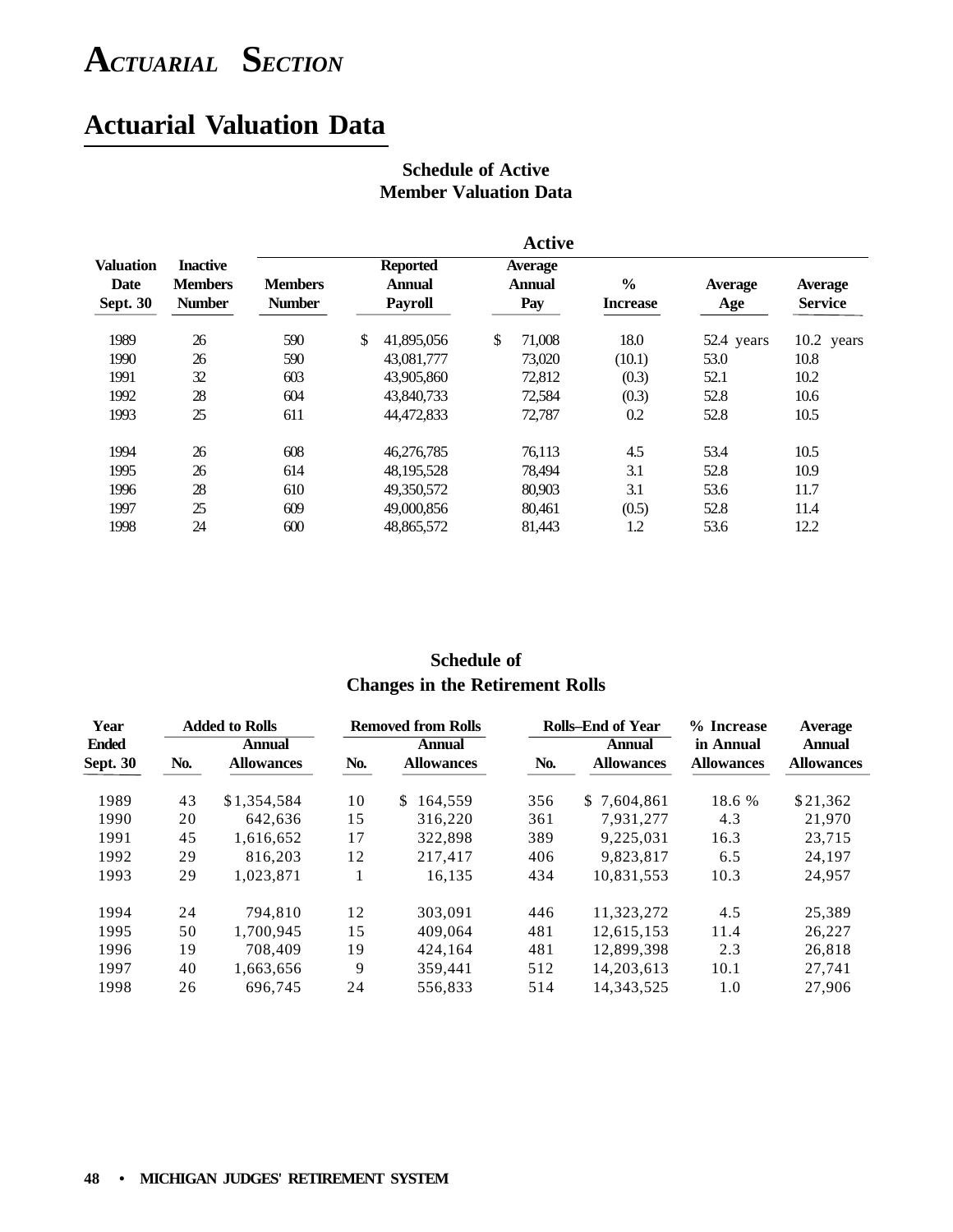### **Prioritized Solvency Test**

MJRS' funding objective is to meet long term benefit promises through contributions that remain approximately level from year to year as a percent of member payroll. If the contributions to the System are level in concept and soundly executed, the System will pay all promised benefits when due -- the ultimate test of financial soundness. Testing for level contribution rates is the long term solvency test.

A prioritized solvency test is another means of checking a system's progress under its funding program. In a short condition test, the plan's present assets (cash and investments) are compared with: (1) active member contributions on deposit; (2) the liabilities for future benefits to present retired lives; and (3) the liabilities for service already rendered by active members. In a system that has been following the discipline of level percent of payroll financing, the liabilities for active member contributions on deposit (liability 1) and the liabilities for future benefits to present retired lives (liability 2) will be fully covered by present assets (except in rare circumstances). In addition, the liabilities for service already rendered by active members (liability 3) is normally partially covered by the remainder of present assets. Generally, if the System has been using level-cost financing, the funded portion of liability 3 will increase over time. Liability 3 being fully funded is not necessarily a byproduct of level percent of payroll funding methods.

The schedule below illustrates the history of the liabilities of the System and is indicative of MJRS' policy of following the discipline of level percent of payroll financing.

|                          |                                | <b>Actuarial Present Value of</b><br><b>Accrued Liabilities</b> (\$ in Millions) |                              |               |      |                      |                           |                       |
|--------------------------|--------------------------------|----------------------------------------------------------------------------------|------------------------------|---------------|------|----------------------|---------------------------|-----------------------|
|                          | $\bf(1)$                       | (2)                                                                              | (3)<br><b>Active Members</b> |               |      |                      | <b>Portion of Present</b> |                       |
| <b>Valuation</b><br>Date | <b>Active</b><br><b>Member</b> | <b>Retirants</b><br>and                                                          | (Employer<br><b>Financed</b> | Valuation     |      | <b>Value Covered</b> | by Assets                 |                       |
| <b>Sept. 30</b>          |                                | <b>Contributions Beneficiaries</b>                                               | Portion)                     | <b>Assets</b> | (1)  | (2)                  | (3)                       | $\overline{(4)}^{**}$ |
| 1989                     | \$18,995                       | \$65,824                                                                         | 70,598<br><sup>\$</sup>      | \$139,436     | 100% | 100%                 | 77.0%                     | 90.0%                 |
| 1990                     | 21,760                         | 67,449                                                                           | 73,898                       | 150,024       | 100  | 100                  | 82.3                      | 92.0                  |
| 1991                     | 23,422                         | 78,438                                                                           | 69,420                       | 162,053       | 100  | 100                  | 86.7                      | 94.6                  |
| 1992                     | 26,364                         | 82,451                                                                           | 70,681                       | 171,969       | 100  | 100                  | 89.4                      | 95.8                  |
| 1993                     | 28,922                         | 89,163                                                                           | 74,878                       | 187.737       | 100  | 100                  | 93.0                      | 97.3                  |
| 1993*                    | 28,922                         | 89,163                                                                           | 74,342                       | 189,134       | 100  | 100                  | 95.6                      | 98.3                  |
| 1994                     | 32,364                         | 89,649                                                                           | 74,978                       | 202,371       | 100  | 100                  | 107.2                     | 102.7                 |
| 1995                     | 34,358                         | 96,574                                                                           | 73,395                       | 222,230       | 100  | 100                  | 124.4                     | 108.8                 |
| 1996                     | 38,766                         | 96,633                                                                           | 76,102                       | 243,248       | 100  | 100                  | 141.7                     | 115.0                 |
| 1997                     | 39,637                         | 118,717                                                                          | 72,157                       | 271,458       | 100  | 100                  | 156.7                     | 117.8                 |
| 1998                     | 43,378                         | 116,264                                                                          | 76,879                       | 288,671       | 100  | 100                  | 167.8                     | 122.0                 |

Revised actuarial assumptions and asset valuation method.

\*\* Percents funded on a total valuation asset and total actuarial accrued liability basis.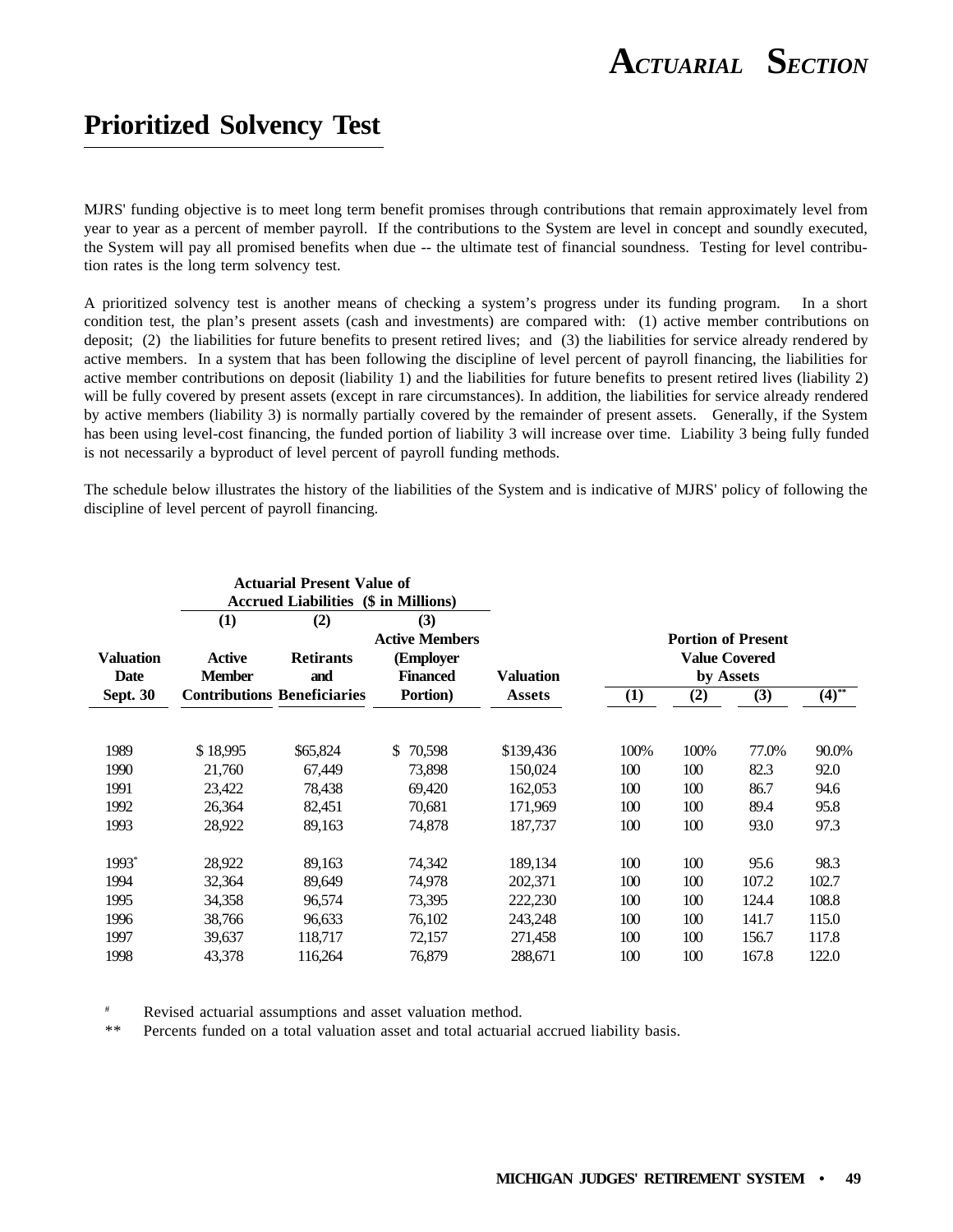## **A***CTUARIAL* **S***ECTION*

### **Summary Of Plan Provisions**

Our actuarial valuation of MJRS as of September 30, 1998 is based on the present provision of Public Act No. 234 of 1992.

### *Regular Retirement*

Eligibility — Age 60 with 8 years credited service; or age 55 with 18 years credited service, or 25 years with no age requirement.

Annual Amount — If less than 12 years of credited service, 3% of final annual compensation times years of credited service; for 12 or more years of credited service, 50% of final annual compensation plus 2.5% of such compensation for each year of credited service in excess of 12 years to a maximum of 60%. Former MJRS members receive 3% of final annual compensation times years of credited service to a maximum of the greater of 40% of final annual compensation or \$15,000, but not to exceed 66 2/3% of final annual compensation when added to a local retirement system benefit; or 3.5% of final annual compensation times years of credited service to a maximum of 66 2/3% of final annual compensation if elected.

Final Annual Compensation — Annual state salary at time of retirement plus state salary standardization, if any. For former MJRS members, final annual compensation is member's certified salary at time of retirement. For 36th District Court judges, final annual compensation is total state and district control unit salary at time of retirement. For probate judges serving in a single county of less than 15,000 population, final annual compensation is total judicial salary at the time of retirement.

#### *Early Retirement (age reduction factor used)*

Eligibility — Age 55 with 12 but less than 18 years credited service.

Annual Amount — Regular retirement benefit, reduced by 1/2% for each month by which the commencement age is less than 60.

### *Deferred Retirement (vested benefit)*

Eligibility — 8 years of credited service.

Annual Amount — Regular retirement benefit. If less than 12 years of credited service, payable at age 60; if 18 or more years of credited service payable at age 55; if more than 12 but less than 18 years of credited service reduced amount payable at age 55.

### *Disability Retirement*

Eligibility — 8 years of credited service.

Annual Amount — Regular retirement benefit, based upon member's credited service and final salary at time of disability.

### *Death Before or After Retirement (Spouse or Dependent Children)*

Eligibility — 8 years of credited service.

Annual Amount — 50% of the members accrued pension.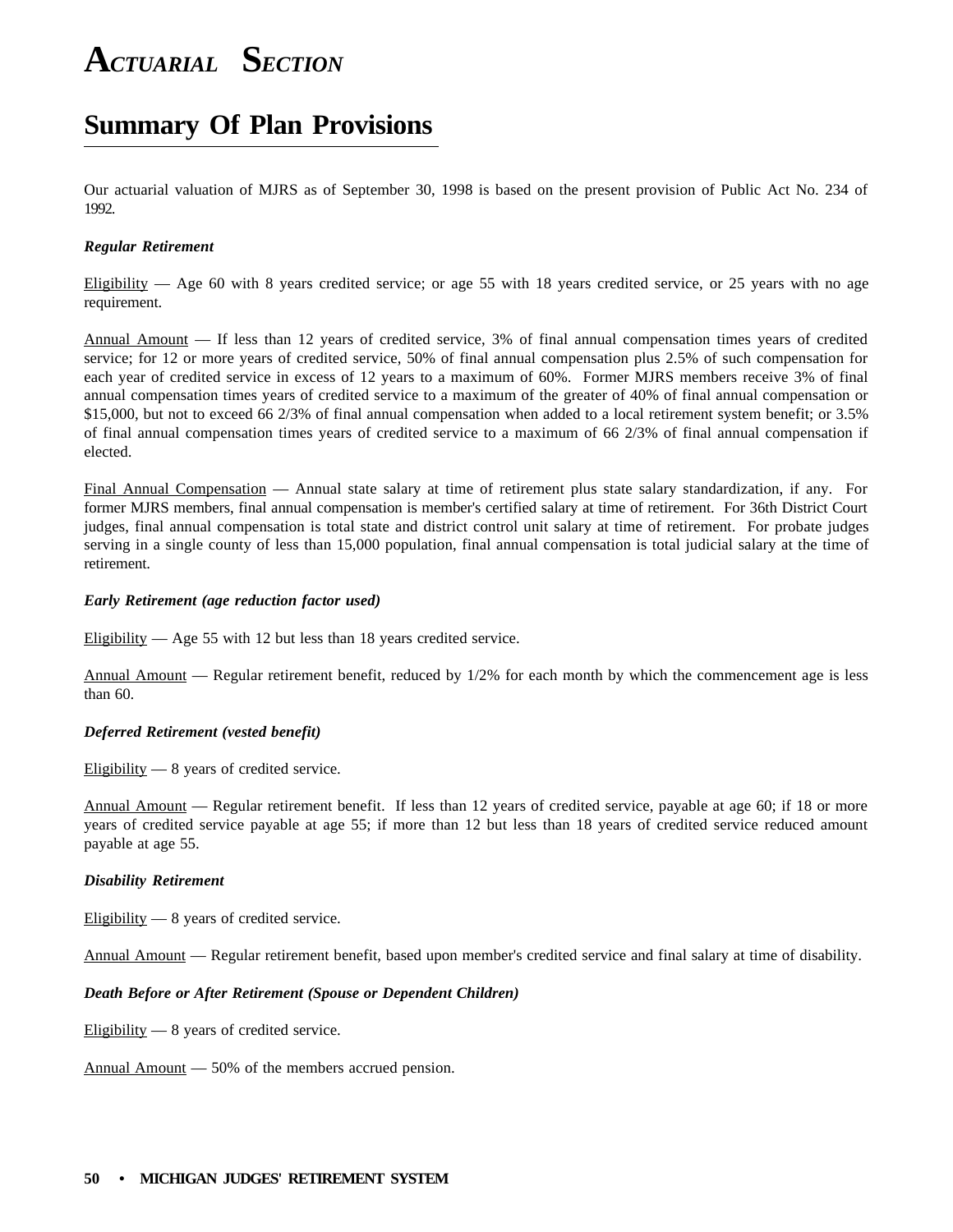

### **Summary Of Plan Provisions (Continued)**

#### *Post Retirement Cost-of-Living Adjustments*

None, except judges who were active judges prior to September 8, 1961 (and their survivors) have their benefits adjusted as active judges' salaries change.

#### *Member Contributions*

Non-Trial Judges: 5% of salary (1.5% for health benefits).

Trial Judges with Full Standardization: 7% of salary.

Trial Judges without Full Standardization: 3.5% of salary.

Probate Judges under 3% Formula: 7% of salary to maximum of \$980.00

Probate Judges under 3.5% Formula: 7% of salary (no maximum).

District Court Judges of the Thirty-sixth District: 3.5% of salary.

#### *Defined Contribution Legislation -- SB 248 of 1996*

New employees hired on or after March 31, 1997 become participants in Tier 2 (i.e. a defined contribution plan) rather than Tier 1 (i.e*.* the above described defined benefit plan).

Active members on March 30, 1997, had an opportunity to irrevocably elect to terminate membership in Tier 1 and become participants in Tier 2. Elections were in writing and submitted between January 2, 1998 and April 30, 1998. Such members became Tier 2 participants on June 1, 1998, and had the actuarial present value of their Tier 1 accrued benefit transferred into Tier 2 by September 30, 1998.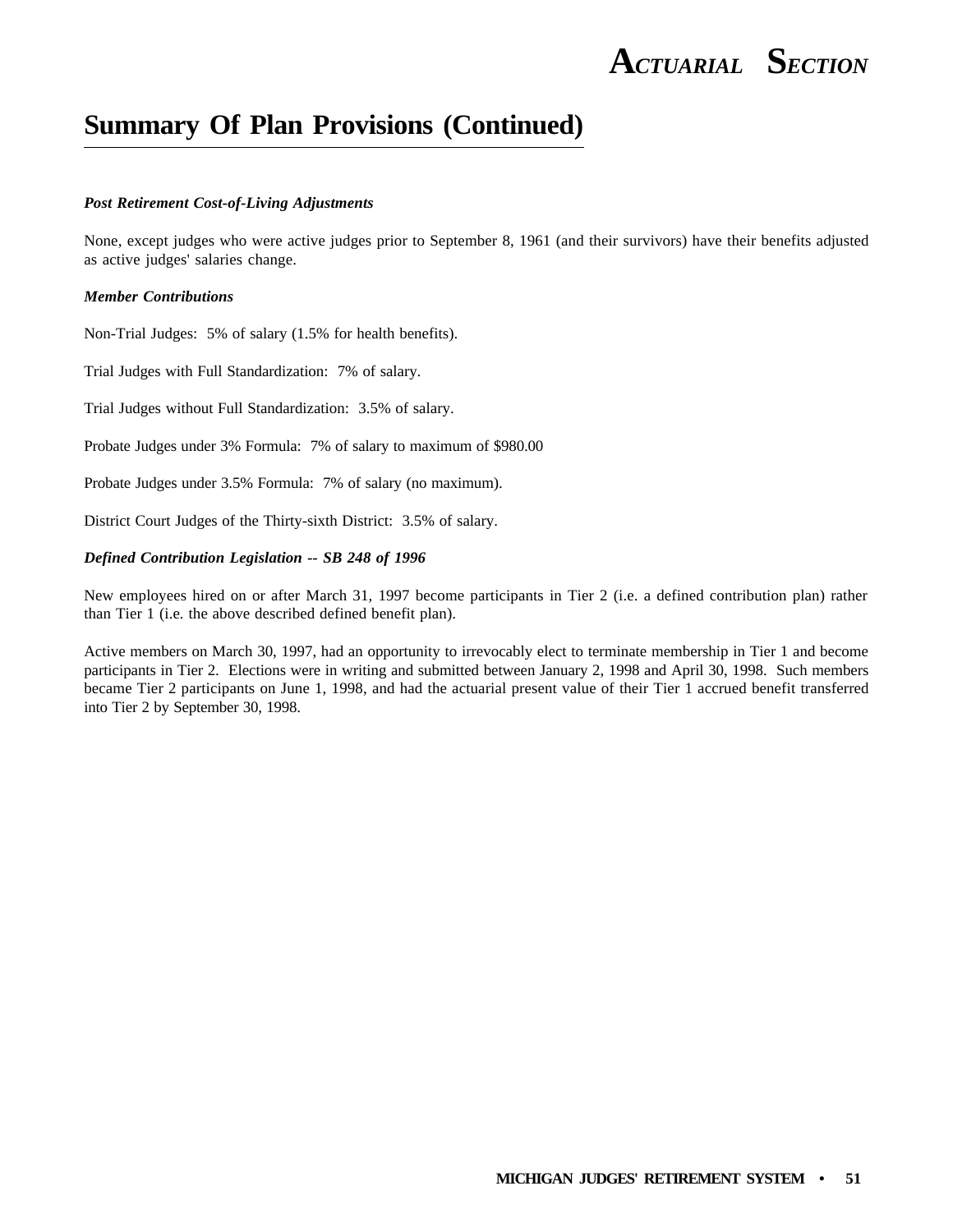Schedule of Revenues by Source Schedule of Expenses by Type Schedule of Benefit Expenses by Type Schedule of Retired Members by Type of Benefit Schedule of Average Benefit Payments Ten Year History of Membership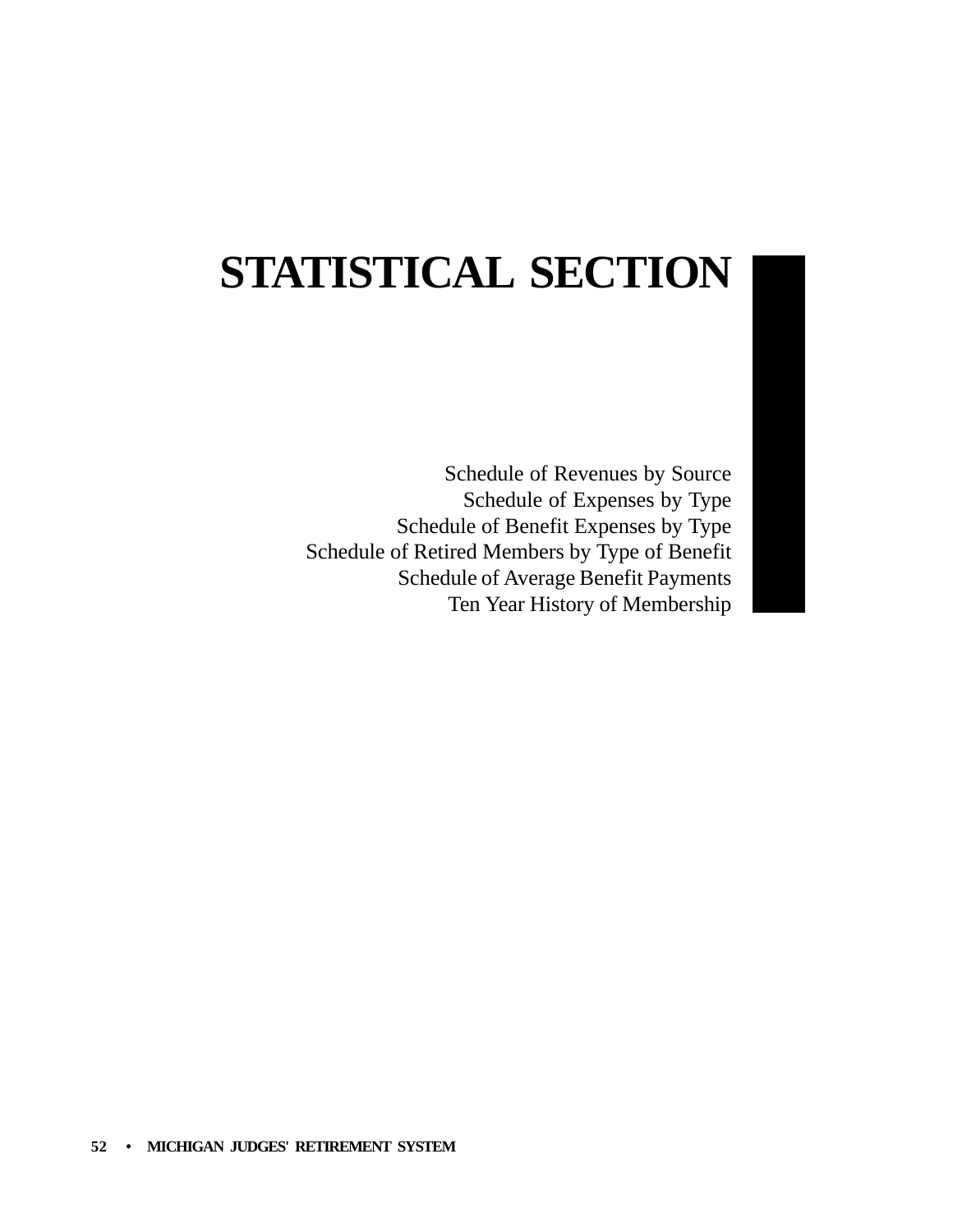| <b>Member</b>   |                      | <b>Net</b>     |                   | <b>Dollars</b> |  |                                                                                                                                                          |             |                    | <b>Total</b>     |
|-----------------|----------------------|----------------|-------------------|----------------|--|----------------------------------------------------------------------------------------------------------------------------------------------------------|-------------|--------------------|------------------|
| \$<br>2.334.803 | \$                   | 5.149.672      | \$                | 1,386,123      |  | \$                                                                                                                                                       | 17.193.911  | \$                 | 26,064,509       |
| 2.450.879       |                      | 5.329.496      |                   | 1.486.911      |  |                                                                                                                                                          | (5,522,705) |                    | 3,744,581        |
| 2,705,409       |                      | 5,661,204      |                   | 1,505,192      |  |                                                                                                                                                          | 22,486,378  |                    | 32,358,183       |
| 2,447,047       |                      | 5,719,623      |                   | 1,519,483      |  |                                                                                                                                                          | 13.718.217  |                    | 23,404,370       |
| 2,833,083       |                      | 6,101,841      |                   | 1,588,274      |  |                                                                                                                                                          | 21,551,382  |                    | 32,074,580       |
| 2,811,231       |                      | 4,926,397      |                   | 1,650,598      |  |                                                                                                                                                          | 4,598,657   |                    | 13,986,883       |
| 2,915,335       |                      | 5.263.144      |                   | 1.614.633      |  |                                                                                                                                                          | 23,803,055  |                    | 33,596,167       |
| 2,975,239       |                      | 4,635,563      |                   | 1,556,044      |  |                                                                                                                                                          | 34,867,041  |                    | 44,033,887       |
| 3,208,635       |                      | 4,080,730      |                   | 1,592,853      |  |                                                                                                                                                          | 61.494.465  |                    | 70,376,683       |
| 3.214.706       |                      | $\overline{0}$ |                   | 246,659        |  |                                                                                                                                                          | 26,250,205  |                    | 29.711.570       |
|                 | <b>Contributions</b> |                | <b>Court Fees</b> |                |  | <b>Employer Contributions</b><br>% of Annual<br><b>Covered Payroll</b><br>3.31 %<br>3.45<br>3.43<br>3.47<br>3.57<br>3.57<br>3.35<br>3.15<br>3.25<br>0.50 |             | <b>Oher Income</b> | Net Investment & |

### **Schedule of Revenues by Source**



### **Total Revenues (In Thousands)**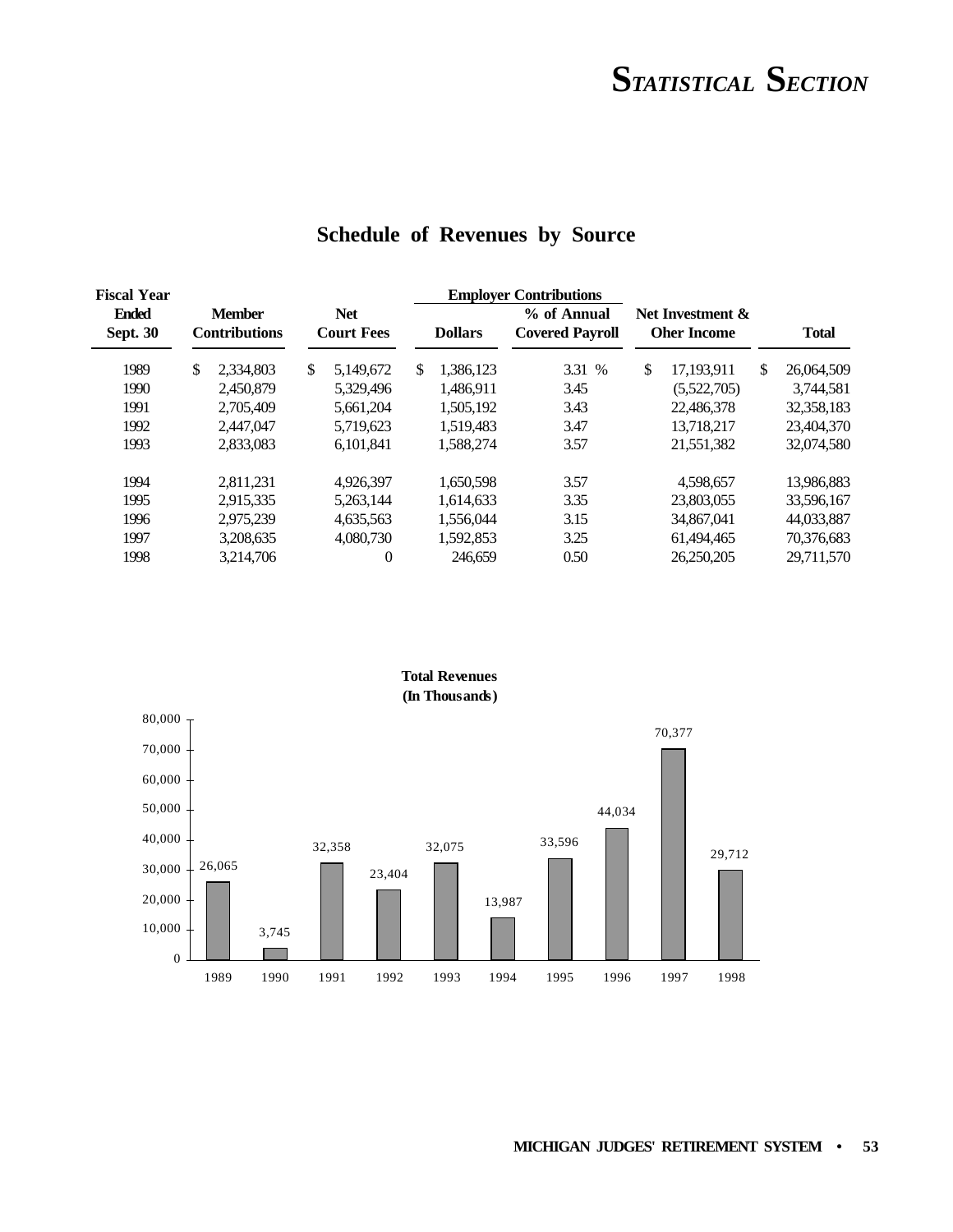| <b>Fiscal Year</b> |                 |                |                       |                 |
|--------------------|-----------------|----------------|-----------------------|-----------------|
| <b>Ended</b>       | <b>Benefit</b>  | <b>Refunds</b> | <b>Administrative</b> |                 |
| <b>Sept. 30</b>    | Payments*       | and Transfers  | <b>Expenses</b>       | <b>Total</b>    |
| 1989               | \$<br>7,277,062 | \$<br>101,563  | \$<br>292,043         | \$<br>7,670,668 |
| 1990               | 7,884,438       | 72.319         | 309,058               | 8,265,815       |
| 1991               | 8,987,239       | 120,343        | 379,034               | 9,486,616       |
| 1992               | 9.631.114       | 18,366         | 394.632               | 10,044,112      |
| 1993               | 10,733,285      | 25,639         | 399,530               | 11,158,454      |
| 1994               | 11,173,171      | 28.444         | 436,764               | 11,638,379      |
| 1995               | 12,404,307      | 91.861         | 470,760               | 12,966,928      |
| 1996               | 12,877,528      | 16.266         | 514,406               | 13,408,200      |
| 1997               | 14, 157, 040    | 236,326        | 395,428               | 14,788,794      |
| 1998               | 14,660,076      | 6.641.662      | 197,743               | 21.499.481      |
|                    |                 |                |                       |                 |

### **Schedule of Expenses by Type**

\* Includes health benefits.



### **Total Expenses**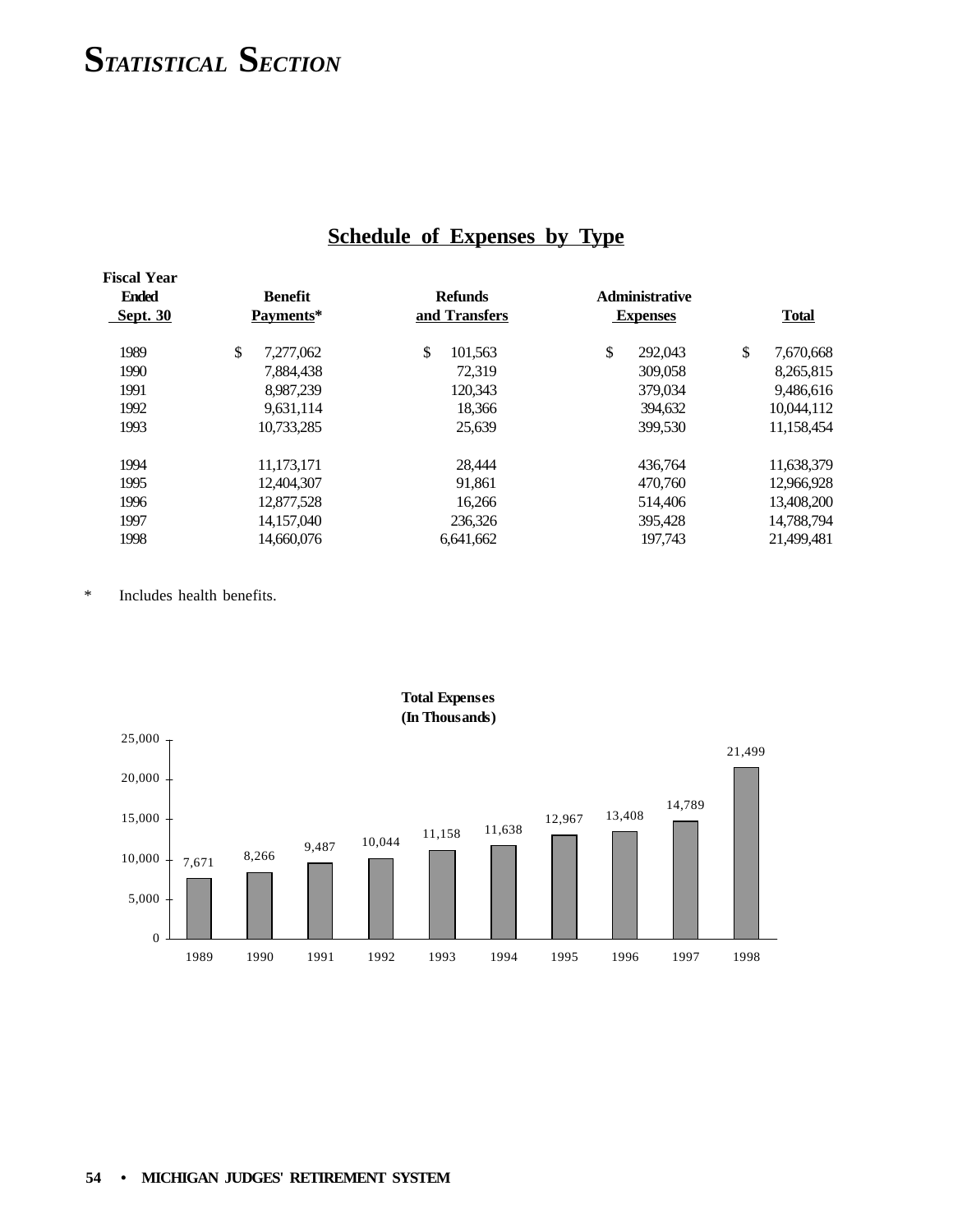| <b>Fiscal Year</b><br><b>Ended</b><br><b>Sept. 30</b> | <b>Regular</b><br><b>Benefits</b> | <b>Disability</b><br><b>Benefits</b> | <b>Health</b><br>Benefits** | <b>Total</b>   |  |
|-------------------------------------------------------|-----------------------------------|--------------------------------------|-----------------------------|----------------|--|
| 1989                                                  | \$<br>7,236,904                   | *                                    | \$<br>40,158                | S<br>7,277,062 |  |
| 1990                                                  | 7,811,812                         | *                                    | 72,626                      | 7,884,438      |  |
| 1991                                                  | 8,905,532                         | ∗                                    | 81,707                      | 8,987,239      |  |
| 1992                                                  | 9,522,704                         | ∗                                    | 108,410                     | 9,631,114      |  |
| 1993                                                  | 10,598,915                        | *                                    | 134.370                     | 10,733,285     |  |
| 1994                                                  | 11,041,755                        | ∗                                    | 131.416                     | 11, 173, 171   |  |
| 1995                                                  | 12,012,426                        | \$<br>273.424                        | 118,457                     | 12,404,307     |  |
| 1996                                                  | 12.464.285                        | 294.976                              | 118,267                     | 12,877,528     |  |
| 1997                                                  | 13,491,097                        | 348,192                              | 317,751                     | 14,157,040     |  |
| 1998                                                  | 13.922.718                        | 381,835                              | 355,523                     | 14,660,076     |  |

### **Schedule of Benefit Expenses by Type**

\* Disability benefits included with regular benefits.

\*\*Includes vision and dental benefits.



### **Benefit Expenses (In Thousands)**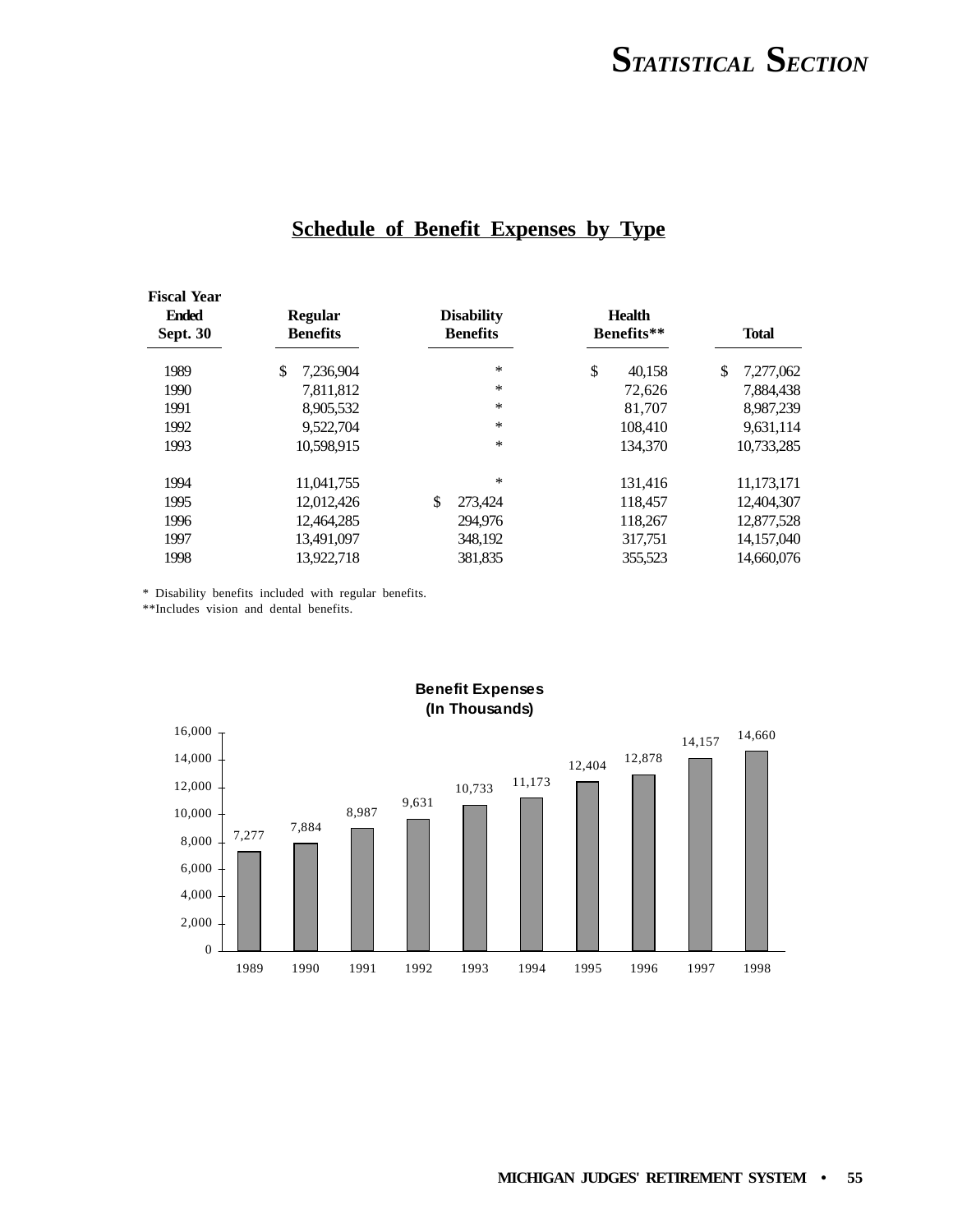| <b>Amount</b>                    |                              |     | Type of Retirement*      |                  |                |                  | Selected Option** |                  |                  |
|----------------------------------|------------------------------|-----|--------------------------|------------------|----------------|------------------|-------------------|------------------|------------------|
| <b>Monthly</b><br><b>Benefit</b> | Number of<br><b>Retirees</b> | 1   | $\overline{2}$           | $\mathbf{3}$     | 4              | 5 <sub>5</sub>   | Opt. $1$          | Opt. $2$         | Opt. $3$         |
| $$001 - 400$                     | 8                            | 3   | 2                        | 3                | $\overline{0}$ | $\boldsymbol{0}$ | 8                 | $\boldsymbol{0}$ | $\mathbf{0}$     |
| 401 - 800                        | 61                           | 13  | 38                       | 9                | 1              | $\boldsymbol{0}$ | 56                | 5                | $\theta$         |
| $801 - 1,200$                    | 52                           | 28  | 16                       | 5                | 3              | $\mathbf{0}$     | 37                | 13               | $\overline{2}$   |
| $1,201 - 1,600$                  | 71                           | 30  | 28                       | 12               | $\mathbf{1}$   | $\boldsymbol{0}$ | 61                | 9                | 1                |
| $1,601 - 2,000$                  | 48                           | 25  | 15                       | $\tau$           | 1              | $\boldsymbol{0}$ | 42                | 6                | $\theta$         |
| $2,001 - 2,400$                  | 32                           | 22  | 7                        | $\mathbf{1}$     | $\mathfrak{D}$ | $\boldsymbol{0}$ | 16                | 16               | $\theta$         |
| $2,401 - 2,800$                  | 45                           | 39  | $\overline{\mathcal{A}}$ | 1                | 1              | $\mathbf{0}$     | 36                | 8                | 1                |
| $2,801 - 3,200$                  | 39                           | 37  | 1                        | $\overline{0}$   | 1              | $\theta$         | 29                | 10               | $\theta$         |
| $3,201 - 3,600$                  | 59                           | 57  | $\boldsymbol{2}$         | $\overline{0}$   | $\mathbf{0}$   | $\mathbf{0}$     | 46                | 12               | 1                |
| $3,601 - 4,000$                  | 61                           | 59  | $\mathbf{1}$             | $\Omega$         | $\mathbf{1}$   | $\mathbf{0}$     | 57                | $\overline{4}$   | $\Omega$         |
| Over 4,000                       | 38                           | 36  | $\boldsymbol{0}$         | $\boldsymbol{0}$ | 2              | $\boldsymbol{0}$ | 36                | $\overline{c}$   | $\boldsymbol{0}$ |
| Totals                           | 514                          | 349 | 114                      | 38               | 13             | $\mathbf{0}$     | 424               | 85               | 5                |

### **Schedule of Retired Members by Type of Benefit September 30, 1998**

\* Type of Retirement \*\*Selected Option

- 1 Normal retirement for age & service Opt. 1. Straight life allowance
- 2 Survivor payment normal retirement Opt. 2 100% survivor option
- 3 Survivor payment Death in sevice Opt. 3 50% survivor option
- 4 Non-duty disability retirement
- 5 Survivor payment Disability retirement
- 
- 
- 
-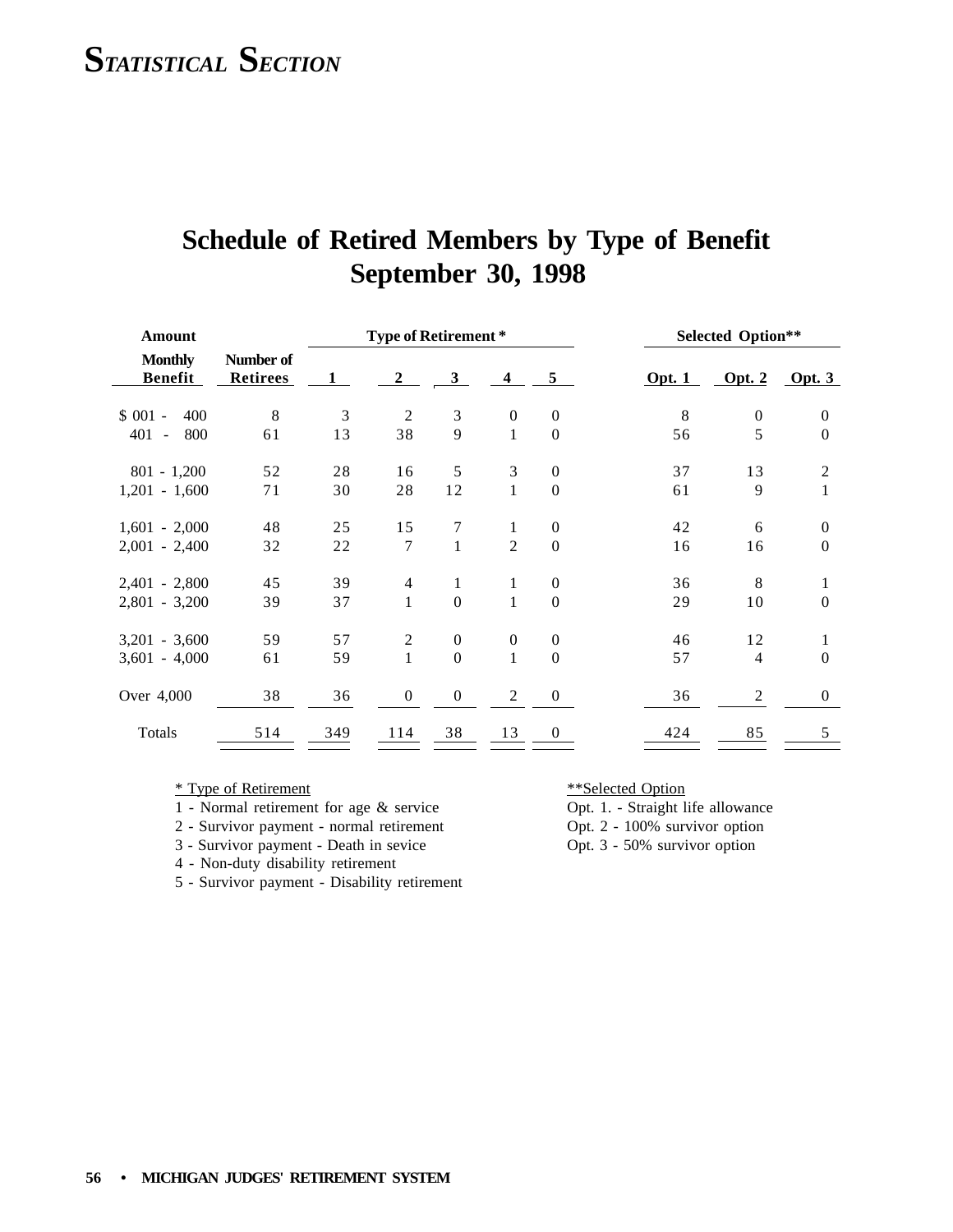### **Schedule of Average Benefit Payments**

| <b>Retirement Effective Dates</b> | <b>Average Monthly Benefit</b> | <b>Number of Active Retirants</b> |
|-----------------------------------|--------------------------------|-----------------------------------|
| Period 10/01/91 to 09/30/92       | \$<br>2,016                    | 406                               |
| Period 10/10/92 to 09/30/93       | 2,080                          | 434                               |
| Period 10/01/93 to 09/30/94       | 2,116                          | 446                               |
| Period 10/01/94 to 09/30/95       | 2,186                          | 481                               |
| Period 10/01/95 to 09/30/96       | 2,235                          | 481                               |
| Period 10/01/96 to 09/30/97       | 2,312                          | 512                               |
| Period 10/01/97 to 09/30/98       | 2,325                          | 514                               |

### **Ten Year History of Membership Fiscal Years Ended September 30**